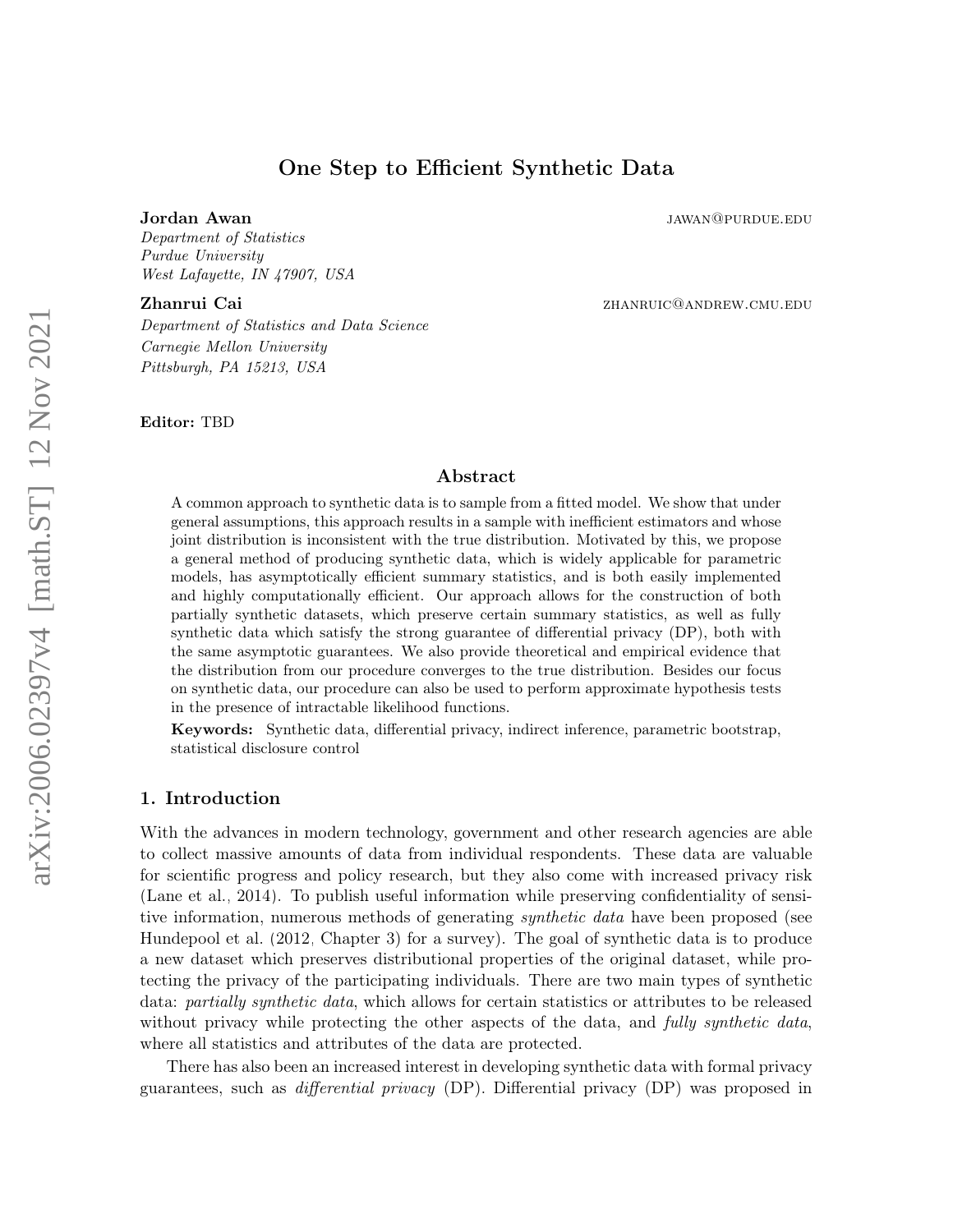[Dwork et al.](#page-28-0) [\(2006b\)](#page-28-0) as a framework to develop formally private methods. Methods which satisfy DP require the introduction of additional randomness, beyond sampling in order to obscure the effect of one individual on the output. Intuitively, DP ensures plausible deniability for those participating in the dataset.

A common approach to synthetic data is that of [Liew et al.](#page-29-2) [\(1985\)](#page-29-2), which proposes to draw synthetic data from a fitted model. While [Liew et al.](#page-29-2) [\(1985\)](#page-29-2) do not incorporate formal privacy methods, this approach is often used to produce differentially private synthetic data. [Hall et al.](#page-28-1) [\(2013\)](#page-28-1) develop DP tools for kernel density estimators, which can be sampled to produce DP synthetic data. [Machanavajjhala et al.](#page-30-0) [\(2008\)](#page-30-0) develop a synthetic data method based on a multinomial model, which satisfies a modified version of DP to accomodate sparse spatial data. [McClure and Reiter](#page-30-1) [\(2012\)](#page-30-1) sample from the posterior predictive distribution to produce DP synthetic data, which is asymptotically similar to the [Liew et al.](#page-29-2) [\(1985\)](#page-29-2). [Liu](#page-30-2) [\(2016\)](#page-30-2) also use a Bayesian framework: first they produce DP estimates of the Bayesian sufficient statistics, draw the parameter from the distribution conditional on the DP statistics, and finally sample synthetic data conditional on the sampled parameter. [Zhang et al.](#page-31-0) [\(2017\)](#page-31-0) propose a method of developing high-dimensional DP synthetic data which draws from a fitted model based on differentially private marginals.

Another approach to synthetic data samples from a conditional distribution, preserving certain statistics. The most fundamental perspective of this approach is that of [Muralid](#page-30-3)[har and Sarathy](#page-30-3) [\(2003\)](#page-30-3), who propose drawing confidential variables from the distribution conditional on the non-confidential variables. [Burridge](#page-28-2) [\(2003\)](#page-28-2) generate partially synthetic data, preserving the mean and covariance for normally distributed variables. This approach was extended to a computationally efficient version by [Mateo-Sanz et al.](#page-30-4) [\(2004\)](#page-30-4), and [Ting](#page-31-1) [et al.](#page-31-1) [\(2005\)](#page-31-1) give an alternative approach to preserving the mean and covariance by using random orthogonal matrix multiplication.

There are also tools, often based in algebraic statistics, to sample conditional distributions preserving certain statistics for contingency tables. [Karwa and Slavković](#page-29-3) [\(2013\)](#page-29-3) give a survey of Markov Chain Monte Carlo (MCMC) techniques to sample conditional distributions. Another approach is sequential importance sampling, proposed by [Chen et al.](#page-28-3) [\(2006\)](#page-28-3). [Slavković and Lee](#page-31-2) [\(2010\)](#page-31-2) use these techniques to generate synthetic contingency tables that preserve conditional frequencies.

While not focused on the problem of synthetic data, there are other notable works sampling from conditional distributions. A series of works sample from distributions conditional on sufficient statistics focused on the application of hypothesis testing [\(Lindqvist and Tarald](#page-29-4)[sen, 2005,](#page-29-4) [2007,](#page-30-5) [2013;](#page-30-6) [Lillegard and Engen, 1999;](#page-29-5) [Engen and Lillegård, 1997;](#page-28-4) [Lillegard and](#page-29-5) [Engen, 1999;](#page-29-5) [Taraldsen and Lindqvist, 2018\)](#page-31-3). [Barber and Janson](#page-27-0) [\(2020\)](#page-27-0) recently gave a method of sampling conditional on an efficient statistic using the principle of asymptotic sufficiency; they showed that their method results in asymptotically valid  $p$ -values for certain hypothesis tests.

In differential privacy, there are also synthetic data methods which preserve sample statistics. [Karwa and Slavković](#page-29-6) [\(2012\)](#page-29-6) generate DP synthetic networks from the beta exponential random graph model, conditional on the degree sequence. [Li et al.](#page-29-7) [\(2018\)](#page-29-7) produce DP high dimensional synthetic contingency tables using a modified Gibbs sampler. [Hardt](#page-29-8) [et al.](#page-29-8) [\(2012\)](#page-29-8) give a distribution-free algorithm to produce a DP synthetic dataset, which approximately preserves several linear statistics.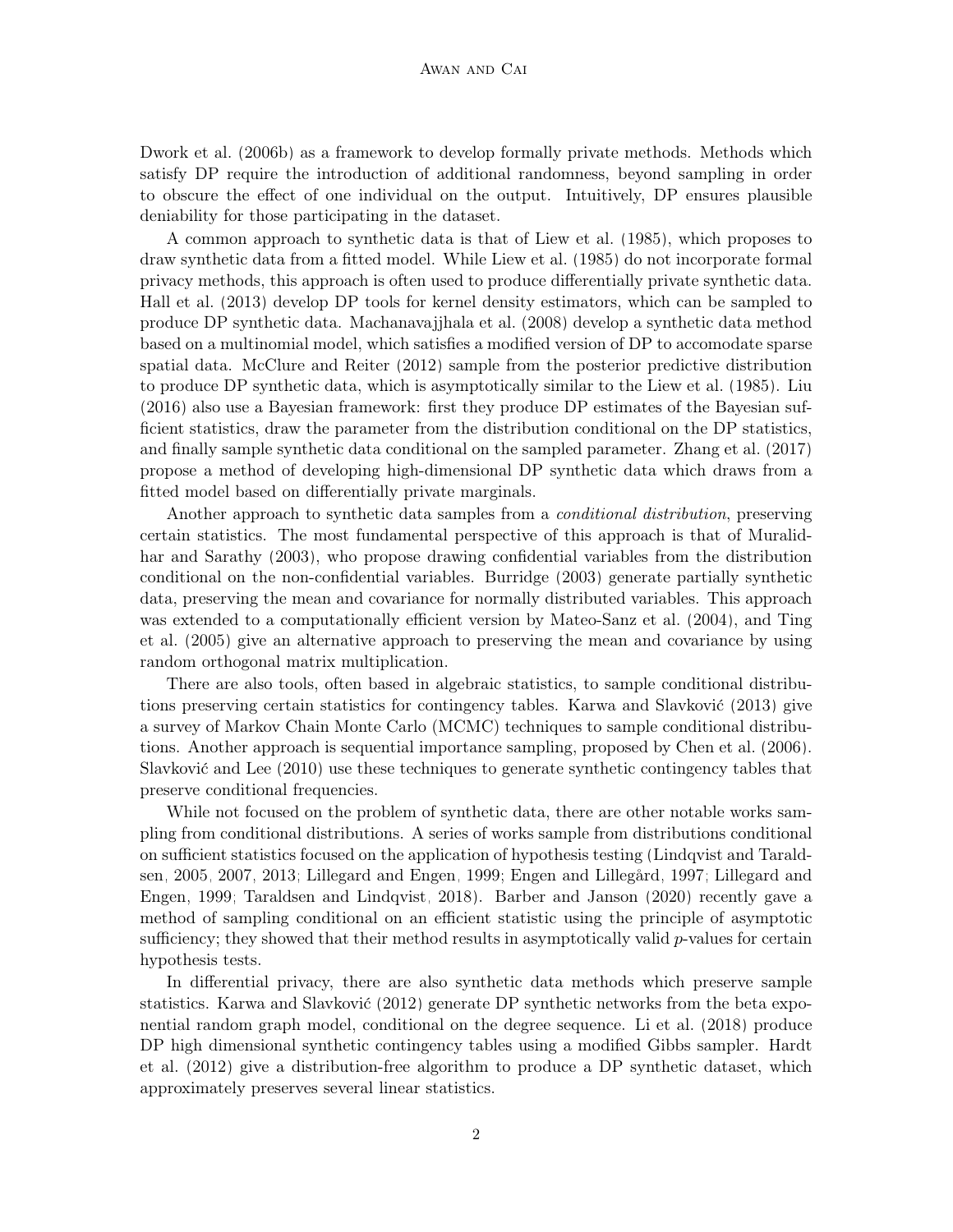While this paper will be focused on producing synthetic data for parametric models, there are several non-parametric methods of producing synthetic data, using tools such as multiple imputation [\(Rubin, 1993;](#page-30-7) [Raghunathan et al., 2003;](#page-30-8) [Drechsler, 2011\)](#page-28-5), regression trees [\(Reiter, 2005;](#page-30-9) [Drechsler and Reiter, 2008\)](#page-28-6), and random forests [\(Caiola and Reiter,](#page-28-7) [2010\)](#page-28-7). Recently there has been success in producing differentially privacy synthetic data using generative adversarial neural networks [\(Jordon et al., 2018;](#page-29-9) [Triastcyn and Faltings,](#page-31-4) [2018;](#page-31-4) [Xu et al., 2019\)](#page-31-5).

Our contributions and organization The related work discussed above on synthetic data largely fits into one of two categories: 1) sampling from a fitted distribution or 2) sampling from a distribution conditional on sample statistics. Our first result, Theorem [2](#page-4-0) shows that in very general settings, the first approach results in a sample with inefficient estimators, and whose distribution is "inconsistent." In particular, we show that the joint distribution of the synthetic sample does not converge in total variation to the true joint distribution as the sample size increases. This result gives a strong indication that sampling from a fitted model is not ideal for synthetic data generation, whereas sampling conditional on certain sample statistics can overcome these issues.

However, there are important limitations to the previous works which sample from a conditional distribution. First, the previous approaches are all highly specific to the model at hand, and require different techniques for different models. Second, many of the approaches are difficult to implement and computationally expensive, involving complex iterative sampling schemes such as MCMC.

The approach we propose in this paper also preserves summary statistics, but unlike previous methods it is applicable to a wide variety of parametric models, easily implemented, and highly computationally efficient. Our approach allows for the construction of both partially synthetic datasets, which preserve the summary statistics without formal privacy methods, as well as fully synthetic data which satisfy the strong guarantee of differential privacy (DP). More formally, given sensitive data  $X_1, \ldots, X_n \stackrel{\text{i.i.d.}}{\sim} f_\theta$  with unknown parameter  $\theta$  and efficient estimator  $\hat{\theta}$ , we propose a method of producing a synthetic dataset  $(Y_i)_{i=1}^n$ , which is conditionally independent of  $(X_i)_{i=1}^n$  given  $\hat{\theta}_X$  and satisfies  $\hat{\theta}_Y = \hat{\theta}_X + o_p(n^{-1/2})$ . We also provide both theoretical and empirical evidence suggesting that the joint distribution which results from our method converges to the true joint distribution, resulting in high quality synthetic data. In occasions where  $\hat{\theta}_X$  itself must be protected, we show that the proposed synthetic mechanism can be easily modified to satisfy the strong guarantee of differential privacy by first privatizing  $\hat{\theta}_X$ . Our approach can be viewed as one step of an approximate Newton method, which aims to solve  $\theta_Y = \theta_X$ . Our approach is easily applied as the regularity conditions required for our asymptotics are similar to those required for the Central Limit Theorem of the maximum likelihood estimator (MLE), the computations only require efficient estimators for the parameters and the ability to sample the model, and the computational time is proportional to simply fitting the model.

The rest of the paper is organized as follows: In Section [2,](#page-3-0) we review some terminology and set the notation for the paper. In Section [3,](#page-3-1) we prove the limitations of synthetic data generated by sampling from a fitted model, showing that the distribution is inconsistent and has inefficient summary statistics. We propose our one-step approach to synthetic data in Section [4](#page-4-1) and prove that it results in a sample which preserves an efficient estimator with asymptotically negligible error. In Section [5,](#page-7-0) we consider the distribution of the one-step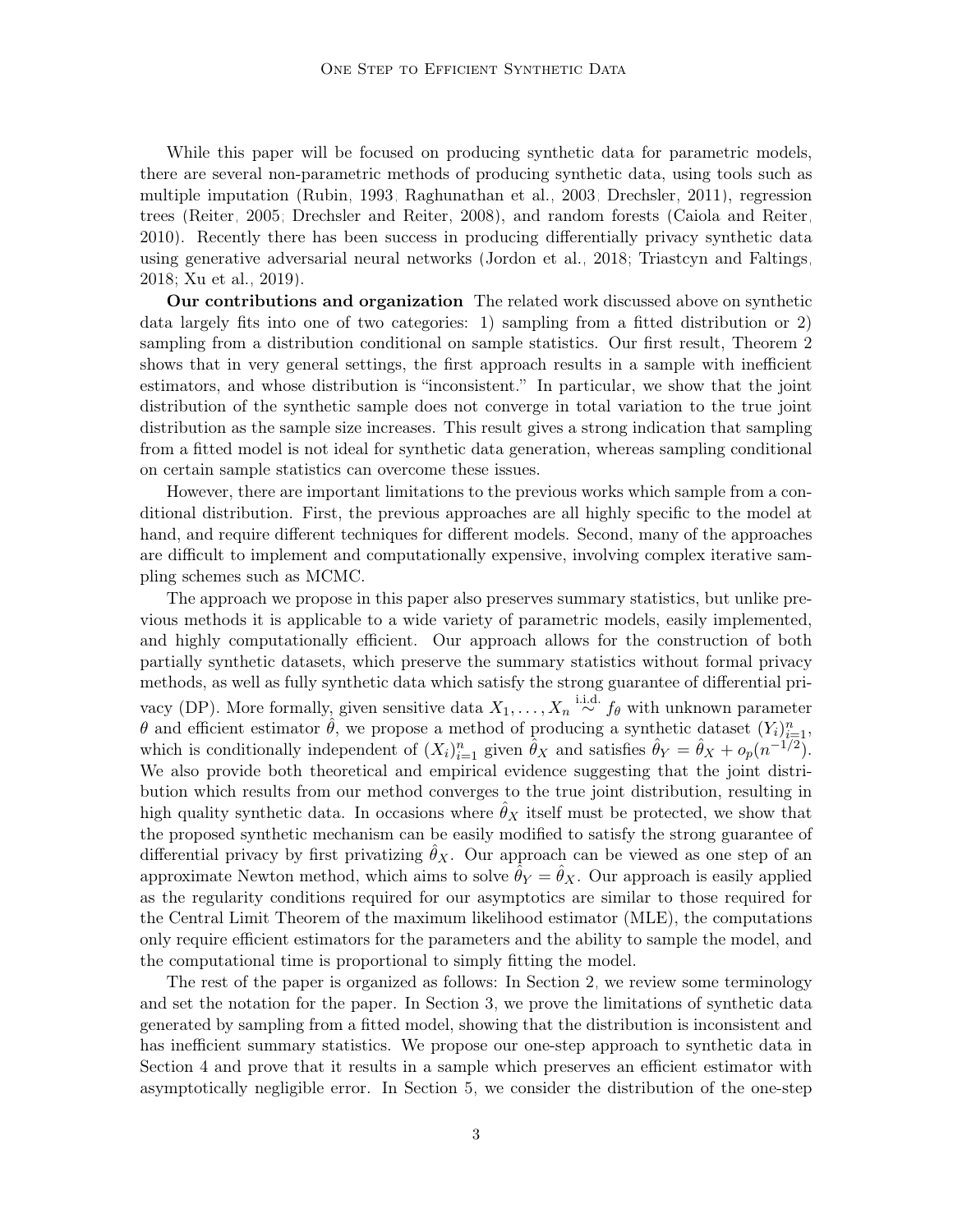synthetic sample, and prove that a related procedure results in a consistent sample, giving evidence that the one-step procedure itself is consistent. In Section [6](#page-9-0) we perform several simulation studies illustrating 1) the efficient estimators of the one-step synthetic data, 2) the distributional properties of the approach, 3) that the approach can give high quality DP synthetic, 4) the the one-step synthetic data can perform accurate and powerful hypothesis tests on models with intractible likelihood functions, and 5) the improved running time of our approach compared to a competing MCMC approach to synthetic data. We end in Section [7](#page-16-0) with some discussion. Proofs and technical details are postponed to Appendix [C.](#page-3-1)

# <span id="page-3-0"></span>2. Background and notation

In this section, we review some background and notation that we use throughout the paper.

For a parametric random variable, we write  $X \sim f_{\theta}$  to indicate that X has probability density function (pdf)  $f_{\theta}$ . To indicate that a sequence of random variables from the model  $f_{\theta}$  are independent and identically distributed (i.i.d.), we write  $X_1, \ldots, X_n \stackrel{\text{i.i.d.}}{\sim} f_{\theta}$ . We write  $\underline{X} = (X_i)_{i=1}^n = (X_1, \ldots, X_n)^\top.$ 

For  $X \sim f_\theta$ , we denote the *score function* as  $S(\theta, x) = \nabla_\theta \log f_\theta(x)$ , and the *Fisher* Information as  $I(\theta) = \mathbb{E}_{\theta} [S(\theta, X) S^{\top}(\theta, X)].$  An estimator  $\hat{\theta} : \mathcal{X}^n \to \Theta$  is efficient if for  $X_1, \ldots, X_n \stackrel{\text{i.i.d.}}{\sim} f_\theta$ , we have  $\sqrt{n}(\hat{\theta}(\underline{X}) - \theta) \stackrel{d}{\rightarrow} N(0, I^{-1}(\theta))$ . We will often write  $\hat{\theta}_X$  in place of  $\theta(\underline{X})$ .

## <span id="page-3-1"></span>3. Limitations of the parametric bootstrap for synthetic data

Sampling from a fitted model, also known as the parametric bootstrap, is a common approach to synthetic data. However, the parametric bootstrap has considerable weaknesses when used in this setting, in that it results in significantly worse approximations to the true sampling distribution. In this section, we prove that the parametric bootstrap gives inefficient sample statistics and results in "inconsistent" synthetic data, where we show that the total variation distance between the true distribution and the parametric bootstrap approximation does not go to zero as  $n \to \infty$ . We also recall other limitations of the parametric bootstrap for hypothesis testing.

From the perspective of synthetic data, the goal is to produce a new dataset  $Y$  which is approximately equal in distribution to  $\underline{X}$ , where the approximation is measured by some metric or divergence. At minimum, we may expect that the distribution of Y approaches the distribution of  $\underline{X}$  as the sample size n grows. We begin with an example that show that the parametric bootstrap results in suboptimal asymptotics, calling into question the appropriateness of the parametric bootstrap for the generation of synthetic.

<span id="page-3-2"></span>**Example 1** Suppose that  $X_1 \ldots, X_n \stackrel{i.i.d.}{\sim} N(\mu, 1)$ . We use the esimator  $\hat{\mu}(\underline{X}) = n^{-1} \sum_{i=1}^n X_i$ and draw  $Z_1, \ldots, Z_n | \hat{\mu}(\underline{X}) \stackrel{i.i.d.}{\sim} N\{\hat{\mu}(\underline{X}), 1\}.$  We can compute  $\text{Var}(\hat{\mu}(\underline{X})) = n^{-1}$ , whereas  $\text{Var}\{\hat{\mu}(\underline{Z})\} = 2n^{-1}$ . By using the synthetic data  $\underline{Z}$ , we have lost half of the effective sample size. We can also derive  $(Z_1, \ldots, Z_n)^\top \sim N(\mu \underline{1}, I_n + n^{-1} \underline{1} \underline{1}^\top)$ , where  $\underline{1} = (1, \ldots, 1)^\top$  is a vector of length n. It is easily calculated that the Hellinger distance between the distribu-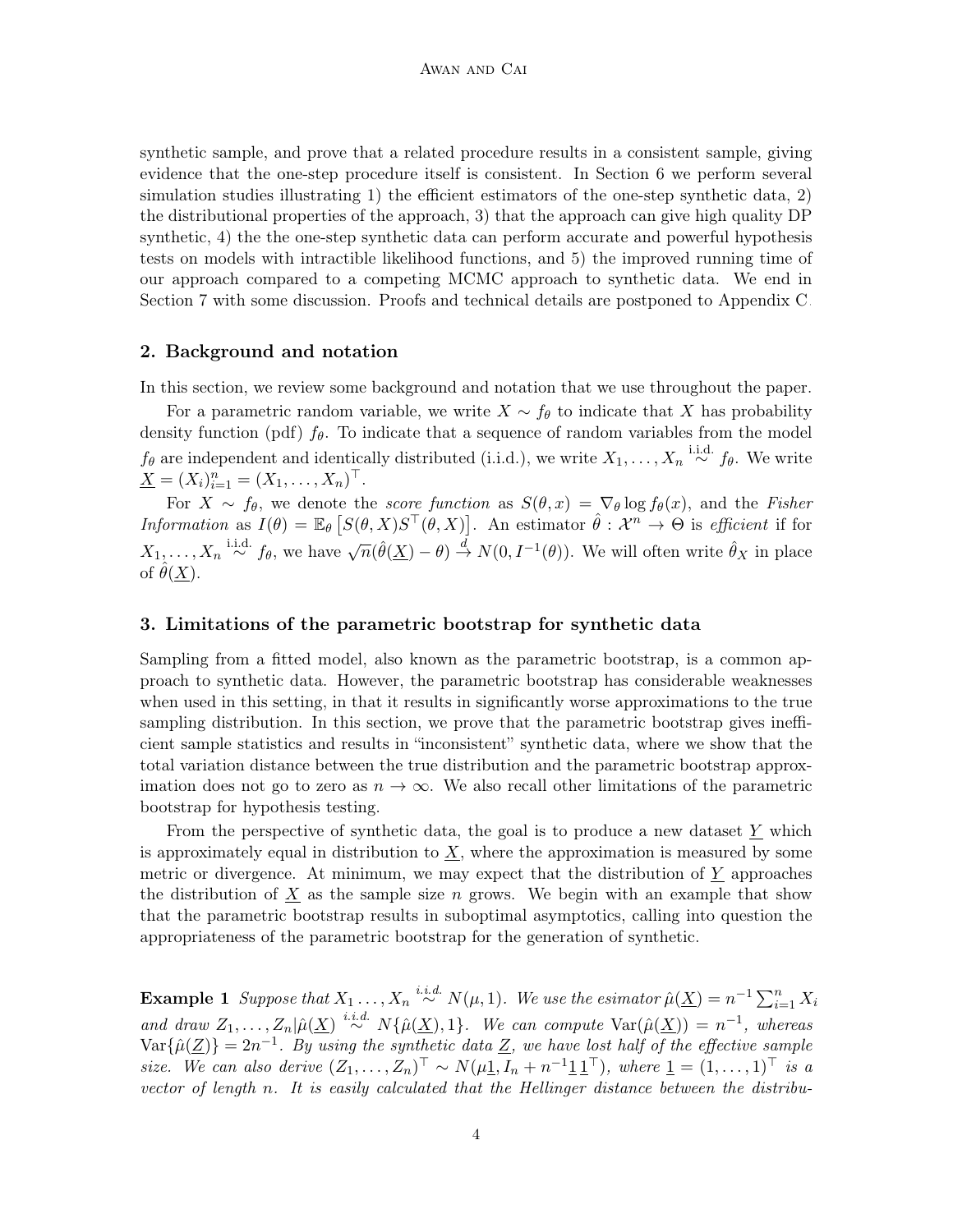tions of X and Z is  $h(\underline{X}, \underline{Z}) = \sqrt{1 - 2^{3/4}(3)^{-1/2}} \approx .17$  $h(\underline{X}, \underline{Z}) = \sqrt{1 - 2^{3/4}(3)^{-1/2}} \approx .17$  $h(\underline{X}, \underline{Z}) = \sqrt{1 - 2^{3/4}(3)^{-1/2}} \approx .17$ , regardless of the sample size  $n^1$ . This demonstrates that the samples  $\underline{X}$  and  $\underline{Z}$  are fundamentally different, and that their distributions do not approach each other as n grows.

Example [1](#page-3-2) is in fact one instance of a very general phenomenon. In Theorem [2,](#page-4-0) we show that when  $\hat{\theta}(\cdot)$  is an efficient estimator, then  $\hat{\theta}_Z$  is an inefficient estimator for  $\theta$ , and the distribution of  $\underline{Z}$  is "inconsistent" in that the distributions of  $\underline{Z}$  and  $\underline{X}$  do not converge in total variation, as  $n \to \infty$ .

<span id="page-4-0"></span>**Theorem 2** Let  $X_1, \ldots, X_n \stackrel{i.i.d.}{\sim} f_\theta$ , such that there exists an efficient estimator  $\hat{\theta}(\underline{X})$  for θ. Sample  $Z_1, \ldots, Z_n | \hat{\theta}(\underline{X}) \stackrel{i.i.d.}{\sim} f_{\hat{\theta}(\underline{X})}$ . Then

1.  $\sqrt{n} \{\hat{\theta}(\underline{Z}) - \theta\} \stackrel{d}{\rightarrow} N\{0, 2I^{-1}(\theta)\},$  whereas  $\sqrt{n} \{\hat{\theta}(\underline{X}) - \theta\} \stackrel{d}{\rightarrow} N\{0, I^{-1}(\theta)\},$  and 2. TV $\{(X_1, \ldots, X_n), (Z_1, \ldots, Z_n)\}\)$  does not converge to zero as  $n \to \infty$ .

The use of the total variation distance in Theorem [2](#page-4-0) also has a hypothesis testing interpretation: if the parameter  $\theta$  were known, then given either the sample  $(X_1, \ldots, X_n)$  or  $(Z_1, \ldots, Z_n)$ , we can always construct a test to discern between the two distributions with power greater than its type I error. So, the samples  $\underline{X}$  and  $\underline{Z}$  never become indistinguishable. In short, Theorem [2](#page-4-0) shows that the parametric bootstrap is not ideal for the generation of synthetic data.

The parametric bootstrap also has limitations when applied to hypothesis testing prob-lems. Indeed, [Robins et al.](#page-30-10) [\(2000\)](#page-30-10) show that if the test statistic  $T(X)$  is asymptotically normal with mean  $a(\theta)$ , then the parametric bootstrap p-values are asymptotically conservative if  $a(\theta)$  is not a constant in  $\theta$ ; this results in tests with low power. On the other hand, if  $a(\theta)$  is constant in  $\theta$ , then the p-values are asymptotically uniform under the null. For complex models, it may be difficult to construct a test statistic with the necessary properties to ensure that the p-values are appropriately calibrated. On the other hand, [Barber and](#page-27-0) [Janson](#page-27-0) [\(2020\)](#page-27-0) showed that using approximate co-sufficient sampling methods, similar to those in this paper, guarantee asymptotically uniform p-values under the null hypothesis, no matter which test statistic is used. In Section [5,](#page-7-0) we give evidence that our method also results in approximate co-sufficient samples, and demonstrate in Section [6.4](#page-12-0) that samples from our method have more accurate p-values and higher power compared to the parametric bootstrap.

#### <span id="page-4-1"></span>4. One-step solution to synthetic data

In this section, we present our synthetic data procedure and its sample statistic asymptotics in Theorem [4.](#page-6-0) We also include a pseudo-code version of our approach in Algorithm [1,](#page-7-1) to aid implementation.

While sampling from a fitted model is a common approach to synthetic data, we saw in Theorem [2](#page-4-0) that it results in inferior asymptotics of both the sample estimates as well as the joint distribution of the synthetic data. Our approach avoids the asymptotic problem of

<sup>1.</sup> Use the formula for the Hellinger distance between Gaussian distributions and Sylvester's Determinant Theorem [\(Pozrikidis, 2014,](#page-30-11) p271).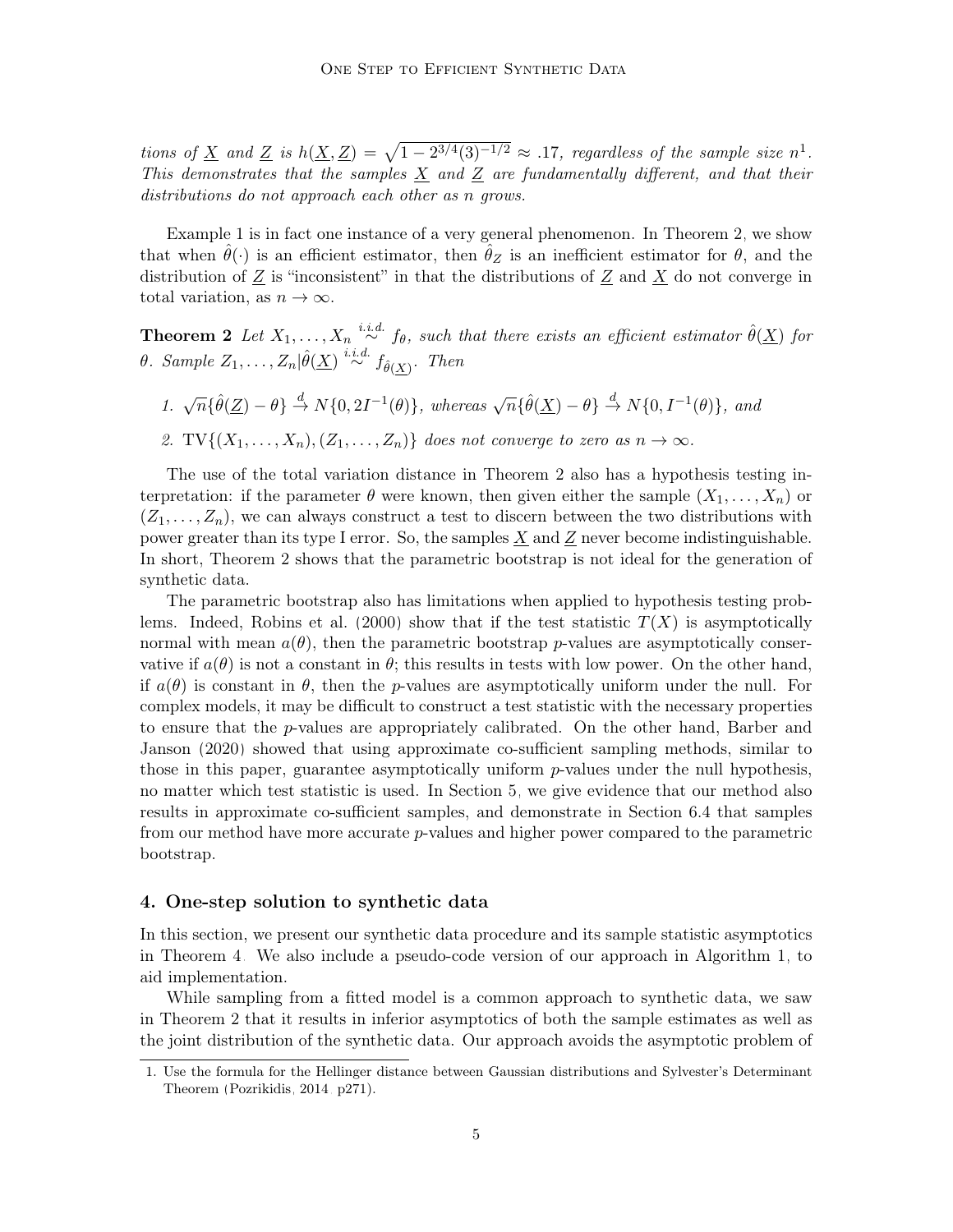Theorem [2](#page-4-0) by producing a sample  $(Y_i)_{i=1}^n$  such that  $\hat{\theta}_Y = \hat{\theta}_X + o_p(n^{-1/2})$ . Then marginally, the asymptotic distributions of  $\hat{\theta}_Y$  and  $\hat{\theta}_X$  are identical. The intuition behind the method is that after fixing the "seed," we search for a parameter  $\theta^*$  such that when  $(Y_i)_{i=1}^n$  are sampled from  $f_{\theta^*}$ , we have that  $\hat{\theta}_Y = \hat{\theta}_X + o_p(n^{-1/2})$ . To arrive at the value  $\theta^*$ , we use one step of an approximate Newton method, described in Theorem [4.](#page-6-0) Our method can also be viewed an one step of the iterative bootstrap, with a batch size of 1 [\(Guerrier et al., 2019\)](#page-28-8).

To facilitate the asymptotic analysis, we assume regularity conditions (R0)-(R3). (R1)- (R3) are similar to standard conditions to ensure that there exists an efficient estimator, which are relatively mild and widely assumed in the literature [\(Serfling, 1980;](#page-30-12) [Lehmann,](#page-29-10) [2004\)](#page-29-10). Assumption (R0) makes the notion of "seeds" precise in terms of measure theory, and also ensures that the transformation  $X_{\theta}$  varies smoothly in  $\theta$ .

- (R0) Let  $(\Omega, \mathcal{F}, P)$  be a probability space of the seed  $\omega$ . Let  $X_{\theta} : \Omega \to \mathcal{X}$  be a measurable function which is continuously differentiable in  $\theta$ , where  $(\mathcal{X}, \mathcal{G})$  is a measurable space and  $\theta \in \Theta \subset \mathbb{R}^p$ , where  $\Theta$  is compact. We assume that there exists a measure  $\mu$  on  $(\mathcal{X}, \mathcal{G})$  which dominates  $PX_{\theta}^{-1}$  for all  $\theta \in \Theta$ . Then there exist densities  $f_{\theta}: \mathcal{X} \to \mathbb{R}^{\geq 0}$ such that  $\int_A dP X_\theta^{-1} = \int_A f_\theta d\mu$  for all  $A \in \mathcal{G}$ .
- (R1) Let  $\theta_0 \in \Theta \subset \mathbb{R}^p$  be the true parameter. Assume there exists an open ball  $B(\theta_0) \subset \Theta$ about  $\theta_0$ , the model  $f_\theta$  is identifiable, and that the set  $\{x \in \mathcal{X} \mid f_\theta(x) > 0\}$  does not depend on  $\theta$ .
- (R2) The pdf  $f_{\theta}(x)$  has three derivatives in  $\theta$  for all x and there exist functions  $q_i(x)$ ,  $q_{ij}(x)$ ,  $g_{ijk}(x)$  for  $i, j, k = 1, \ldots, p$  such that for all  $x$  and all  $\theta \in B(\theta_0)$ ,

$$
\left|\frac{\partial f_{\theta}(x)}{\partial \theta_i}\right| \le g_i(x), \qquad \left|\frac{\partial^2 f_{\theta}(x)}{\partial \theta_i \partial \theta_j}\right| \le g_{ij}(x), \qquad \left|\frac{\partial^3 f_{\theta}(x)}{\partial \theta_i \partial \theta_j \partial \theta_k}\right| \le g_{ijk}(x).
$$

We further assume that each g satisfies  $\int g(x) dx < \infty$  and  $\mathbb{E}_{\theta} g_{ijk}(X) < \infty$  for  $\theta \in B(\theta_0)$ .

(R3) The Fisher Information matrix  $I(\theta_0) = \mathbb{E}_{\theta_0}[(\nabla_{\theta_0} \log f_{\theta_0}(X))(\nabla_{\theta_0} \log f_{\theta_0}(X))^{\top}]$  consists of finite entries, and is positive definite.

Assumption (R0) tells us that to produce a sample  $X \sim f_{\theta}$ , we can first sample the seed  $\omega \sim P$  and then transform the seed into  $Y := X_{\theta}(\omega)$ . This procedure results in a sample equal in distribution:  $X \stackrel{d}{=} Y$ . Since  $X_{\theta}$  is assumed to be continuously differentiable in  $\theta$ , we have that the mapping  $X_{\theta}(\cdot)$  is smooth as  $\theta$  varies.

An idealized version of our algorithm works as follows: given  $\hat{\theta}_X$  computed from the original dataset, we first sample the seeds  $\omega_1, \ldots, \omega_n \stackrel{\text{i.i.d.}}{\sim} P$ , and then while holding  $\omega_1, \ldots, \omega_n$ fixed, solve for the value  $\theta^*$  which satisfies:

$$
\hat{\theta}\{X_{\theta^*}(\underline{\omega})\} = \hat{\theta}_X,\tag{1}
$$

<span id="page-5-0"></span>thereby ensuring that the new sample has the same value of  $\hat{\theta}$  as the original sample X. Finally, we can produce our synthetic data  $Y_i = X_{\theta^*}(\omega_i)$ , which can be published for disclosure control or used for statistical inference. This idealized version has been previously employed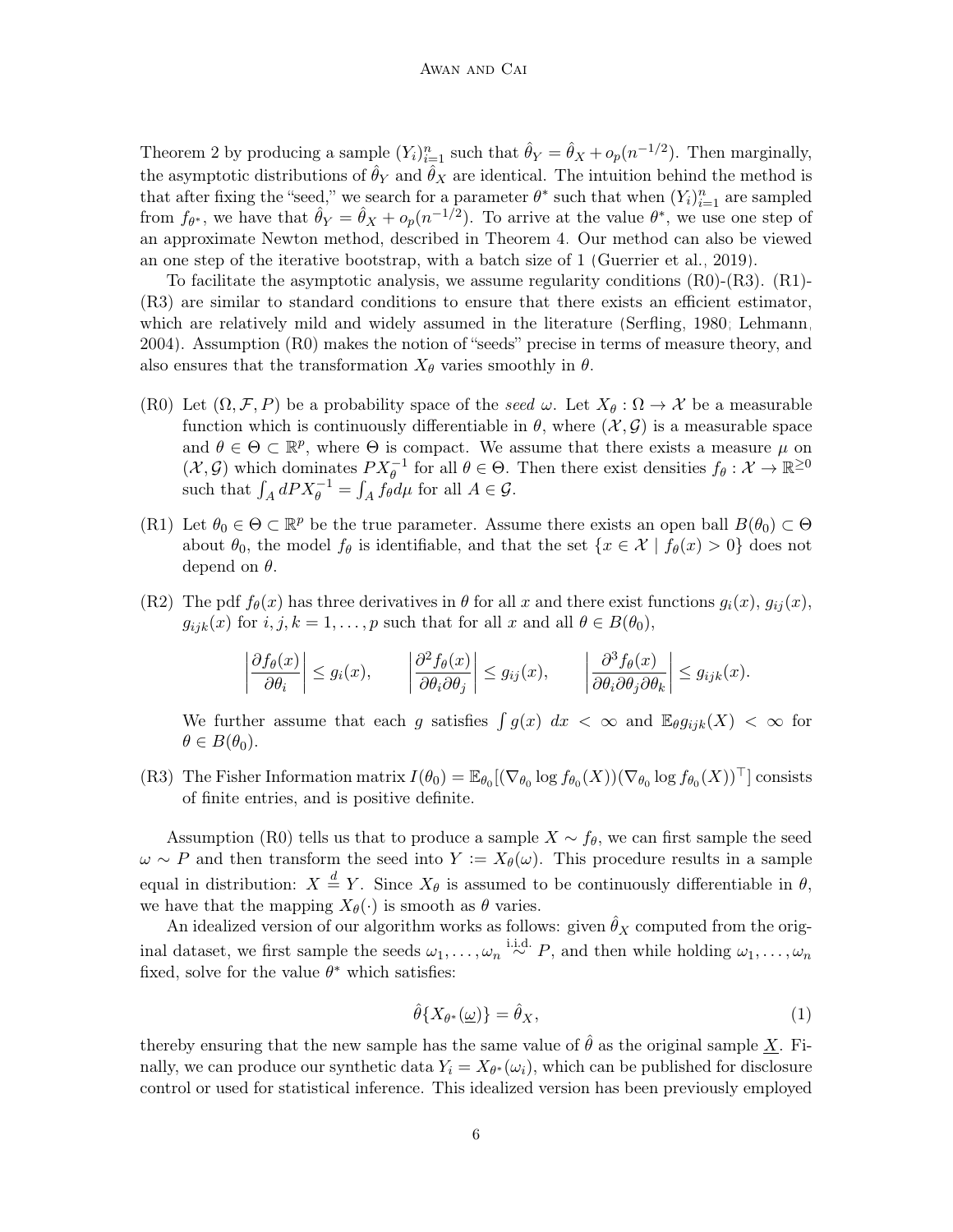when the statistic  $\hat{\theta}_X$  is a *sufficient statistic*, and used mainly for the task of hypothesis testing [\(Lindqvist and Taraldsen, 2005,](#page-29-4) [2007,](#page-30-5) [2013;](#page-30-6) [Lillegard and Engen, 1999;](#page-29-5) [Engen and](#page-28-4) [Lillegård, 1997;](#page-28-4) [Lillegard and Engen, 1999;](#page-29-5) [Taraldsen and Lindqvist, 2018\)](#page-31-3). However, when there is no low dimensional sufficient statistic, or when there does not exist an exact solution to Equation [\(1\)](#page-5-0), such as in Example [3,](#page-6-1) the previous work is inapplicable.

<span id="page-6-1"></span>**Example 3** [No solution to Equation [\(1\)](#page-5-0)] Suppose that  $X_i = W_i + N_i$ , where  $W_i \stackrel{i.i.d.}{\sim}$ Bern $(\theta)$  and  $N_i \stackrel{i.i.d.}{\sim} U(0,1)$  and  $W_i \perp \!\!\! \perp N_i$ . Note that  $\hat{\theta}_X = n^{-1} \sum_{i=1}^n X_i - \frac{1}{2}$  $rac{1}{2}$  is an efficient estimator for  $\theta$ . Using the notation of (R0),  $\Omega = U(0,1)^2$  and  $X_{\theta} : \Omega \to \mathbb{R}$ , defined by  $X_{\theta}(u_1, u_2) = F_{\theta}^{-1}$  $y_{\theta}^{-1}(u_1) + u_2$ , where  $F_{\theta}^{-1}$  $\theta_{\theta}^{n-1}(\cdot)$  is the quantile function for Bern $(\theta)$ . Then, for any value  $\theta^* \in [0,1]$ ,  $\hat{\theta}_Y = \hat{\theta} \left\{ X_{\theta^*}(u_1^{(1)}) \right\}$  $\binom{11}{1}, u_2^{(1)}$  $\mathcal{X}_{2}^{(1)}), \ldots, \mathcal{X}_{\theta^{*}}(u_{1}^{(n)})$  $\binom{n}{1}, u_2^{(n)}$  ${n \choose 2}$  takes at most  $n+1$ possible values:  $\left\{ n^{-1} \sum_{i=1}^{n} u_2^{(i)} - \frac{1}{2} + \frac{i}{n} \right\}$  $\frac{i}{n}$  $i \in \{0, 1, 2, \ldots, n\}$ . As such, given  $\hat{\theta}_X$  from an independent sample, the probability that  $\hat{\theta}_X$  is in this set is zero. From another perspective, the decimal value of  $n\hat{\theta}_Y$  is completely determined by  $n^{-1}\sum_{i=1}^n u_2^{(i)}$  $2^{(i)}$ , and is not influenced by  $\theta^*$ .

Based on Example [3,](#page-6-1) we cannot always expect to find an exact solution to Equation [\(1\)](#page-5-0). In Theorem [4](#page-6-0) and Algorithm [1,](#page-7-1) we propose a one-step approximate solution which is based on the following intuition: Call  $Z_i = X_{\hat{\theta}_X}(\omega_i)$  and  $Y_i = X_{\theta^*}(\omega_i)$ , where  $\theta^*$  is the exact solution to Equation [\(1\)](#page-5-0). Since  $\underline{Z}$  and  $\underline{Y}$  use the same seeds, we expect that the differences  $\hat{\theta}_Y - \theta^* = \hat{\theta}_X - \theta^*$  and  $\hat{\theta}_Z - \hat{\theta}_X$  should be similar, especially for larger sample sizes. Solving  $\hat{\theta}_X - \theta^* = \hat{\theta}_Z - \hat{\theta}_X$  for  $\theta^*$  gives the solution  $\theta^* = 2\hat{\theta}_X - \hat{\theta}_Z$ , which is exactly the one-step estimator of Theorem [4.](#page-6-0)

The following Theorem shows that regardless of whether a solution to Equation [\(1\)](#page-5-0) exists, the one-step procedure preserves the efficient statistic up to  $o_p(n^{-1/2})$ .

<span id="page-6-0"></span>**Theorem 4** Assume that  $(R0)$ - $(R3)$  hold. Let  $X_1, \ldots, X_n \stackrel{i.i.d.}{\sim} f_{\theta_0}$  and let  $\omega_1, \ldots, \omega_n \stackrel{i.i.d.}{\sim} P$ . Set  $\theta^* = \text{Proj}_{\Theta} \left( 2\hat{\theta}_X - \hat{\theta}_Z \right)$ , where  $\hat{\theta}$  is an efficient estimator and  $(Z_i)_{i=1}^n = (X_{\hat{\theta}_X}(\omega_i))_{i=1}^n$ . Then for  $(Y_i)_{i=1}^n = (X_{\theta_{new}}(\omega_i))_{i=1}^n$ , we have  $\hat{\theta}_Y = \hat{\theta}_X + o_p(n^{-1/2})$ .

Theorem [4](#page-6-0) shows that our one-step approach to synthetic data outperforms the parametric bootstrap in terms of the first result in Theorem [2:](#page-4-0) whereas sampling from the fitted model results in estimators with inflated variance, the one-step approach gives a sample whose estimator  $\hat{\theta}_Y$  is equal to  $\hat{\theta}_X$  up to an asymptotically negligible error of  $o_p(n^{-1/2})$ .

**Remark 5 (Seeds)** In the case of continuous real-valued random variables, we can be more explicit about the "seeds." Recall that for  $U \sim U(0,1)$ ,  $F_{\theta}^{-1}$  $g_{\theta}^{-1}(U) \sim f_{\theta}$  where  $F_{\theta}^{-1}$  $\int_{\theta}^{\cdot-1}(\cdot)$  is the quantile function. So in this case, the distribution P can be taken as  $U(0, 1)$ , and  $X_{\theta}(\cdot)$  can be replaced with  $F_{\theta}^{-1}$  $\theta^{-1}(\cdot).$ 

When implementing the procedure of Theorem  $4$ , it may be convenient to use numerical seeds. For example in  $R$ , the command set. seed can be used to emulate the result of drawing  $Z_i$  and  $Y_i$  with the same seed  $\omega_i$ . In Algorithm [1,](#page-7-1) we describe the one-step procedure in pseudo-code.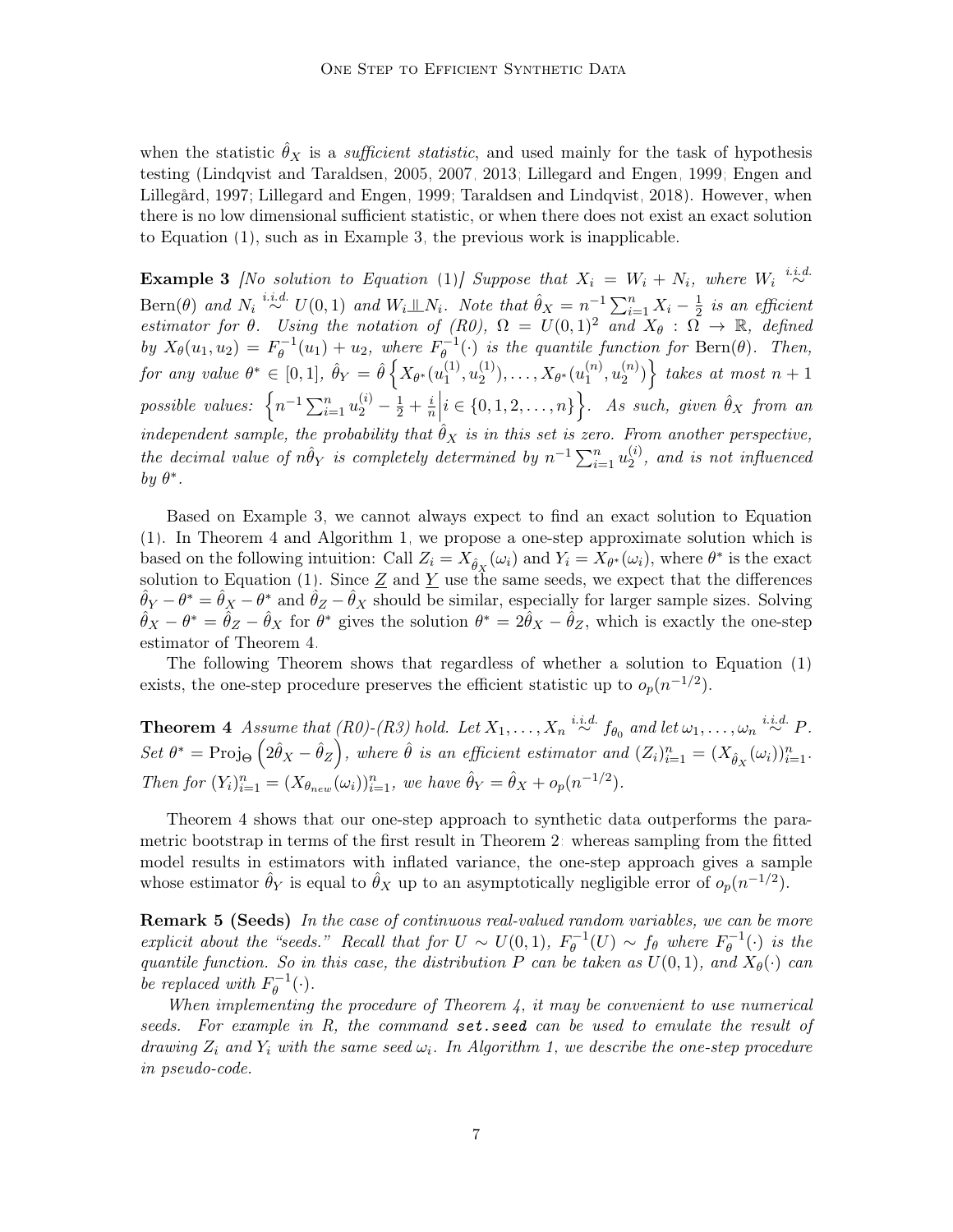| Algorithm 1: One-Step Synthetic Data Pseudo-Code in R |  |  |  |  |
|-------------------------------------------------------|--|--|--|--|
|                                                       |  |  |  |  |

<span id="page-7-1"></span>**Input:** Seed  $\omega$ , efficient estimator  $\hat{\theta}_X$ , function theta\_hat(y) to compute  $\hat{\theta}(y)$ , function rsample( $\theta$ ) which is continuously differentiable in  $\theta$  which samples n i.i.d. samples from  $f_{\theta}$ . 1 set.seed $(\omega)$  $\mathbf{z}\ \underline{Z}=\texttt{rsample}(\hat{\theta}_X)$  $\hat{\theta}_Z = \texttt{theta\_hat}(\underline{Z})$ 4  $\theta^* = 2\hat{\theta}_X - \hat{\theta}_Z$ 5 if  $θ$ <sup>\*</sup>  $∈$   $Θ$  then 6  $\theta^* = \text{Proj}_{\Theta}(\theta^*)$  $\tau$  set.seed $(\omega)$  $\mathbf{s} \underline{Y} = \mathtt{rsample}(\theta^*)$ Output:  $Y_1, \ldots, Y_n$ 

**Remark 6 (DP fully synthetic data)** The one-step procedure results in a sample  $Y$ , which is conditionally independent of  $\underline{X}$ , given  $\ddot{\theta}_X$ . This is called partially synthetic data because all aspects of  $\underline{X}$  are protected except for  $\hat{\theta}_X$ . Partially synthetic data can be appropriate in some settings, but in others we may require  $Y$  to satisfy a stronger privacy guarantee such as differential privacy. We can easily use the one-step procedure to obtain a DP fully synthetic sample by using a DP efficient estimator as  $\theta_X$ . [Smith](#page-31-6) [\(2011\)](#page-31-6) showed that under conditions similar to  $(R1)-(R3)$ , there always exists such DP efficient estimators. By the post-processing property of DP the sample  $\underline{Y}$  then has the same DP guarantee that  $\theta_X$  has [\(Dwork et al., 2014,](#page-28-9) Proposition 2.1). Theorem [4](#page-6-0) is still valid when using a DP estimator for  $\hat{\theta}_X$  as only the efficiency of  $\hat{\theta}_X$  is used in the proof. In fact, the estimator  $\hat{\theta}$  applied to the intermediate sample Z need not be the same one as used for  $\hat{\theta}_X$ . For improved finite sample performance, it may be beneficial to use a non-private estimator for  $\theta_Z$  even when  $\hat{\theta}_X$  satisfies DP. See Section [6.3](#page-11-0) where we investigate the performance generating of DP synthetic data using Algorithm [1.](#page-7-1)

## <span id="page-7-0"></span>5. Investigating the distribution of the one-step samples

In Section [4,](#page-4-1) we showed that the one-step approach to synthetic data solves one issue of the parametric bootstrap: whereas sampling from the fitted model results in statistics with inferior asymptotics, the one-step approach gives a sample with efficient estimators. The second problem of the parametric bootstrap was that the synthetic samples did not converge in total variation distance to the true joint distribution. In this section, we provide results which give evidence that the distribution of the one-step samples approximates the true joint distribution.

Consider the one-step procedure: Let  $\hat{\theta}_X$  be given and draw  $\omega_1, \ldots, \omega_n \stackrel{\text{i.i.d.}}{\sim} P$ . Set  $Z_i = X_{\hat{\theta}_X}(\omega_i)$  and call  $\theta^* = 2\hat{\theta}_X - \hat{\theta}_Z$ . Finally, set  $Y_i = X_{\theta^*}(\omega_i)$ , which we know satisfies  $\hat{\theta} := \hat{\theta}_Y = \hat{\theta}_X + o_p(n^{-1/2})$ . Now, suppose that we knew the values  $\theta^*$  and  $\hat{\theta}$  beforehand and conditioned on them. The following Lemma shows that  $Y_1, \ldots, Y_n | \{\theta^*, \hat{\theta}(\underline{Y}) = \hat{\theta}\} \approx$  $f_{\theta^*}^n\{y_1,\ldots,y_n\mid \hat{\theta}(\underline{y})=\hat{\theta}\}.$  The approximation comes from modifying the procedure slightly.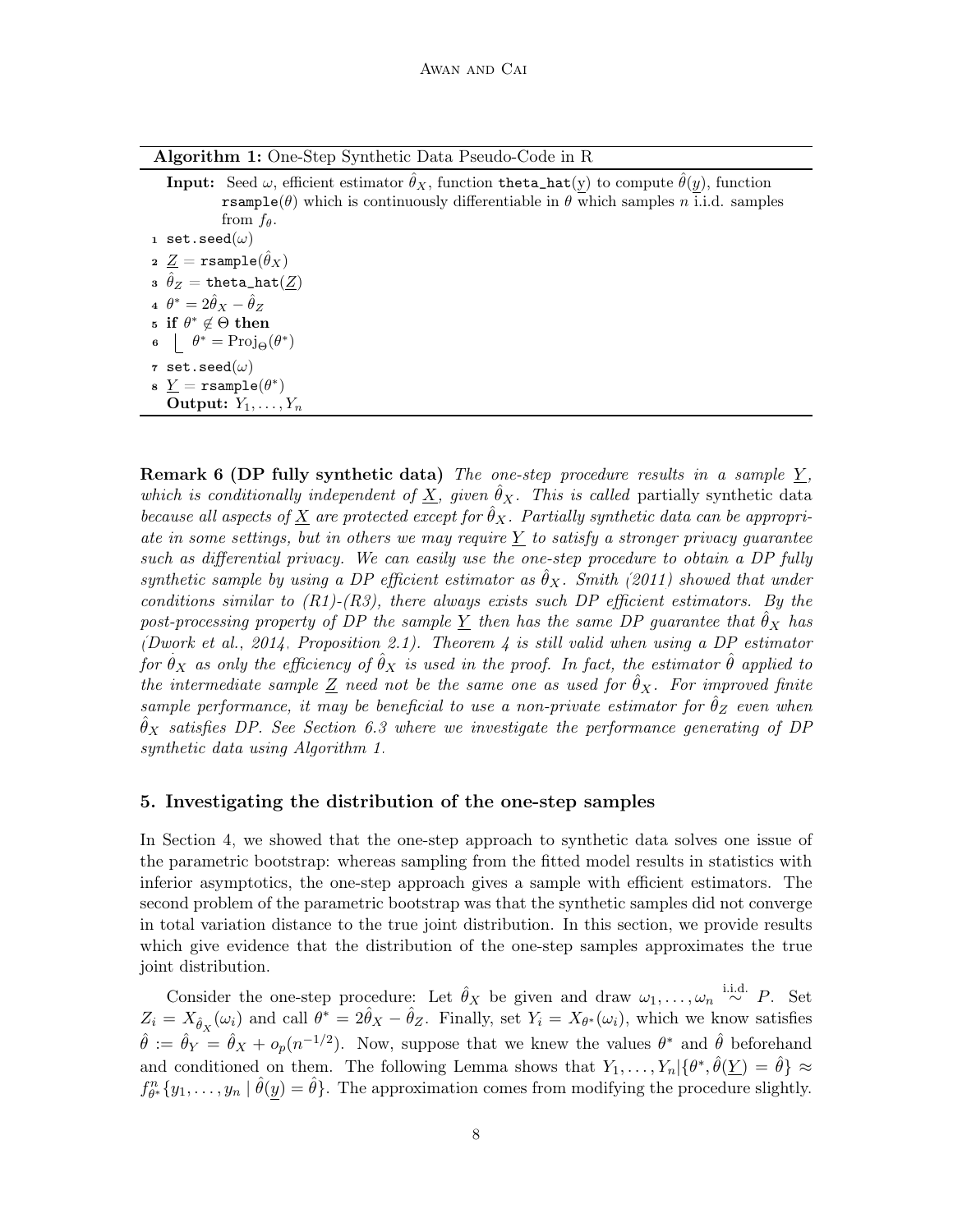Given both  $\theta^*, \hat{\theta} \in \Theta$ , we produce  $\underline{Y}^{\theta^*}$  as follows: sample  $\omega_i \stackrel{\text{i.i.d.}}{\sim} P$ , and set  $Y_i^{\theta^*} = X_{\theta^*}(\omega_i)$ . For this modified procedure, we have exactly  $Y_1^{\theta^*}$  $f_1^{\theta^*}, \ldots, Y_n^{\theta^*} | (\hat{\theta}(\underline{Y}) = \hat{\theta}) \sim f_{\theta^*}^n(y_1, \ldots, y_n)$  $\hat{\theta}(y) = \hat{\theta}$ , which we prove in Lemma [1.](#page-8-0)

<span id="page-8-0"></span>**Lemma 1** We assume (R0) and use the notation therein. Let  $X_1, \ldots, X_n \stackrel{i.i.d.}{\sim} f_{\theta_0}$  and let  $\hat{\theta}, \theta^* \in \Theta$  such that there exists at least one solution in  $\omega$  to the equation  $\hat{\theta} \{X_{\theta^*}(\omega)\}$  =  $\hat{\theta}$ . Let  $\omega_1, \ldots, \omega_n \stackrel{i.i.d.}{\sim} P$  and call  $Y_i^{\theta^*} = X_{\theta^*}(\omega_i)$ . Then  $Y_1^{\theta^*}$  $T_1^{\theta^*}, \ldots, Y_n^{\theta^*}$  $\left\{\hat{\theta}(\underline{Y}^{\theta^*})=\hat{\theta}\right\} \sim$  $f_{\theta^*}^n\{y_1,\ldots,y_n \mid \hat{\theta}(\underline{y})=\hat{\theta}\}.$ 

Lemma [1](#page-8-0) suggests that the conditional distribution of  $\underline{Y}$  is related to the conditional distribution of  $X$ . Theorem [7](#page-8-1) shows that when this is the case, the marginal distributions are also closely related. Theorem [7](#page-8-1) demonstrates a phenomenon that efficient estimators are *asymptotically sufficient*, a notion introduced by [Le Cam et al.](#page-29-11) [\(1956\)](#page-29-11). First, we need an additional assumption on the distribution of  $\theta(\underline{X})$ .

(R4) Let  $\hat{\theta}_X$  be an efficient estimator of  $\theta$ . Let  $g_{\theta,n}(\hat{\theta})$  be the marginal distribution of  $\hat{\theta}(\underline{X})$ based on the sample  $X_1, \ldots, X_n \stackrel{\text{i.i.d.}}{\sim} f_\theta$ . Assume there exists functions  $G_{ijk}(\hat{\theta})$  such that  $\Big|$  $\partial^3$  $\frac{\partial^3}{\partial \theta_i \partial \theta_j \partial \theta_k} \log g_{\theta,n}(\hat{\theta}) \leq nG_{ijk}(\hat{\theta})$  for all  $\hat{\theta}$ , all  $n \geq 1$ , and all  $\theta \in B(\theta_0)$ , where  $\mathbb{E}_{\hat{\theta}\sim\theta}G_{ijk}(\hat{\theta}) < \infty.$ 

<span id="page-8-1"></span>**Theorem 7** Under assumptions (R0)-(R4), let  $\theta \in \Theta$  and let  $\theta_n$  be a sequence of values in Θ. Let  $\hat{\theta}(\cdot)$  be a randomized estimator based on a sample  $X_1, \ldots, X_n \stackrel{i.i.d.}{\sim} f_{\theta}$ , with conditional distribution  $g_n(\hat{\theta} | \underline{X})$  and marginal distribution  $g_{\theta,n}(\hat{\theta})$ . Then the KL divergence between the marginal distributions of  $X_1, \ldots, X_n$  and  $Y_1, \ldots, Y_n \sim f_{\theta_n}^n \{y_1, \ldots, y_n \mid \hat{\theta}(\underline{y}) = \hat{\theta}(\underline{X})\},$ where  $\hat{\theta}(\underline{X}) \sim g_{\theta,n}(\hat{\theta})$  is

KL 
$$
(X_1, ..., X_n || Y_1, ..., Y_n) = o(n) ||\theta_n - \theta||^2 + O(n) ||\theta_n - \theta||^3
$$
.

In particular, if  $\theta_n - \theta = O(n^{-1/2})$ , then the above KL divergence goes to zero as  $n \to \infty$ .

Noting that  $2\hat{\theta}_X - \hat{\theta}_Z = \theta + O_p(n^{-1/2})$ , combining Lemma [1](#page-8-0) with Theorem [7](#page-8-1) along with the discussion at the beginning of this section suggests that the distribution of the one-step synthetic data approaches the distribution of the original  $X$  as the sample size increases giving consistent synthetic data. This suggests that the one-step synthetic data avoids the problem of property 2 of Theorem [2,](#page-4-0) which showed that the parametric bootstrap resulted in inconsistent synthetic data.

In Section [6.1](#page-9-1) we show that in the case of the Burr distribution, the one-step synthetic data is indistinguishable from the true distribution in terms of the K-S test, whereas for the parametric bootstrap the K-S test has significantly higher power, indicating that the onestep synthetic data is asymptotically consistent, whereas the parametric bootstrap synthetic data is inconsistent.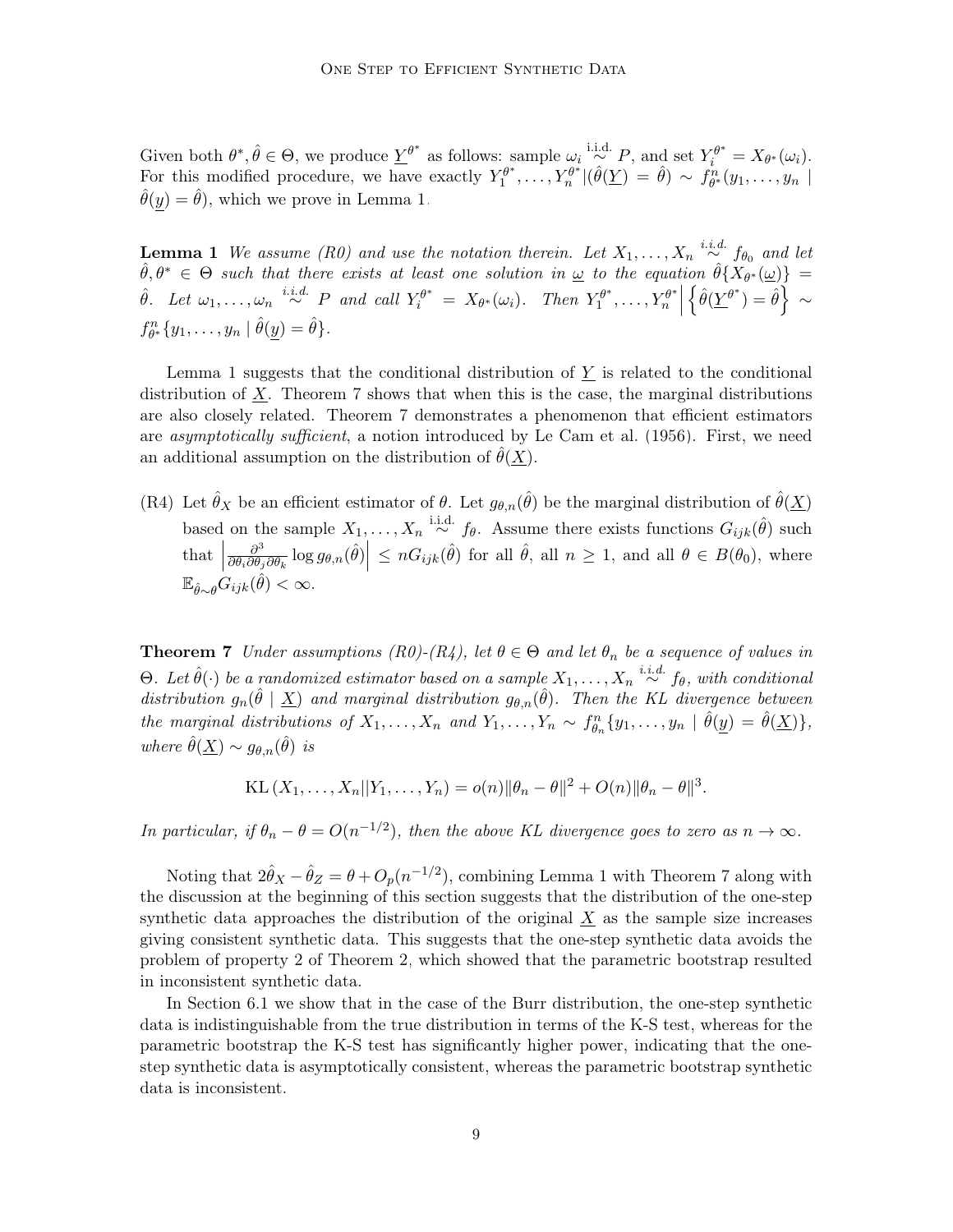Remark 8 (Application to Hypothesis Testing) Because these results suggest that the one-step samples are approximately drawn from the conditional distribution of  $\underline{X} \mid \hat{\theta}_X$ , the one-step synthetic data can potentially be used to produce approximate p-values for tests of goodness-of-fit. Suppose we want to test  $H_0: \theta \in \Theta_0$ . Recall that if there were a sufficient statistic for  $\theta$  under  $H_0$ , conditioning on this statistic can be used to derive a valid hypothesis test. In fact, in many classical problems the optimal hypothesis tests are of this form [\(Schervish, 2012,](#page-30-13) Theorem 4.123). [Barber and Janson](#page-27-0) [\(2020\)](#page-27-0) showed that when sufficient statistics do not exist, an efficient estimator can be used to result in asymptotically valid hypothesis tests. Due to this, our one-step samples may be well suited to this problem.

We apply the one-step synthetic data to a hypothesis testing problem in Section [6.4](#page-12-0) showing using the one-step samples gives a test with more accurate type I errors and higher power than compared to using parametric bootstrap samples. This example provides additional numerical support for the consistency of the one-step samples.

Remark 9 (Testing based on Differential Private Statistics) One application where the one-step synthetic data may be particularly advantageous is in testing problems based on a differential private output. Suppose that the data analyst releases privatized summary statistics, and we want to use these statistics to test certain hypotheses about the generating distribution of the private data. However, despite the fact that many DP estimators have asymptotically negligible noise, standard asymptotic tests often have unacceptably poor performance with DP data [\(Wang et al., 2018\)](#page-31-7). Furthermore, deriving the exact marginal likelihood of the DP output often requires evaluating a high dimensional and intractable integral [\(Williams and McSherry, 2010\)](#page-31-8), integrating over the space of possible databases, which makes the methods of [Barber and Janson](#page-27-0) [\(2020\)](#page-27-0) inapplicable. While parametric bootstrap tests may be applied, they do not guarantee accurate type I error rates, as discussed in Section [3.](#page-3-1) The one-step algorithm is nearly as easy to implement as the parametric bootstrap, yet as we show in Section [6.4](#page-12-0) gives accurate p-values, even in moderate sample sizes.

## <span id="page-9-0"></span>6. Examples and simulations

In this section, we demonstrate the performance of the one-step algorithm on several simulations. In Sections [6.1](#page-9-1) and [6.2,](#page-10-0) we produce synthetic data from the Burr distribution as well as a log-linear model. In Section [6.3,](#page-11-0) we produce differentially private synthetic data for the beta distribution. In Section [6.4](#page-12-0) we use our methods to derive an asymptotically valid test for the difference of proportions under differential privacy. In Section [6.5,](#page-13-0) we compare the running time of the one-step approach compared to the MCMC approach of [Barber and](#page-27-0) [Janson](#page-27-0) [\(2020\)](#page-27-0) when implemented on a linear regression problem.

### <span id="page-9-1"></span>6.1 Burr type XII distribution

The Burr Type XII distribution, denoted  $Burr(c, k)$ , also known as the Singh–Maddala distribution, is a useful model for income [\(McDonald, 2008\)](#page-30-14). The distribution has pdf  $f(x) = c k x^{c-1} (1+x^c)^{-(k+1)}$ , with support  $x > 0$ . Both c and k are positive. The Burr distribution was chosen for our first simulation because 1) it is one-dimensional, allowing for the Kolmogorov-Smirnov (K-S) test to be applied, and 2) as it is not exponential family or location-scale, the conditional distribution is non-trivial. The goal of the following simulation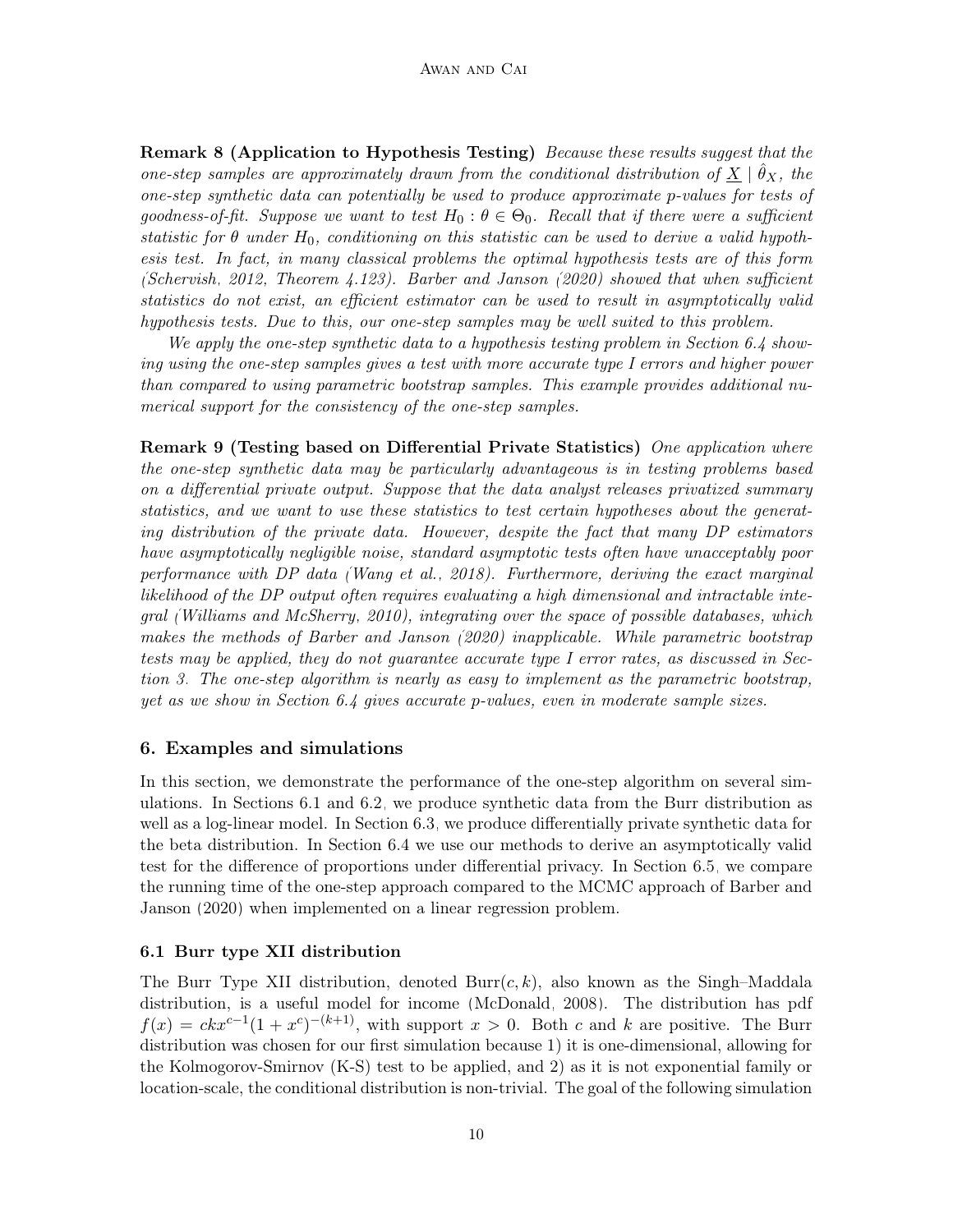<span id="page-10-1"></span>Table 1: Empirical power of the Kolmogorov-Smirnov test for Burr(2, 4) at type I error .05.  $(X_i)$  are drawn i.i.d from Burr $(2, 4)$ ,  $(Z_i)$  are drawn i.i.d from Burr $\{\hat{\theta}_X\}$ , and  $(Y_i)$  are from Algorithm [1.](#page-7-1) Results are averaged over  $10000$  replicates, for each n. Standard errors are approximately 0.0022 for lines 1 and 3, and 0.0036 for line 2.

| n:      | 100    | 1000   | 10000  |
|---------|--------|--------|--------|
| $(X_i)$ | 0.0471 | 0.0464 | 0.0503 |
| $(Z_i)$ | 0.1524 | 0.1541 | 0.1493 |
| $(Y_i)$ | 0.0544 | 0.0489 | 0.0485 |

is to verify that the samples generated using Algorithm [1](#page-7-1) are indistinguishable from the original unknown distribution, as tested via the K-S test.

For the simulation, we set  $c = 2$  and  $k = 4$ , and denote  $\theta = (c, k)$ . Let  $\hat{\theta}_{MLE}$  be the maximum likelihood estimator (MLE). We draw  $X_i \stackrel{\text{i.i.d.}}{\sim} \text{Burr}(2, 4), Z_i \stackrel{\text{i.i.d.}}{\sim} \text{Burr}\{\hat{\theta}_{MLE}(\underline{X})\},$ and  $(Y_i)_{i=1}^n$  from Algorithm [1.](#page-7-1) The simulation is conducted for  $n \in \{100, 1000, 10000\}$  with results averaged over 10000 replicates for each n.

We calculate the empirical power of the K-S test, comparing each sample with the true distribution Burr $(2, 4)$ , at type I error .05. The results are presented in Table [1.](#page-10-1) We see that the  $(X_i)$  have empirical power approximately .05, confirming that the type I error is appropriately calibrated. We also see that the K-S test using  $(Y_i)$  has power approximately .05, indicating that the empirical distribution of the one-step samples  $(Y_i)$  is very close to the true distribution. On the other hand, we see that the K-S test with  $(Z_i)$  has power .15, significantly higher than the type I error, indicating that the parametric bootstrap samples  $(Z_i)$  are from a fundamentally different distribution than the  $(X_i)$ . This result is in agreement with Theorem [2](#page-4-0) and the results of Section [5.](#page-7-0)

#### <span id="page-10-0"></span>6.2 Log-linear model

This example is based on a dataset of of 68,694 passengers in automobiles and light trucks involved in accidents in the state of Maine in 1991. Table [2](#page-11-1) tabulates passengers according to gender  $(G)$ , location  $(L)$ , seatbelt status  $(S)$ , and injury status  $(I)$ .

As in [Agresti](#page-27-1) [\(2003\)](#page-27-1), we fit a hierarchical log-linear model based on all one-way effects and two-way interactions. The model is summarized in Equation [\(2\)](#page-10-2), where  $\mu_{ijk\ell}$  represents the expected count in bin  $i, j, k, \ell$ . The parameter  $\lambda_i^G$  represents the effect of Gender, and parameter  $\lambda_{ij}^{GL}$  represents the interaction between Gender and Location. The other main effects and interactions are analogous.

$$
\log \mu_{ijk\ell} = \lambda + \lambda_i^G + \lambda_j^L + \lambda_k^S + \lambda_\ell^I + \lambda_{ij}^{GL} + \lambda_{ik}^{GS} + \lambda_{i\ell}^{GI} + \lambda_{jk}^{LS} + \lambda_{j\ell}^{LI} + \lambda_{k\ell}^{SI}
$$
 (2)

<span id="page-10-2"></span>For our simulations, we treat the fitted parameters as the true parameters, to ensure that model assumptions are met. We simulate from the fitted model at sample sizes  $n \in$  $\{10^2, 10^3, 10^4, 10^5\}$  and compare the performance in terms of the fitted probabilities for each bin of the contingency table. The results are plotted in Figure [1a,](#page-12-1) with both axes on log-scale. The "mean error" is the average squared  $\ell_2$  distance between the estimated parameter vector and the true parameter vector, averaged over 200 replicates. To interpret the plot, note that if the error is of the form error =  $cn^{-1}$ , where c is a constant, then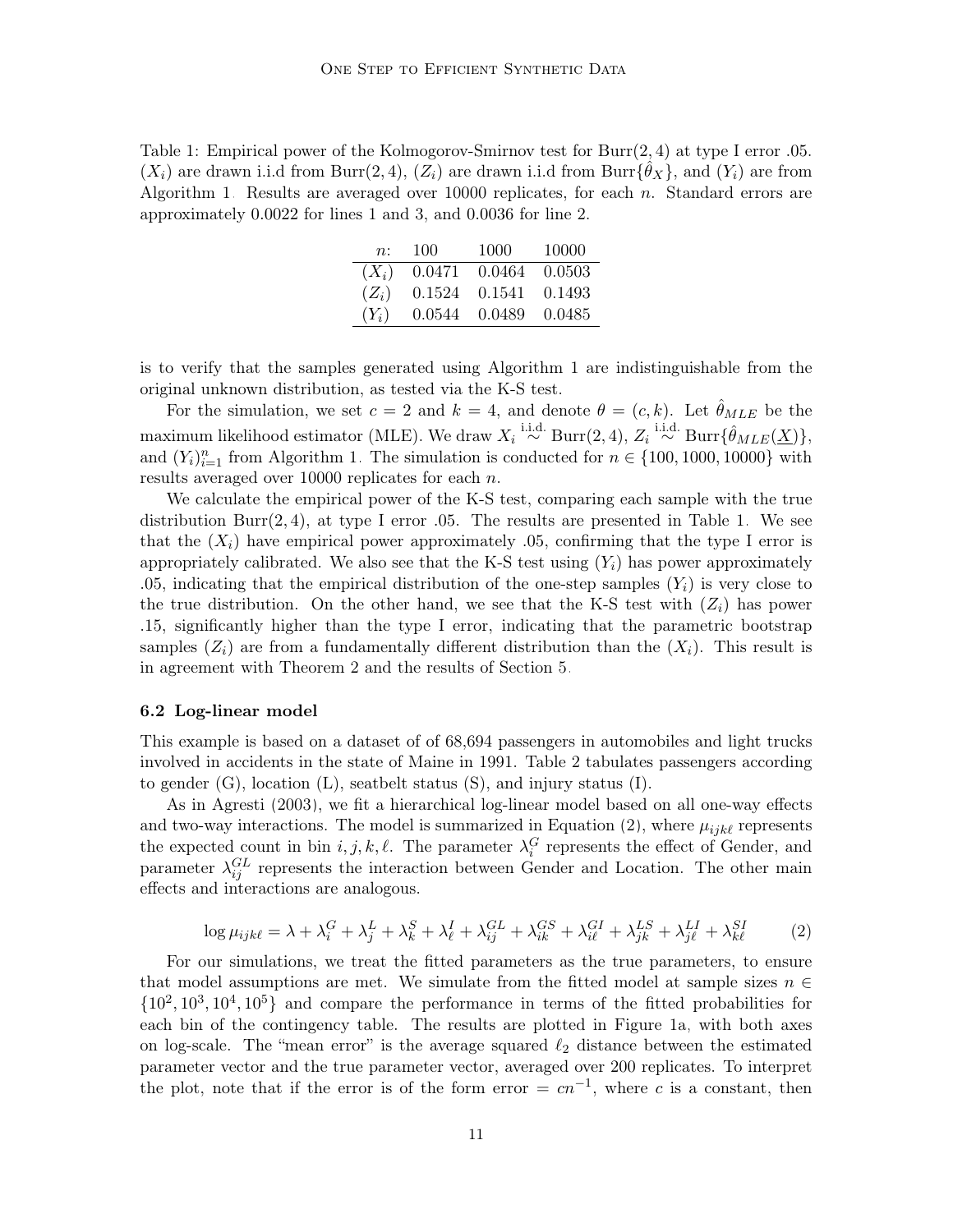|        |          |          | mjury  |       |
|--------|----------|----------|--------|-------|
| Gender | Location | Seatbelt | No     | Yes   |
| Female | Urban    | No       | 7,287  | 996   |
|        |          | Yes      | 11,587 | 759   |
|        | Rural    | No       | 3,246  | 973   |
|        |          | Yes      | 6,134  | 757   |
| Male   | Urban    | No       | 10,381 | 812   |
|        |          | Yes      | 10,969 | 380   |
|        | Rural    | No       | 6,123  | 1,084 |
|        |          | Yes      | 6,693  | 513   |

<span id="page-11-1"></span>Table 2: Injury, Seat-Belt Use, Gender, and Location. Source: [Agresti](#page-27-1) [\(2003,](#page-27-1) Table 8.8). Originally credited to Cristanna Cook, Medical Care Development, Augusta, Maine.

 $\mathbf{r}$ .

 $log(error) = c + (-1)log(n)$ . So, the slope represents the convergence rate, and the vertical offset represents the asymptotic variance. In Figure [1a,](#page-12-1) we see that the curve for  $\hat{\theta}_Y$ , based on one-step samples, approaches the curve for  $\ddot{\theta}_X$ , indicating that they have the same asymptotic rate and variance. On the other hand, the curve for  $\theta_Z$ , based on parametric bootstrap samples, has the same slope, but does not approach the  $\theta_X$  curve, indicating that  $\theta_Z$  has the same rate but inflated variance.

Recall that our procedure approximately preserves the sufficient statistics, similar to sampling from a conditional distribution. Previous work has proposed procedures to sample directly from conditional distributions for contingency table data. However, these approaches require sophisticated tools from algebraic statistics, and are computationally expensive (e.g., MCMC) [\(Karwa and Slavković, 2013\)](#page-29-3). In contrast, our approach is incredibly simple to implement and highly computationally efficient. Our approach is also applicable for a wide variety of models, whereas the techniques to sample directly from the conditional distribution often require a tailored approach for each setting.

## <span id="page-11-0"></span>6.3 Differentially private beta distributed synthetic data

In this example, we assume that  $X_1, \ldots, X_n \stackrel{\text{i.i.d.}}{\sim} \text{Beta}(\alpha, \beta)$ , where  $\alpha, \beta \ge 1$ , and our goal is to produce differentially private (DP) synthetic data. Often, to ensure finite sensitivity, the data are clamped to artificial bounds  $[a, b]$ , introducing bias in the DP estimate. Typically, these bounds are fixed in n, resulting in asymptotically negligible noise, but  $O_p(1)$  bias. In Appendix [B](#page-3-0) we show that it is possible to increase the bounds in  $n$  to produce both noise and bias of order  $o_p(n^{-1/2})$ , resulting in an efficient DP estimator. In this section, we show through simulations that using this estimator along with Algorithm [1](#page-7-1) results in a DP sample with optimal asymptotics.

For the simulation, we sample  $X_1, ..., X_n \stackrel{\text{i.i.d.}}{\sim} \text{Beta}(5, 3)$  for  $n \in \{10^3, 10^4, 10^5, 10^6\}$ . We estimate  $\hat{\theta}_X$  with the MLE. Using  $\epsilon = 1$ , we privatize the sufficient statistics as described in Appendix [B,](#page-3-0) and obtain  $\hat{\theta}_{DP}$  from the privatized log-likelihood function. We sample  $Z_1, \ldots, Z_n \stackrel{\text{i.i.d.}}{\sim} f_{\hat{\theta}_{DP}}$  and calculate the MLE  $\hat{\theta}_Z$ . We draw  $(Y_i)_{i=1}^n$  from Algorithm [1](#page-7-1) using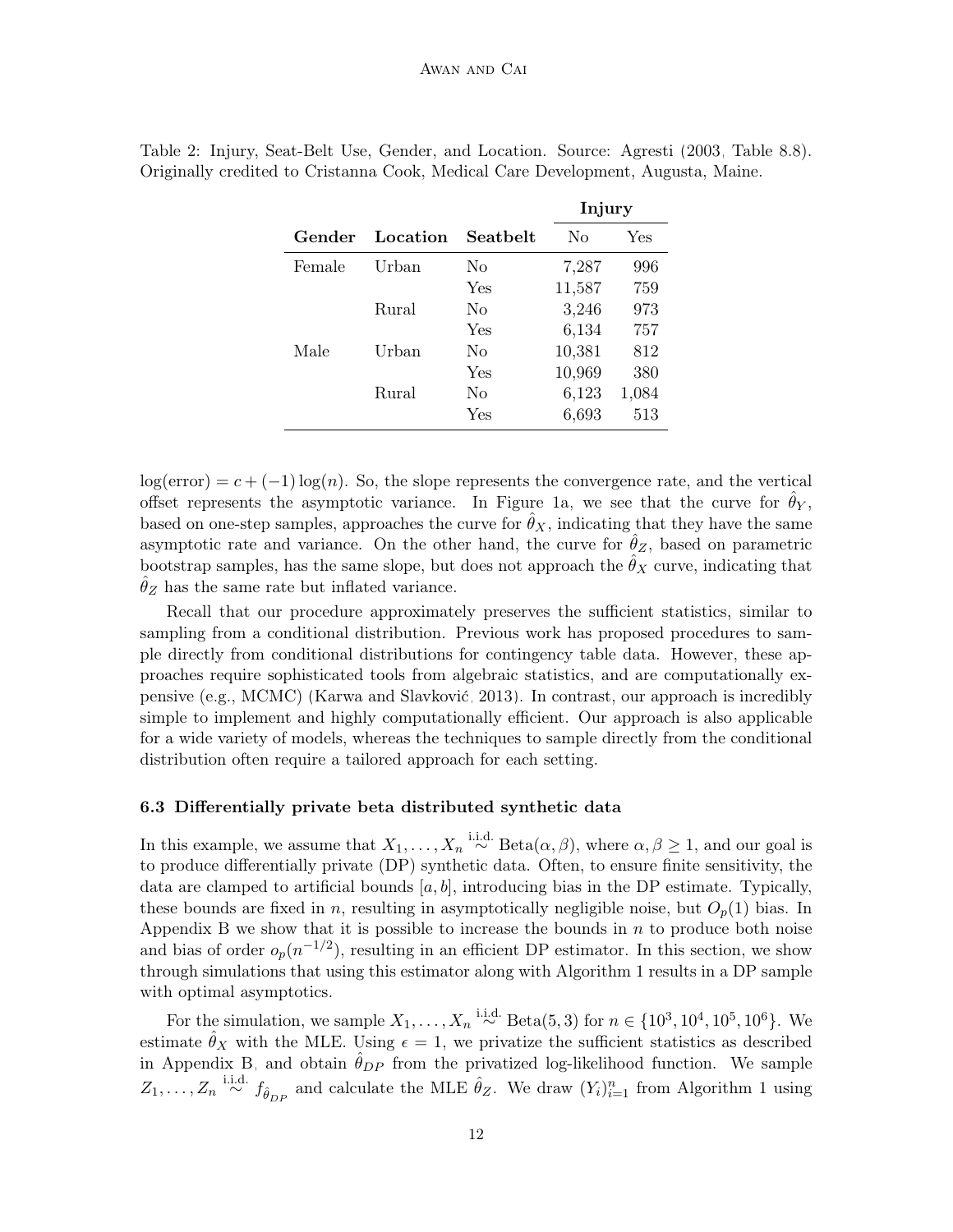<span id="page-12-1"></span>

(a) Simulations corresponding to the log-linear model with two-way interactions from Section [6.2](#page-10-0)

(b) Simulations for the beta distribution from Section [6.3.](#page-11-0)  $\hat{\theta}_X$  is the MLE.  $\hat{\theta}_Z$  and  $\hat{\theta}_Y$  both satisfy 1-DP.

Figure 1: Average squared  $\ell_2$ -distance between the estimated parameters and the true parameters on the log-scale. Averages are over 200 replicates for both plots.  $\hat{\theta}_X$  is from the true model,  $\theta_Z$  from the fitted model, and  $\theta_Y$  from Algorithm [1.](#page-7-1)

 $\hat{\theta}_{DP}$  in place of  $\hat{\theta}_X$ . In Figure [1b,](#page-12-1) we plot the mean squared  $\ell_2$  error between each estimate of  $\theta$  from the true value (5,3), over 200 replicates. From the log-scale plot, we see that  $\hat{\theta}_{DP}$  and  $\hat{\theta}_Y$  have the same asymptotic performance as the MLE, whereas  $\hat{\theta}_Z$  has inflated variance. See Example [6.2](#page-10-0) for more explanation of this interpretation.

#### <span id="page-12-0"></span>6.4 DP two sample proportion test

In this section, we illustrate how the one-step samples can be used to perform approximate hypothesis tests. We base the simulation on a problem in differential privacy, where we are given only access to DP summary statistics and are tasked with testing a hypothesis on the generating distribution for the (missing) private data. Such settings result in complex distributions which can be difficult to work with directly, making MCMC methods such as in [Barber and Janson](#page-27-0) [\(2020\)](#page-27-0) cumbersome and potentially intractable. We show through a simulation that the one-step samples give highly accurate p-values and improved power compared to the parametric bootstrap.

Suppose we have two independent samples of binary data, one from a "control population" and another from a "treatment population." We denote  $X_1, \ldots, X_n \stackrel{\text{i.i.d.}}{\sim} \text{Bern}(\theta_X)$  as the control sample, and  $Y_1, \ldots, Y_m \stackrel{\text{i.i.d.}}{\sim} \text{Bern}(\theta_Y)$  as the treatment sample.

It was shown in [Awan and Slavković](#page-27-2) [\(2018\)](#page-27-2) and [Awan and Slavković](#page-27-3) [\(2020\)](#page-27-3) that the Tulap distribution is the optimal DP mechanism to generate uniformly most powerful hypothesis tests and uniformly most accurate confidence intervals for Bernoulli data. Thus, to satisfy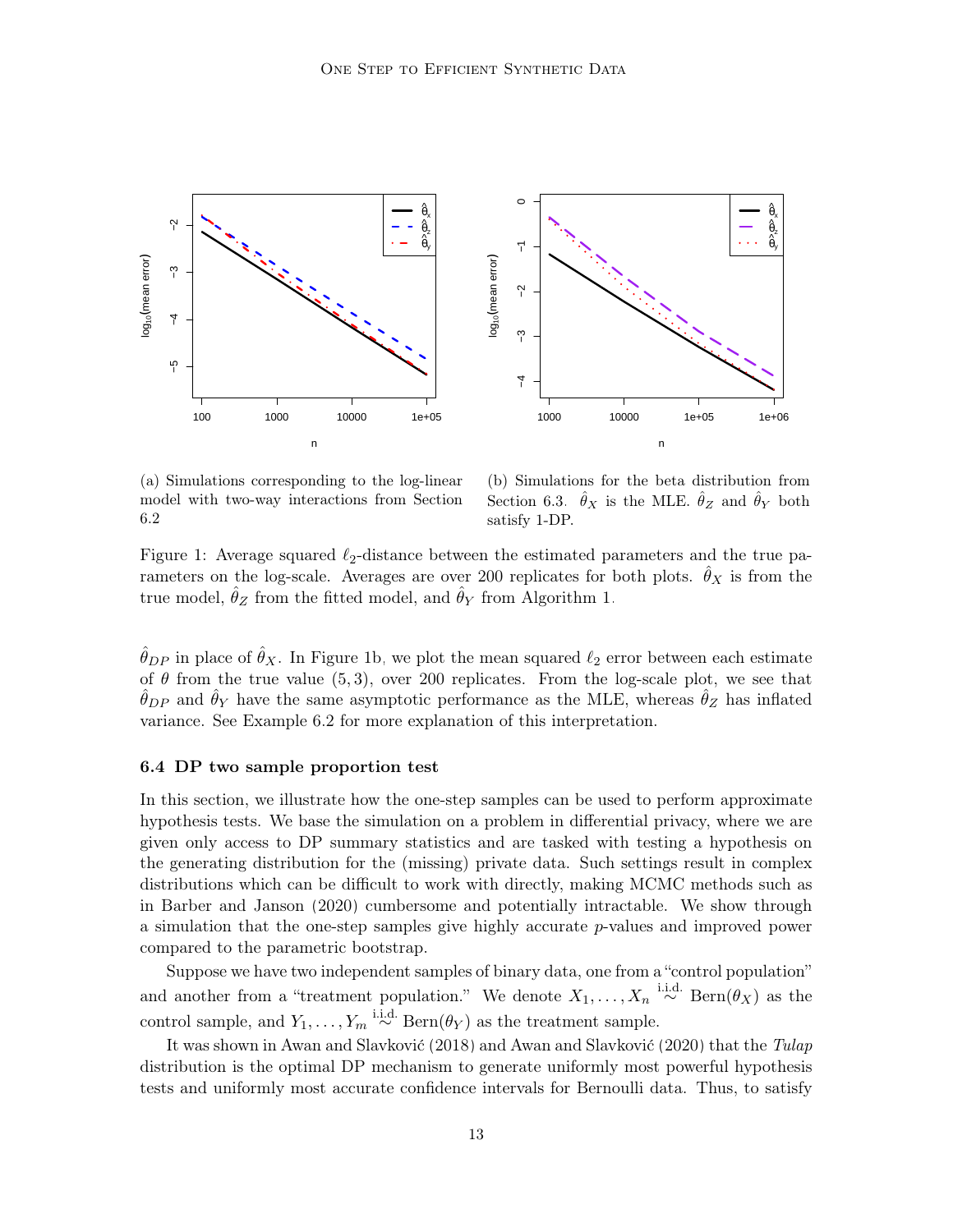$\epsilon$ -differential privacy, the data curators release the following noisy statistics:  $\widetilde{X} = \sum_{i=1}^{n} X_i +$  $N_1$  and  $\widetilde{Y} = \sum_{i=1}^m Y_i + N_2$ , where  $N_1, N_2 \stackrel{\text{i.i.d.}}{\sim} \text{Tulap}\{0, \exp(-\epsilon), 0\}$  and the sample sizes m and *n* are released without modification. Recall that  $N_i \stackrel{d}{=} G_1 - G_2 + U$ , where  $G_1, G_2 \stackrel{\text{i.i.d.}}{\sim}$ Geom $\{1 - \exp(-\epsilon)\}\$ and  $U \sim \text{Unif}(-1/2, 1/2)$ . We can think of X and Y as noisy counts for the control and treatment groups, respectively.

Based only on the privatized summary statistics  $\widetilde{X}$  and  $\widetilde{Y}$ , we are to test  $H_0 : \theta_X = \theta_Y$ versus  $H_1: \theta_X \leq \theta_Y$ . Without privacy, there exists a uniformly most powerful test, which is constructed by conditioning on the total number of ones:  $\sum_{i=1}^{n} X_i + \sum_{j=1}^{m} Y_j$ , a complete sufficient statistic under the null hypothesis. However, with the noisy counts, it can be verified that there is not a low-dimensional sufficient statistic. On the other hand, an efficient estimator for  $\theta_X = \theta_Y$  under the null hypothesis is  $\hat{\theta}(X, Y) = \min[\max\{(X +$  $(\widetilde{Y})/(m+n), 0$ , 1]. Note that deriving the exact distribution of  $(\widetilde{X}, \widetilde{Y}) \mid \hat{\theta}(\widetilde{X}, \widetilde{Y})$  is fairly complex, involving the convolution of distributions. However, the one-step method can easily produce approximate samples from this conditional distribution. In what follows, we use the one-step algorithm, given in Algorithm [1](#page-7-1) and investigate the properties of a hypothesis test based on this conditional distribution in comparison with a parametric bootstrap test.

Recall that without privacy, the uniformly most powerful test uses the test statistic  $Y$ , and threshold computed from the conditional distribution of  $Y|X + Y$  under the null hypothesis. With privacy, we use the test statistic  $\tilde{Y}$ , and compute the p-values based on  $\widetilde{Y} \mid \hat{\theta}(\widetilde{X}, \widetilde{Y})$ . In particular, we compare the performance of this test versus the parametric bootstrap test, which uses the test statistic  $\widetilde{Y}$  based on the approximate sampling distribution, which is the convolution of Binom $\{m, \hat{\theta}(X, Y)\}\$ and Tulap $\{0, \exp(-\epsilon), 0\}.$ 

For the simulation, we use the sample size  $n = m = 200$ , fix  $\theta_X = 0.3$ , set the privacy parameter to  $\epsilon = 1$ , and base the simulation on 10,000 replicates. Under the null hypothesis, where  $\theta_Y = \theta_X$ , we plot the empirical cumulative distribution function (CDF) for the pvalues of the proposed test as well as for the parametric bootstrap test in Figure [2\(](#page-14-0)a). Recall that a properly calibrated p-value will have the CDF of  $U(0, 1)$ . We see that the empirical CDF of the p-values for the one-step test closely approximate the ideal CDF, whereas the p-values of the parametric bootstrap test are overly conservative.

Next, we study the power of the one-step test versus the parametric bootstrap test in Figure [2\(](#page-14-0)b). For this simulation, we set  $n = m = 200$ , fix  $\theta_X = .3$ , and set  $\epsilon = 1$ . We vary the value of  $\theta_Y$  along the x-axis by increments of .001 and plot the empirical power of the two tests, averaged over 10,000 replicates for each value of  $\theta_Y$ . We see that the one-step test offers a considerable increase in power over the bootstrap test.

#### <span id="page-13-0"></span>6.5 Running time versus MCMC for linear regression

In this section, we compare the running time of Algorithm [1](#page-7-1) to an MCMC method of sampling the conditional distribution, proposed by [Barber and Janson](#page-27-0) [\(2020\)](#page-27-0). We base the comparison on a linear regression problem.

We use a similar setting as Simulation 1 in [Barber and Janson](#page-27-0) [\(2020\)](#page-27-0). We sample  $Y_i \stackrel{\text{i.i.d.}}{\sim} N(Z_i \beta, 1)$ , where  $\beta$  and  $Z_i$  are 5-dimensional, with the true (unknown) parameter  $\beta^{\top} = (0.2, 0.2, 0.2, 0.2)$ , and  $Z_i^{\top} \stackrel{\text{i.i.d.}}{\sim} N(0, I)$ . For synthetic data, we condition on an efficient estimator  $\hat{\beta}$  and the matrix Z. The approach of [Barber and Janson](#page-27-0) [\(2020\)](#page-27-0) requires adding a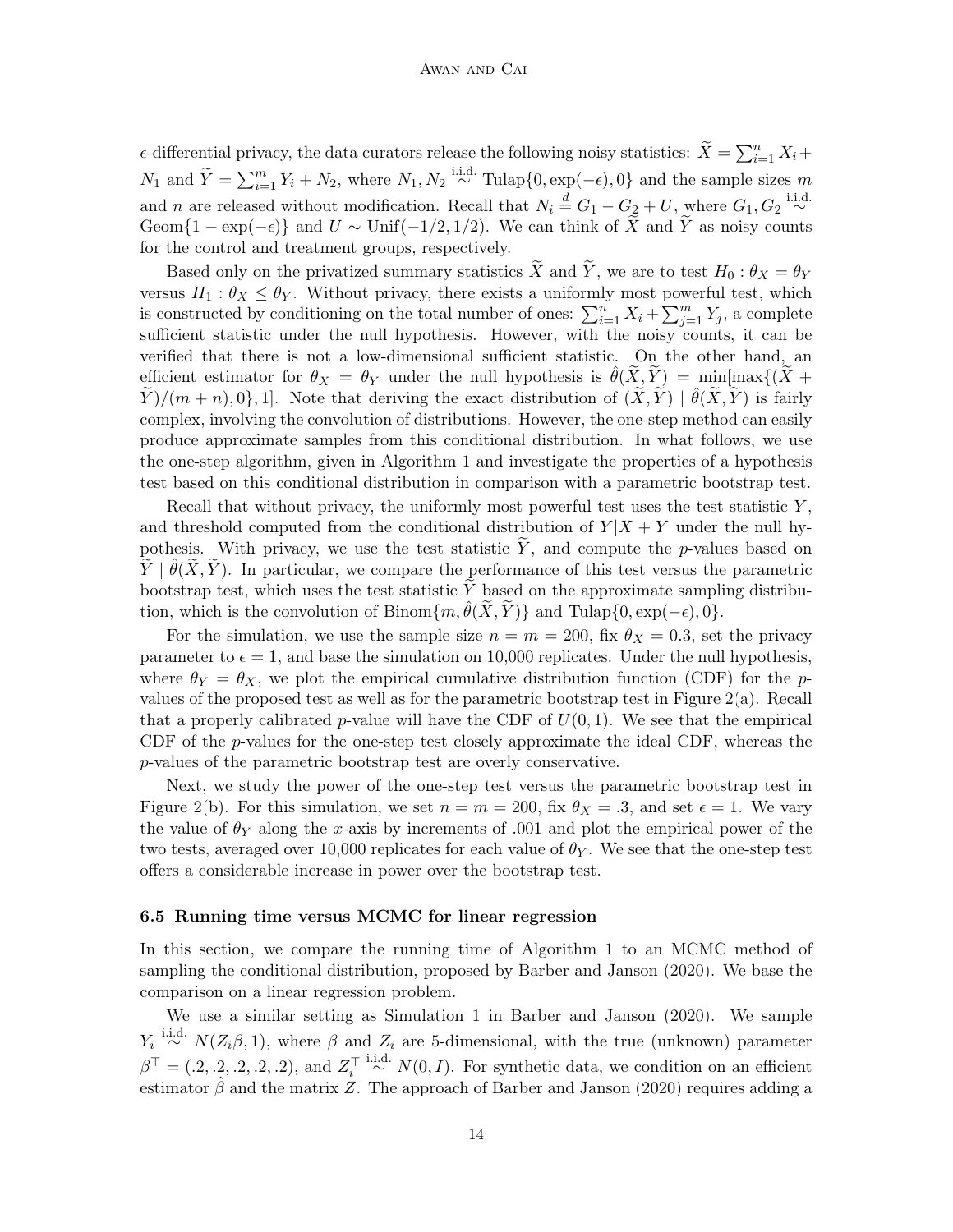<span id="page-14-0"></span>

(a) Under the null hypothesis, the empirical cumulative distribution of both tests.  $\theta_X = \theta_Y =$ .3. Results based on 10,000 replicates.

<span id="page-14-1"></span>(b) Empirical power at type I error .05.  $\theta_X = .3$ ,  $\theta_Y$  is varied along the x-axis. Results averaged from 10,000 replicates for each value of  $\theta_Y$ .

Figure 2: Simulations for the DP two sample proportion test of Section [6.4.](#page-12-0) In red is the one-step test, and in blue is the parametric bootstrap test. Sample sizes are  $n = m = 200$ , privacy parameter is  $\epsilon = 1$ , and type I error is 0.05.

small amount of independent noise  $w \sim N(0, \sigma^2 I)$  to the score function before minimizing. To ensure that the estimator is still efficient, we set  $\sigma = 1/n$ . According to [Barber and](#page-27-0) [Janson](#page-27-0) [\(2020\)](#page-27-0), the pdf of the conditional distribution is proportional to

$$
f_{\hat{\beta}}(Y|Z) \exp\left\{-\frac{\|\nabla \ell(\hat{\beta} \mid Y, Z)\|^2}{2\sigma^2 d}\right\} \det\left\{\nabla^2 \ell(\hat{\beta} \mid Y, Z)\right\},\tag{3}
$$

where  $\ell(\beta | Y, Z)$  is the log-likelihood function. This unnormalized density can then be used in an MCMC sampler. While this is a relatively simple model, sampling from the conditional distribution is still non-trivial as we are tasked with sampling from an n-dimensional space where the mass is concentrated around an  $n-5$  dimensional subspace.

For each  $n \in \{2^6, 2^7, \ldots, 2^{14}\},$  we simulate a sample  $(Y, Z)$  of the appropriate dimension. To do this, we run 100 rounds of a one-at-a-time MCMC method with Gaussian proposals, which consists of  $100<sup>*</sup>$  one-dimensional update steps, using Equation [\(3\)](#page-14-1) and step-size of .1. We then run 1000 replicates of the one-step method of Algorithm [1.](#page-7-1) In Figure [3,](#page-15-0) we average the replicates to get the average time for one round of the MCMC, as well as the average run tixme of Algorithm [1.](#page-7-1)

In Figure [3a](#page-15-0), we see that even a single round of the MCMC is much more computationally expensive than a complete run of Algorithm [1.](#page-7-1) Through additional simulations at smaller sample sizes ( $n \approx 100$ ), we found that approximately 35,000 rounds of the MCMC algorithm were required to produce a sample with less than .01 correlation with the initial state, when the step size was optimized to have between  $10 - 20\%$  acceptance rate. Thus, to produce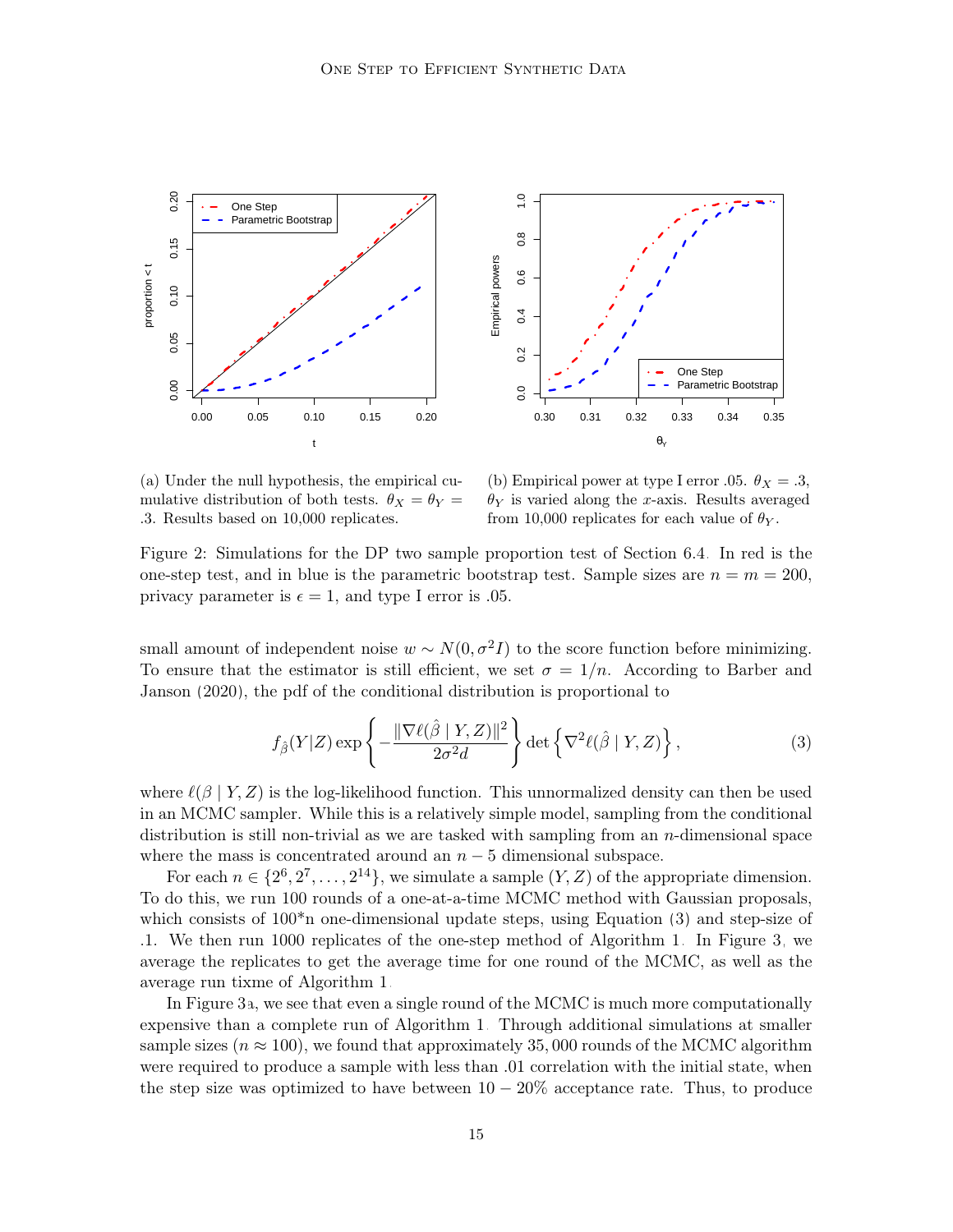<span id="page-15-0"></span>



(a) The  $\forall x$ 's represent the computed datapoints, whereas the lines are interpolations.

(b) Both axes are log-scale. In orange is a line with slope 2, and in green is a line of slope 1.

Figure 3: Linear regression simulation of Section [6.5.](#page-13-0) Running time for one round of a one-at-a-time MCMC in red, and average time for one run of Algorithm [1](#page-7-1) in blue.

a single sample at  $n = 16384$ , that is minimally correlated with the original Y, the MCMC method is expected to take 295610s  $\approx$  82 hours. On the other hand, Algorithm [1](#page-7-1) only takes 0.002538s to generate a sample at  $n = 16384$ . If these simulation methods are to be used to produce p-values, then thousands of samples are needed. Furthermore, in real-world datasets n and p may be far larger than those considered in this simulation, making the MCMC implementation even more impractical.

In Figure [3b](#page-15-0), we have another plot of the running time of the MCMC procedure as well as Algorithm [1,](#page-7-1) but with both axes on the log-scale. As discussed in Section [6.2,](#page-10-0) this sort of plot allows us to infer the computational complexity. In green is a line of slope 1, which represents the computational complexity  $O(n)$ , and we see that the running time of Algorithm [1](#page-7-1) has approximately the same slope as this line. In orange is a line of slope 2, which represents the computation complexity of  $O(n^2)$ , and we see that the running time of one round of the MCMC procedure has approximately the same slope as this line. Thus, not only is the observed running time of Algorithm [1](#page-7-1) much smaller than for the MCMC, but the computation complexity is reduced from  $O(n^2)$  to  $O(n)$ .

Remark [1](#page-7-1)0 (Computational Complexity) The computation complexity of Algorithm 1 is expected to be  $O(n)$  for many common models, as it requires simulating samples of size n, and computing an efficient estimator for the parameter, which can often be done in  $O(n)$ time. On the other hand, MCMC procedures are expected to take at least  $O(n^2)$  time, as they require at least  $O(n)$  steps to converge (consider for instance, the one-at-a-time MCMC) as well as evaluating the likelihood at each step, which often takes at least  $O(n)$  time. This intuition is confirmed by the results in Figure [3.](#page-15-0)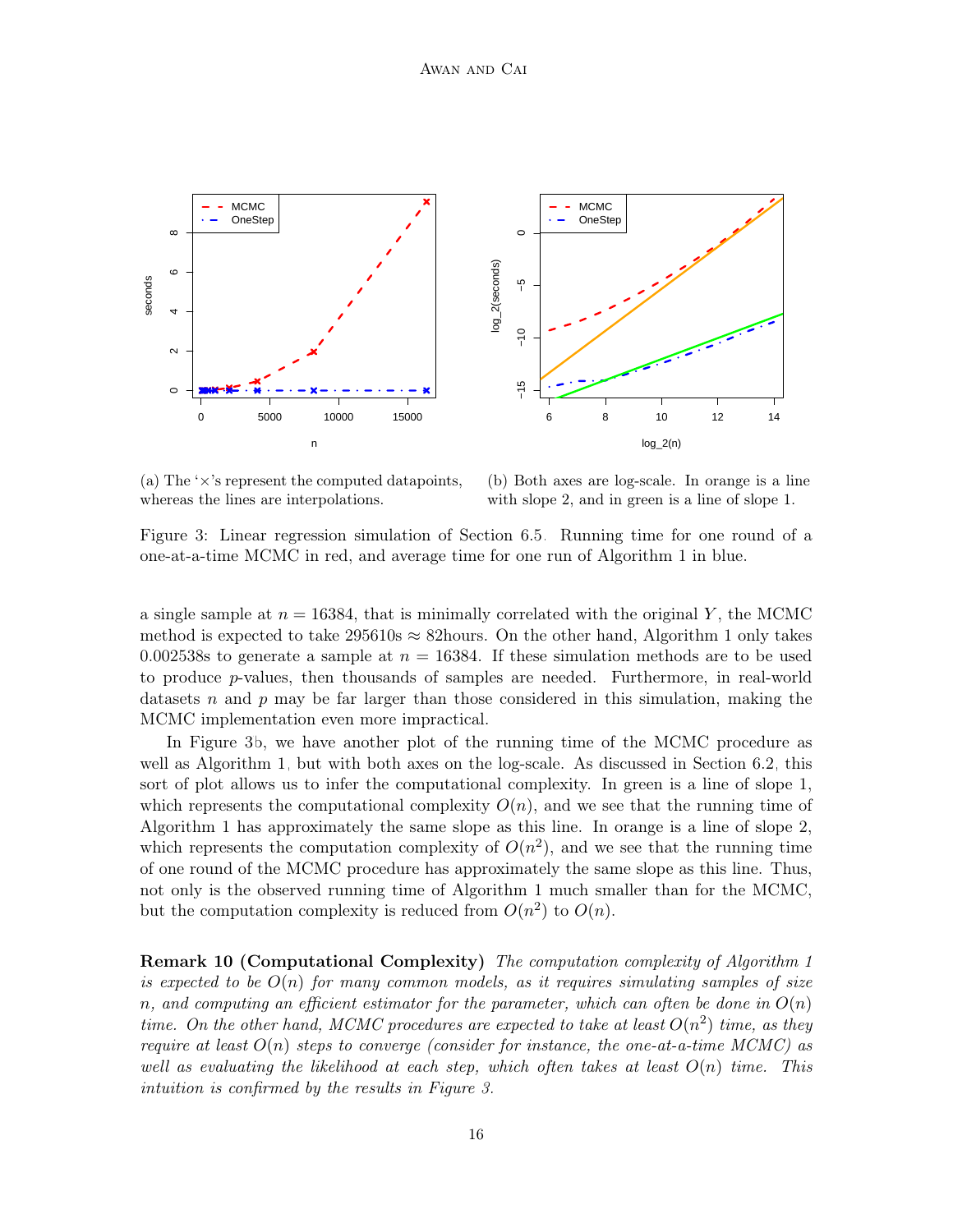This analysis assumes that the likelihood can be evaluated in  $O(n)$  time. With latent variables or missing-data, the likelihood may be far more expensive, or even intractable.

## <span id="page-16-0"></span>7. Discussion

In this paper, we proposed a simple method of producing synthetic data from a parametric model, which approximately preserves efficient statistics ensuring optimal asymptotics. We also provided evidence in Section [5](#page-7-0) that the one-step synthetic data results in a distribution which approaches the true underlying distribution. Both of these properties are in contrast to the common approach of sampling from a fitted model, which we showed results in inefficient estimators and inconsistent synthetic data. Our one-step approach is also widely applicable to parametric models, requiring mild regularity conditions, and is both easily implemented and highly computationally efficient. Our approach also allows for both partially synthetic data, as well as differentially private fully synthetic data by incorporating a DP efficient estimator.

Besides synthetic data, there is also promise for using the one-step approach for hypothesis tests as well. [Barber and Janson](#page-27-0) [\(2020\)](#page-27-0) showed that one can produce powerful and accurate hypothesis tests by conditioning on an efficient statistic for the null model. However, their approach is likelihood based and requires MCMC methods for implementation. In problems with high-dimensional latent variables such an approach is inapplicable, for example in differential privacy where the entire private database is latent. The one-step approach offers a computationally efficient alternative, which we demonstrated in Section [6.4](#page-12-0) gives a more accurate and powerful test that the parametric bootstrap. We also showed in Section [6.5](#page-13-0) that the one-step method has a much improved computational complexity compared to the method of [Barber and Janson](#page-27-0) [\(2020\)](#page-27-0), even in the simple case of linear regression.

In Section [5,](#page-7-0) we studied the distributional properties of a modified version of the one-step method, which suggested that the one-step synthetic data converges to the true joint distribution as the sample size increases. We also saw in Section [6.1](#page-9-1) that in the case of the Burr distribution, the Kolmogorov-Smirnov test cannot distinguish between our synthetic sample and the true distribution which generated the original sample, supporting the conjecture that the one-step sample is consistent. In future work, we propose to formally prove that the total variation distance between the one-step samples and the true distribution goes to zero as the sample sizes goes to infinity. This will provide additional theoretical justification for using the one-step method for synthetic data and hypothesis tests.

While our approach was focused on parametric models, similar to Theorem [2,](#page-4-0) there is a loss of "efficiency" when sampling from a non-parametric model as well. In the spirit of our approach in this paper, it may be advantageous to sample from a non-parametric model conditional on the sample having "similar" estimates as the original data. An interesting future direction would be to formalize and investigate this direction.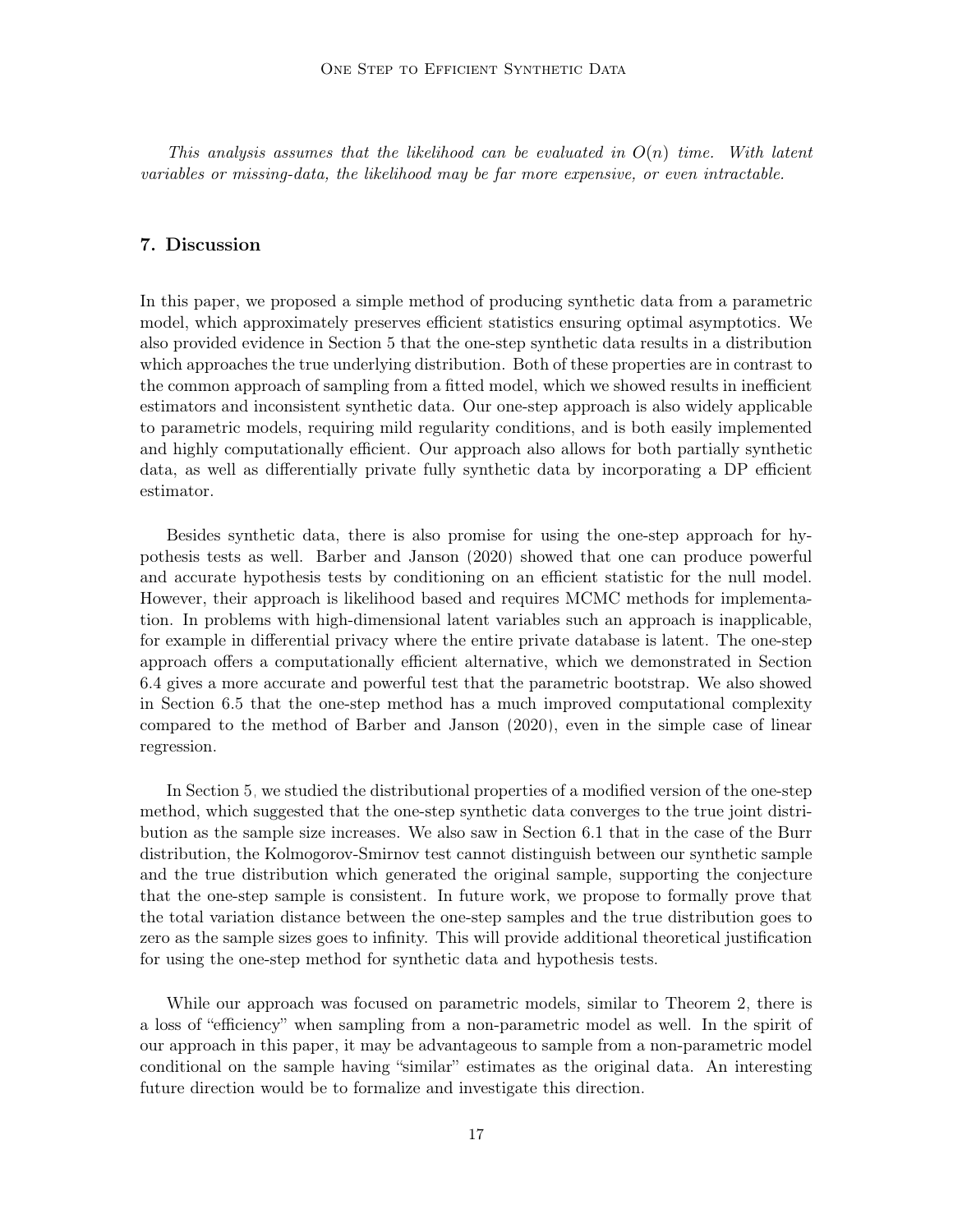# Acknowledgements

This work was supported in part by NSF grants SES-1853209 awarded to The Pennsylvania State University. The authors are very grateful to Roberto Molinari, Matthew Reimherr, and Aleksandra Slavković for several helpful discussions, as well as feedback on early drafts.

# Appendix A. Background on differential privacy

In this section, we review the basics of differential privacy (DP), which was originally proposed in [Dwork et al.](#page-28-0) [\(2006b\)](#page-28-0) as a framework to develop methods of preserving privacy, with mathematical guarantees. Intuitively, the constraint of differential privacy requires that for all possible databases, the change in one person's data does not significantly change the distribution of outputs. Consequently, having observed the DP output, an adversary cannot accurately determine the input value of any single person in the database. Definition [2](#page-17-0) gives a formal definition of DP. In Definition [2,](#page-17-0)  $h: \mathcal{X}^n \times \mathcal{X}^n \to \mathbb{Z}^{\geq 0}$  represents the *Hamming metric*, defined by  $h(\underline{x}, \underline{x}') = \#\{i \mid x_i \neq x'_i\}.$ 

<span id="page-17-0"></span>**Definition 2 (Differential privacy: [Dwork et al.](#page-28-0) [\(2006b\)](#page-28-0))** Let the privacy parameter  $\epsilon > 0$  and the sample size  $n \in \{1, 2, ...\}$  be given. Let X be any set, and  $(\mathcal{Y}, \mathcal{S})$  a measurable space. Let  $\mathcal{M} = \{M_{\underline{x}} \mid \underline{x} \in \mathcal{X}^n\}$  be a set of probability measures on  $(\mathcal{Y}, \mathcal{S})$ , which we call a mechanism. We say that M satisfies  $\epsilon$ -differential privacy ( $\epsilon$ -DP) if  $M_{\underline{x}}(S) \leq e^{\epsilon} M_{\underline{x}'}(S)$  for all  $S \in \mathcal{S}$  and all  $\underline{x}, \underline{x}' \in \mathcal{X}^n$  such that  $h(\underline{x}, \underline{x}') = 1$ .

An important property of differential privacy is that it is invariant to post-processing. Applying any data-independent procedure to the output of a DP mechanism preserves  $\epsilon$ -DP [\(Dwork et al., 2014,](#page-28-9) Proposition 2.1). Furthermore, [Smith](#page-31-6) [\(2011\)](#page-31-6) demonstrated that under conditions similar to (R1)-(R3), there exist efficient DP estimators for parametric models. Using these techniques, the one-step procedure can produce DP synthetic data by using a DP efficient statistic.

**Remark 11** Besides Definition [2,](#page-17-0) there are many other variations of differential privacy, the majority of which are relaxations of Definition [2](#page-17-0) which also allow for efficient estimators. For instance, approximate DP [\(Dwork et al., 2006a\)](#page-28-10), concentrated DP [\(Dwork and Rothblum,](#page-28-11) [2016;](#page-28-11) [Bun and Steinke, 2016\)](#page-27-4), truncated-concentrated DP [\(Bun et al., 2018\)](#page-28-12), and Renyi DP [\(Mironov, 2017\)](#page-30-15) all allow for efficient estimators. On the other hand, local differential privacy [\(Kasiviswanathan et al., 2011;](#page-29-12) [Duchi et al., 2013\)](#page-28-13) in general does not permit efficient estimators and would not fit in our framework. For an axiomatic treatment of formal privacy, see [Kifer and Lin](#page-29-13) [\(2012\)](#page-29-13).

One of the earliest and simplest privacy mechanisms is the Laplace mechanism. Given a statistic  $T$ , the Laplace mechanism adds independent Laplace noise to each entry of the statistic, with scale parameter proportional to the *sensitivity* of the statistic. Informally, the sensitivity of  $T$  is the largest amount that  $T$  changes, when one person's data is changed in the dataset.

Proposition 12 (Sensitivity and Laplace: [Dwork et al.](#page-28-0) [\(2006b\)](#page-28-0)) Let the privacy parameter  $\epsilon > 0$  be given, and let  $T : \mathcal{X}^n \to \mathbb{R}^p$  be a statistic. The  $\ell_1$ -sensitivity of T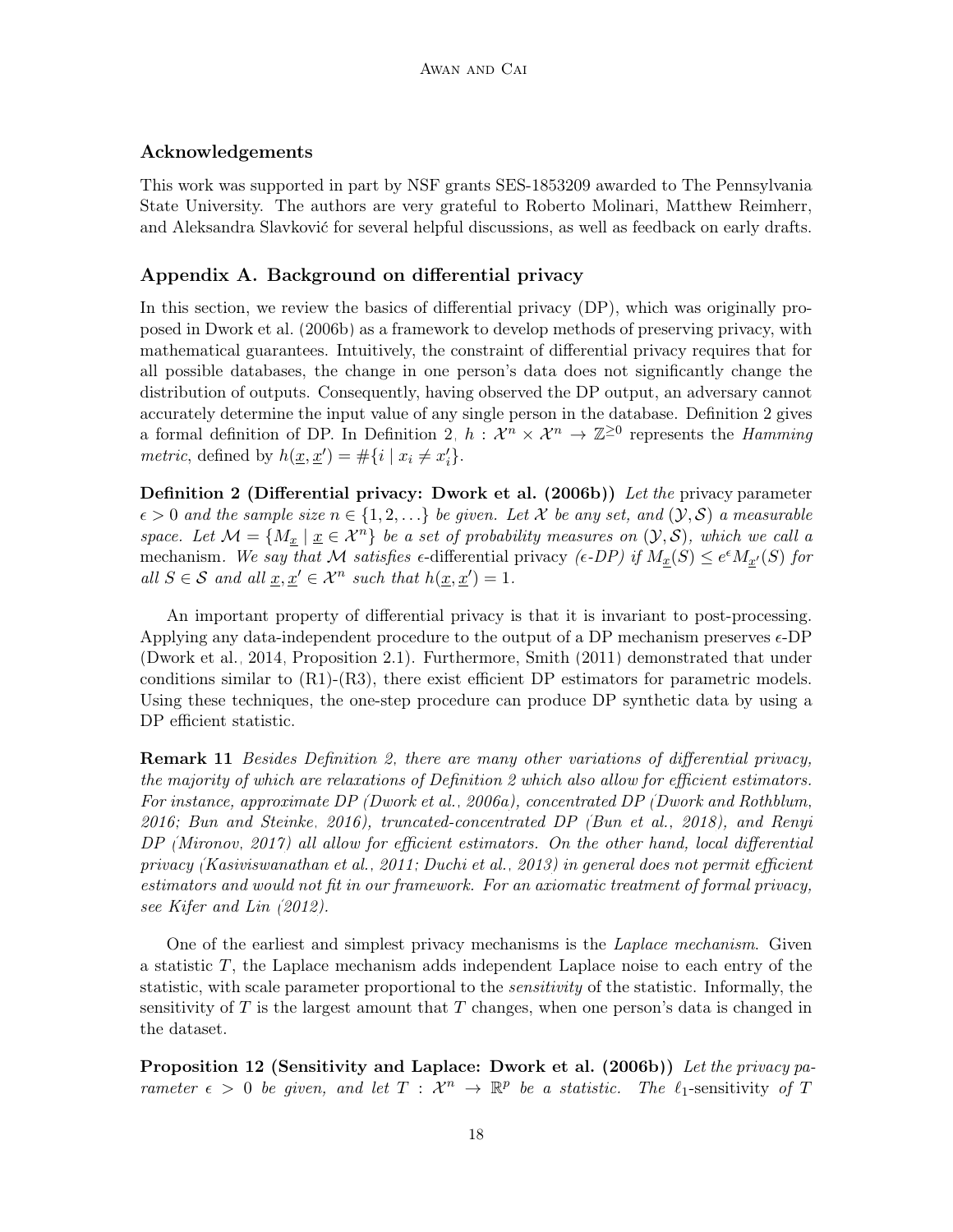is  $\Delta_n(T) = \sup \|T(\underline{x}) - T(\underline{x}')\|_1$ , where the supremum is over all  $\underline{x}, \underline{x}' \in \mathcal{X}^n$  such that  $h(\underline{x}, \underline{x}') = 1$ . Provided that  $\Delta_n(T)$  is finite, releasing the vector  ${T_j(\underline{x}) + L_j}_{j=1}^p$  satisfies  $\epsilon$ -DP, where  $L_1, \ldots, L_p \stackrel{i.i.d.}{\sim} \text{Laplace}\left\{ \Delta_n(T)/\epsilon \right\}$ .

# Appendix B. Deriving an DP efficient estimator for the beta distribution

We assume that  $X_1, \ldots, X_n \stackrel{\text{i.i.d.}}{\sim} \text{Beta}(\alpha, \beta)$ , where  $\alpha, \beta \geq 1$ , and our goal is to produce differentially private (DP) synthetic data. Often, to ensure finite sensitivity, the data are clamped to artificial bounds  $[a, b]$ , introducing bias in the DP estimate. Typically, these bounds are fixed in n, resulting in asymptotically negligible noise, but  $O_p(1)$  bias. However, we show that it is possible to increase the bounds in  $n$  to produce both noise and bias of order  $o_p(n^{-1/2})$ , resulting in an efficient DP estimator. We show through simulations that using this estimator along with Algorithm [1](#page-7-1) results in a DP sample with optimal asymptotics. While we work with the beta distribution, this approach may be of value for other exponential family distributions as well.

Recall that  $n^{-1} \sum_{i=1}^{n} \log(X_i)$  and  $n^{-1} \sum_{i=1}^{n} \log(1 - X_i)$  are sufficient statistics for the beta distribution. We will add Laplace noise to each of these statistics to achieve differential privacy. However, the sensitivity of these quantities is unbounded. First we pre-process the data by setting  $X_i = \min\{\max(X_i, t), 1-t\}$ , where t is a threshold that depends on n. Then the  $\ell_1$ -sensitivity of the pair of sufficient statistics is  $\Delta(t) = 2n^{-1} \left| \log(t) - \log(1-t) \right|$ . We add independent noise to each of the statistics from the distribution Laplace{ $\Delta(t)/\epsilon$ }, which results in  $\epsilon$ -DP versions of these statistics. Finally, we estimate  $\theta = (\alpha, \beta)$  by plugging in the privatized sufficient statistics into the log-likelihood function and maximizing over  $\theta$ . The resulting parameter estimate satisfies  $\epsilon$ -DP by post-processing.

We must carefully choose the threshold  $t$  to ensure that the resulting estimate is efficient. The choice of t must satisfy  $\Delta(t) = o(n^{-1/2})$  to ensure that the noise does not affect the asymptotics of the likelihood function. We also require that both  $P(X_i < t) = o(n^{-1/2}),$ and  $P(X_i > 1 - t) = o(n^{-1/2})$  to ensure that  $\widetilde{X}_i = X_i + o_p(n^{-1/2})$ , which limits the bias to  $o_p(n^{-1/2})$ . For the beta distribution, we can calculate that  $P(X_i \lt t) = O(t^{\alpha})$  and  $P(X_i > 1-t) = O(t^{\beta})$ . Since we assume that  $\alpha, \beta \geq 1$ , so long as  $t = o(n^{-1/2})$  the probability bounds will hold. Taking  $t = \min[1/2, 10/\{\log(n)\sqrt{n}\}]$  satisfies  $t = o(n^{-1/2})$ , and we estimate the sensitivity as

$$
\Delta(t) \le 2n^{-1} \log(t^{-1}) \le 2n^{-1} \log\{\log(n)\sqrt{n}\} = O\{\log(n)/n\} = o(n^{-1/2}),
$$

which satisfies our requirement for  $\Delta$ . While there are other choices of t which would satisfy the requirements, our threshold was chosen to optimize the finite sample performance, so that the asymptotics could be illustrated with smaller sample sizes.

## Appendix C. Proofs and technical lemmas

For two distributions P and Q on  $\mathbb{R}^k$ , the Kolmogorov-Smirnov distance (KS-distance) is KS(P, Q) = sup<sub>R rectangle</sub>  $|P(R) - Q(R)|$ , where the supremum is over all axis-aligned rectangles. If  $F_P$  and  $F_Q$  are the multivariate cdfs of P and Q, then  $||F_P - F_Q||_{\infty} \le$  $\text{KS}(P,Q) \leq 2^k \|F_P - F_Q\|_{\infty}$ , so convergence in distribution is equivalent to convergence in KS-distance [\(Smith, 2011\)](#page-31-6). By definition, we have that  $TV(P,Q) \geq KS(P,Q)$ .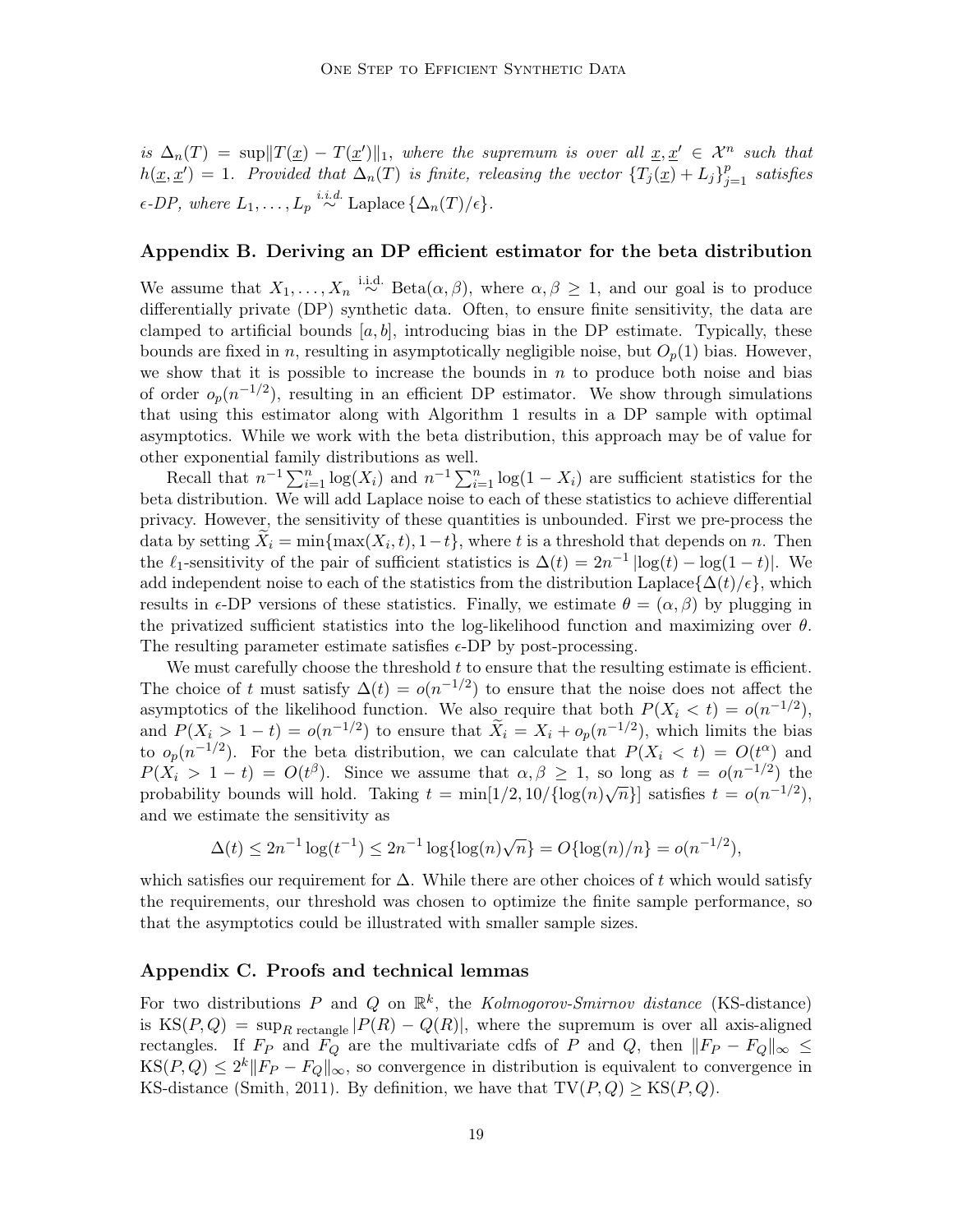**Theorem 2** Let  $X_1, \ldots, X_n \stackrel{i.i.d.}{\sim} f_\theta$ , such that there exists an efficient estimator  $\hat{\theta}(\underline{X})$  for θ. Sample  $Z_1, \ldots, Z_n | \hat{\theta}(\underline{X}) \stackrel{i.i.d.}{\sim} f_{\hat{\theta}(\underline{X})}$ . Then

1. 
$$
\sqrt{n}\{\hat{\theta}(\underline{Z})-\theta\}\stackrel{d}{\rightarrow}N\{0,2I^{-1}(\theta)\}\text{, whereas }\sqrt{n}\{\hat{\theta}(\underline{X})-\theta\}\stackrel{d}{\rightarrow}N\{0,I^{-1}(\theta)\}\text{, and}
$$

2. TV $\{(X_1,\ldots,X_n), (Z_1,\ldots,Z_n)\}\)$  does not converge to zero as  $n \to \infty$ .

**Proof** First we will establish the asymptotic distribution of  $\hat{\theta}_Z$ . Recall that by efficiency, we know that  $\sqrt{n} {\hat{\theta}_X - \theta} \stackrel{d}{\rightarrow} N{0, I^{-1}(\theta)}$  and  $\sqrt{n} [\hat{\theta}_Z - \mathbb{E} {\hat{\theta}_Z} | \hat{\theta}_X] | \hat{\theta}_X \stackrel{d}{\rightarrow} N[0, I^{-1} {\hat{\theta}_X}].$ Then by Slutsky's theorem, we have that  $\sqrt{n}[\hat{\theta}_Z - \mathbb{E}\{\hat{\theta}_Z \mid \hat{\theta}_X\}] \stackrel{d}{\rightarrow} N\{0, I^{-1}(\theta)\}.$  We can easily compute that  $Cov[\hat{\theta}_Z - \mathbb{E}\{\hat{\theta}_Z \mid \hat{\theta}_X\}, \hat{\theta}_X] = 0$  using the law of total covariance. So, we have that  $\sqrt{n}[\hat{\theta}_Z - \mathbb{E}\{\hat{\theta}_Z \mid \hat{\theta}_X\} + \hat{\theta}_X - \theta] \stackrel{d}{\rightarrow} N\{0, 2I^{-1}(\theta)\}$ . We also know that  $\sqrt{n}[\mathbb{E}\{\hat{\theta}_Z \mid \hat{\theta}_X\} - \hat{\theta}_X] = o_p(1)$ , since  $\mathbb{E}\{\hat{\theta}_Z \mid \hat{\theta}_X\} = \hat{\theta}_X + o_p(n^{-1/2})$ . Together, we have that  $\sqrt{n} \{\hat{\theta}_Z - \theta\} \stackrel{d}{\rightarrow} N\{0, 2I^{-1}(\theta)\}.$ 

$$
TV(\underline{X}, \underline{Z}) \ge TV \left\{ \sqrt{n}(\hat{\theta}_X - \theta), \sqrt{n}(\hat{\theta}_X - \theta) \right\}
$$
(4)

$$
\geq \operatorname{KS} \left\{ \sqrt{n}(\hat{\theta}_X - \theta), \sqrt{n}(\hat{\theta}_X - \theta) \right\} \tag{5}
$$

$$
\geq \text{KS}\left[N\{0, I^{-1}(\theta)\}, N\{0, 2I^{-1}(\theta)\}\right] - \text{KS}\left[\sqrt{n}(\hat{\theta}_X - \theta), N\{0, I^{-1}(\theta)\}\right] \tag{6}
$$

<span id="page-19-4"></span><span id="page-19-3"></span><span id="page-19-2"></span><span id="page-19-1"></span><span id="page-19-0"></span>
$$
-\operatorname{KS}\left[\sqrt{n}(\hat{\theta}_Z-\theta), N\{0,2I^{-1}(\theta)\}\right]
$$
\n(7)

$$
= \text{KS}\left[N\{0, I^{-1}(\theta)\}, N\{0, 2I^{-1}(\theta)\}\right] + o(1) \tag{8}
$$

$$
\geq \Phi\left\{-\frac{\sqrt{\log(4)}}{\sqrt{2}}\right\} - \Phi\left\{-\sqrt{\log(4)}\right\} + o(1) \tag{9}
$$

$$
\geq .083 + o(1) \tag{10}
$$

where [\(4\)](#page-19-0) is by the data processing inequality, [\(5\)](#page-19-1) uses the KS-distance as a lower bound on total variation, [\(7\)](#page-19-2) applies two triangle inequalities since KS-distance is a metric, and [\(8\)](#page-19-3) uses the asymptotic distributions of  $\theta_X$  and  $\theta_Z$ .

To establish [9,](#page-19-4) consider the following. Denote  $\sigma^2 = (I^{-1}(\theta))_{1,1}$ . Then consider the sequence of rectangles  $R_i = \{x \in \mathbb{R}^k \mid -(i+1)\sigma \leq x_1 \leq -\sqrt{\log(4)}\sigma, \text{ and } -i \leq x_j \leq$  $i, \forall j \neq 1$ . Note that  $R_i \subset R_{i+1}$  and  $\bigcup_{i=1}^{\infty} R_i = \{x \in \mathbb{R} \mid x_1 \leq -\sqrt{\log(4)}\sigma\}$ . Denote by P the probability measure for  $N{0, I^{-1}(\theta)}$  and Q the probability measure for  $N{0, I^{-1}(\theta)}$ . Then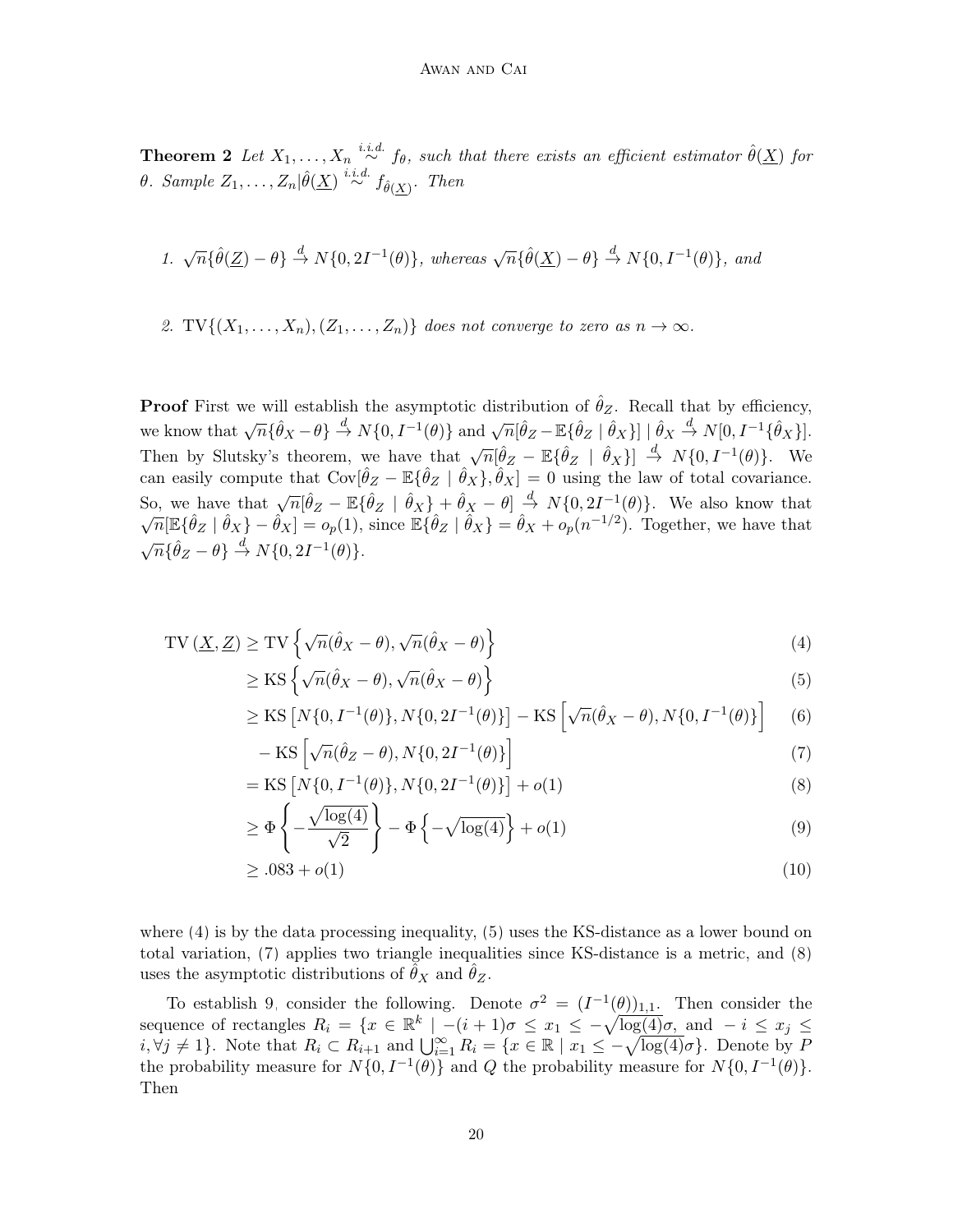$$
\begin{aligned} \text{KS}\left[N\{0, I^{-1}(\theta)\}, N\{0, 2I^{-1}(\theta)\}\right] &\geq \lim_{i \to \infty} |P(R_i) - Q(R_i)| \\ &= \left|\lim_{i \to \infty} P(R_i) - \lim_{i \to \infty} Q(R_i)\right| \\ &= \left|P\left(\bigcup_{i=1}^{\infty} R_i\right) - Q\left(\bigcup_{i=1}^{\infty} R_i\right)\right| \\ &= \Phi\left\{-\frac{\sqrt{\log(4)}}{\sqrt{2}}\right\} - \Phi\left\{-\sqrt{\log(4)}\right\} \\ &\geq .083. \end{aligned}
$$

For the following proofs, we will overload the  $\frac{d}{d\theta}$  operator when working with multivariate derivatives. For a function  $f : \mathbb{R}^p \to \mathbb{R}$ , we write  $\frac{d}{d\theta} f(\theta)$  to denote the  $p \times 1$  vector of partial derivatives  $\left(\frac{\partial}{\partial \theta}\right)$  $\frac{\partial}{\partial \theta_j} f(\theta) \big|_{j=1}^p$ . For a function  $g: \mathbb{R}^p \to \mathbb{R}^q$ , we write  $\frac{d}{d\theta} g(\theta)$  to denote the  $p \times q$ matrix ( $\frac{\partial}{\partial \theta}$  $\frac{\partial}{\partial \theta_j} g_k(\theta) \big)_{j,k=1}^{p,q}$ .

<span id="page-20-0"></span>**The State** 

Lemmas [3](#page-20-0) and [4](#page-21-0) are used for the proof of Theorem [4.](#page-6-0) Parts 1 and 2 of Lemma [3](#page-20-0) can be rephrased as the following:  $\hat{\theta}$  is efficient if and only if it is consistent and  $n^{-1}\sum_{i=1}^{n}S(\hat{\theta},X_i)$  $o_p(n^{-1/2})$ . The third property of Lemma [3](#page-20-0) is similar to many standard expansions used in asymptotics, for example in [Van der Vaart](#page-31-9) [\(2000\)](#page-31-9). However, we require the expansion for arbitrary efficient estimators, and include a proof for completeness.

**Lemma 3** Suppose  $X_1, \ldots, X_n \stackrel{i.i.d.}{\sim} f_{\theta_0}$ , and assume that  $(R1)-(R3)$  hold. Let  $\hat{\theta}$  be an efficient estimator, which is a sequence of zeros of the score equations. Suppose that  $\theta$  is a  $\sqrt{n}$ -consistent estimator of  $\theta_0$ . Then

- 1. If  $n^{-1} \sum_{i=1}^{n} S(\tilde{\theta}, X_i) = o_p(n^{-1/2}),$  then  $\tilde{\theta} \hat{\theta} = o_p(n^{-1/2}).$
- 2. If  $\widetilde{\theta}$  is efficient, then  $n^{-1} \sum_{i=1}^{n} S(\widetilde{\theta}, X_i) = o_p(n^{-1/2}).$
- 3. If  $\widetilde{\theta}$  is efficient, then  $\widetilde{\theta} = \theta_0 + I^{-1}(\theta_0)n^{-1} \sum_{i=1}^n S(\theta_0, X_i) + o_p(n^{-1/2}).$

**Proof** As  $\tilde{\theta}$  and  $\hat{\theta}$  are both  $\sqrt{n}$ -consistent, we know that  $\tilde{\theta} - \hat{\theta} = O_p(n^{-1/2})$ . So, we may consider a Taylor expansion of the score function about  $\widetilde{\theta} = \hat{\theta}$ .

<span id="page-20-1"></span>
$$
n^{-1} \sum_{i=1}^{n} S(\tilde{\theta}, X_i) = n^{-1} \sum_{i=1}^{n} S(\hat{\theta}, X_i) + \left\{ \frac{d}{d\hat{\theta}} n^{-1} \sum_{i=1}^{n} S(\hat{\theta}, X_i) \right\} (\tilde{\theta} - \hat{\theta}) + O_p(n^{-1})
$$
  
=  $0 + \left\{ \frac{d}{d\hat{\theta}} n^{-1} \sum_{i=1}^{n} S(\hat{\theta}, X_i) + O_p(n^{-1/2}) \right\} (\tilde{\theta} - \hat{\theta})$  (11)  
=  $\{-I(\theta_0) + o_p(1)\} (\tilde{\theta} - \hat{\theta}),$ 

where we used assumptions  $(R1)-(R3)$  to justify that 1) the second derivative is bounded in a neighborhood about  $\theta_0$  (as both  $\hat{\theta}$  and  $\theta$  converge to  $\theta_0$ ), 2) the derivative of the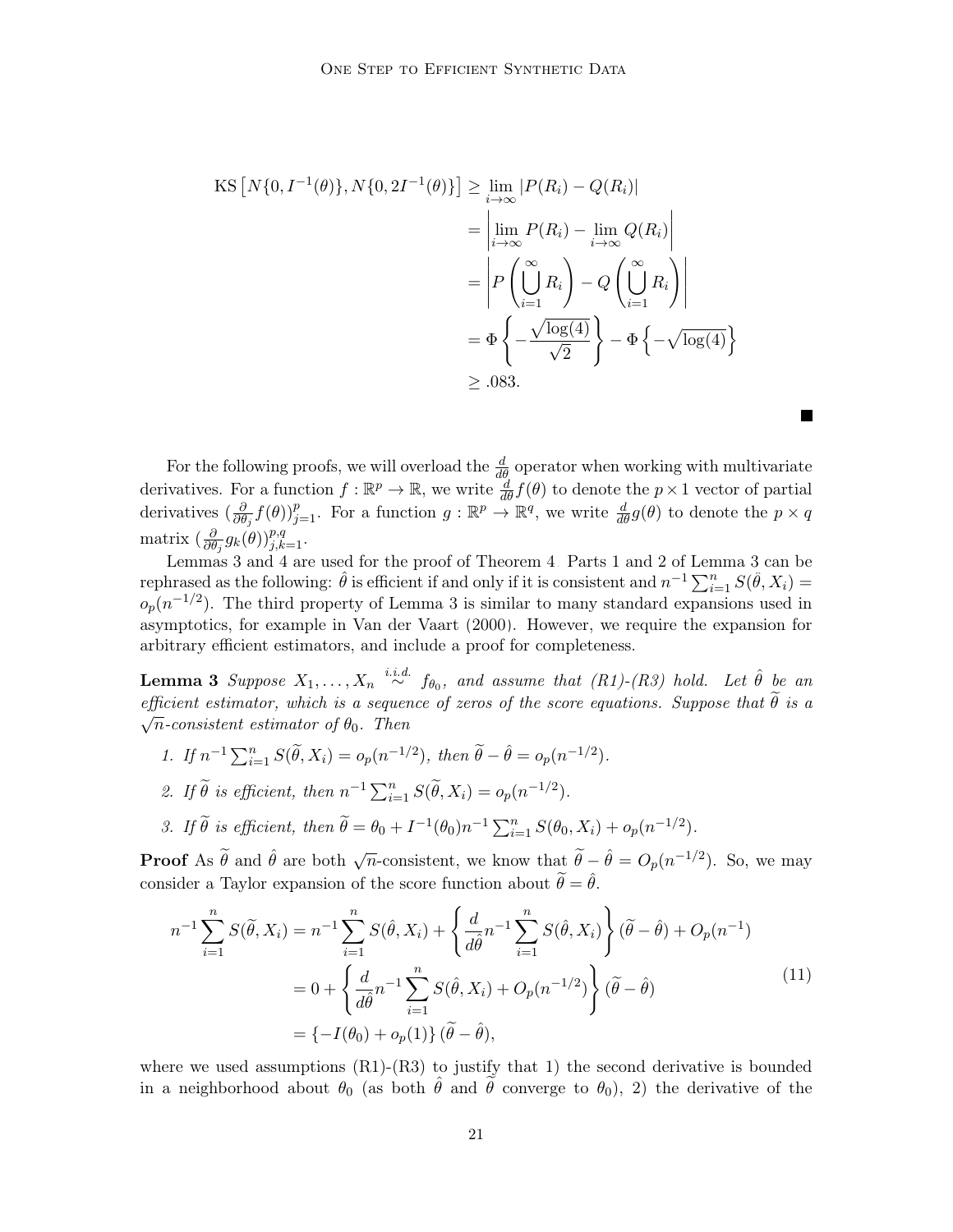score converges to  $-I(\theta_0)$  by [Lehmann](#page-29-10) [\(2004,](#page-29-10) Theorem 7.2.1) along with the Law of Large Numbers, and 3) that  $I(\theta_0)$  is finite, by (R3).

To establish property 1, note that the left hand side of Equation [\(11\)](#page-20-1) is  $o_p(n^{-1/2})$  implying that  $(\tilde{\theta} - \hat{\theta}) = o_p(n^{-1/2})$ . For property 2, recall that by [Lehmann](#page-29-10) [\(2004,](#page-29-10) Page 479), if  $\tilde{\theta}$  and  $\hat{\theta}$  are both efficient, then  $(\tilde{\theta}-\hat{\theta})=o_p(n^{-1/2})$ . Plugging this into the right hand side of Equation [\(11\)](#page-20-1) gives  $n^{-1} \sum_{i=1}^{n} S(\tilde{\theta}, X_i) = o_p(n^{-1/2})$ , establishing property 2.

For property 3, we consider a slightly different expansion:

$$
o_p(n^{-1/2}) = n^{-1} \sum_{i=1}^n S(\tilde{\theta}, X_i)
$$
  
=  $n^{-1} \sum_{i=1}^n S(\theta_0, X_i) + \frac{d}{d\theta_0} n^{-1} \sum_{i=1}^n S(\theta_0, X_i)(\tilde{\theta} - \theta_0) + O_p(n^{-1}),$   
=  $n^{-1} \sum_{i=1}^n S(\theta_0, X_i) + \{-I(\theta_0) + o_p(1)\}(\tilde{\theta} - \theta_0) + O_p(n^{-1})$ 

where we used property 2 for the first equality, expanded the score about  $\hat{\theta} = \theta_0$  for the second, and justify the  $O_p(n^{-1})$  by (R2). By (R1)-(R2) and Law of Large Numbers along with [Lehmann](#page-29-10) [\(2004,](#page-29-10) Theorem 7.2.1), we have the convergence of the derivative of score to  $-I(\theta_0)$ . By (R3),  $I(\theta_0)$  is invertible. Solving the equation for  $\tilde{\theta}$  gives the desired result.

<span id="page-21-0"></span>**Lemma 4** Assume that (R0)-(R3) hold, and let  $\omega_1, \ldots, \omega_n \stackrel{i.i.d.}{\sim} P$ . Then

$$
n^{-1} \sum_{i=1}^{n} \frac{d}{d\theta} S\{\theta, X_{\theta}(\omega_{i})\} = o_{p}(1).
$$

Proof First we can express the derivative as

$$
n^{-1} \sum_{i=1}^{n} \frac{d}{d\theta} S\{\theta, X_{\theta}(\omega_{i})\} = n^{-1} \sum_{i=1}^{n} \left[ \frac{d}{d\alpha} S\{\alpha, X_{\theta}(\omega_{i})\} + \frac{d}{d\alpha} S\{\theta, X_{\alpha}(\omega_{i})\} \right] \Big|_{\alpha = \theta}.
$$

The result follows from the Law of Large Numbers, provided that

$$
\mathbb{E}_{\omega \sim P} \left[ \frac{d}{d\alpha} S\{\alpha, X_{\theta}(\omega)\} + \frac{d}{d\alpha} S\{\theta, X_{\alpha}(\omega)\} \right] \Big|_{\alpha = \theta} = 0.
$$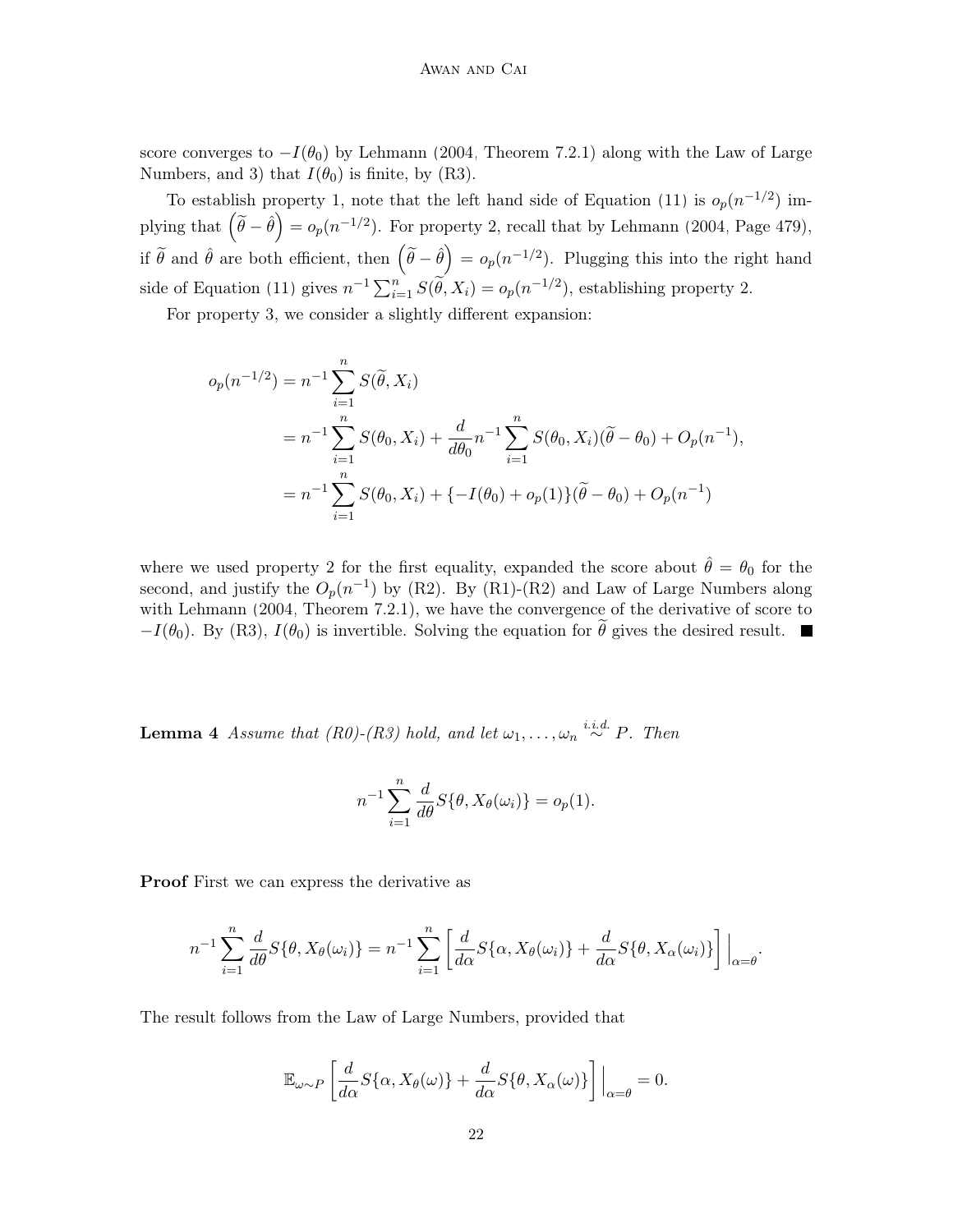The expectation of the first term is  $-I(\theta)$ , by [Lehmann](#page-29-10) [\(2004,](#page-29-10) Theorem 7.2.1). For the second term, we compute

$$
\mathbb{E}_{\omega \sim P} \frac{d}{d\alpha} S\{\theta, X_{\alpha}(\omega)\}\Big|_{\alpha = \theta} = \int_{\Omega} \frac{d}{d\alpha} S\{\theta, X_{\alpha}(\omega)\}\Big|_{\alpha = \theta} dP(\omega)
$$
  
\n
$$
= \int_{\mathcal{X}} \frac{d}{d\alpha} S(\theta, x) f_{\alpha}(x)\Big|_{\alpha = \theta} d\mu(x)
$$
  
\n
$$
= \int_{\mathcal{X}} S(\theta, x) \left\{ \frac{d}{d\alpha} f_{\alpha}(x)\Big|_{\alpha = \theta} \right\}^{\top} d\mu(x)
$$
  
\n
$$
= \int_{\mathcal{X}} S(\theta, x) \left\{ \frac{\frac{d}{d\theta} f_{\theta}(x)}{f_{\theta}(x)} \right\}^{\top} f_{\theta}(x) d\mu(x)
$$
  
\n
$$
= \int_{\mathcal{X}} S(\theta, x) S^{\top}(\theta, x) f_{\theta}(x) d\mu(x)
$$
  
\n
$$
= \mathbb{E}_{X \sim \theta} \left\{ S(\theta, X) S^{\top}(\theta, X) \right\}
$$
  
\n
$$
= I(\theta).
$$

**Theorem 4** Assume that  $(R0)$ - $(R3)$  hold. Let  $X_1, \ldots, X_n \stackrel{i.i.d.}{\sim} f_{\theta_0}$  and let  $\omega_1, \ldots, \omega_n \stackrel{i.i.d.}{\sim} P$ . Set  $\theta^* = \text{Proj}_{\Theta} \left( 2\hat{\theta}_X - \hat{\theta}_Z \right)$ , where  $\hat{\theta}$  is an efficient estimator and  $(Z_i)_{i=1}^n = (X_{\hat{\theta}_X}(\omega_i))_{i=1}^n$ . Then for  $(Y_i)_{i=1}^n = (X_{\theta_{new}}(\omega_i))_{i=1}^n$ , we have  $\hat{\theta}_Y = \hat{\theta}_X + o_p(n^{-1/2})$ .

**Proof** We expand  $\hat{\theta}_Z$  about  $\hat{\theta}_X$  using part 3 of Lemma [4:](#page-21-0)

$$
\hat{\theta}_Z = \hat{\theta}_X + I^{-1} \{ \hat{\theta}_X \} n^{-1} \sum_{i=1}^n S \{ \hat{\theta}_X, X_{\hat{\theta}_X}(\omega_i) \} + o_p(n^{-1/2})
$$
\n(12)

<span id="page-22-0"></span> $\blacksquare$ 

The score can be expanded about  $\hat{\theta}_X = \theta_0$ :

$$
n^{-1} \sum_{i=1}^{n} S\{\hat{\theta}_X, X_{\hat{\theta}_X}(\omega_i)\}
$$
  
=  $n^{-1} \sum_{i=1}^{n} S\{\theta_0, X_{\theta_0}(\omega_i)\} + \left[\frac{d}{d\hat{\theta}} n^{-1} \sum_{i=1}^{n} S\{\tilde{\theta}, X_{\theta^*}(\omega_i)\}\right] \{\hat{\theta}_X - \theta_0\}$   
=  $n^{-1} \sum_{i=1}^{n} S\{\theta_0, X_{\theta_0}(\omega_i)\} + o_p(1)O_p(n^{-1/2}),$ 

where  $\tilde{\theta}$  is between  $\hat{\theta}_X$  and  $\theta_0$ ; by Lemma [4,](#page-21-0) we justify that the derivative is  $o_p(1)$ .

<span id="page-22-1"></span>Combining this derivation along with the fact that  $I^{-1}\{\hat{\theta}_X\} = I^{-1}(\theta_0) + o_p(1)$  by the continuous mapping theorem, we have the following equation:

$$
\hat{\theta}_Z = \hat{\theta}_X + I^{-1}(\theta_0) n^{-1} \sum_{i=1}^n S\{\theta_0, X_{\theta_0}(\omega_i)\} + o_p(n^{-1/2}).
$$
\n(13)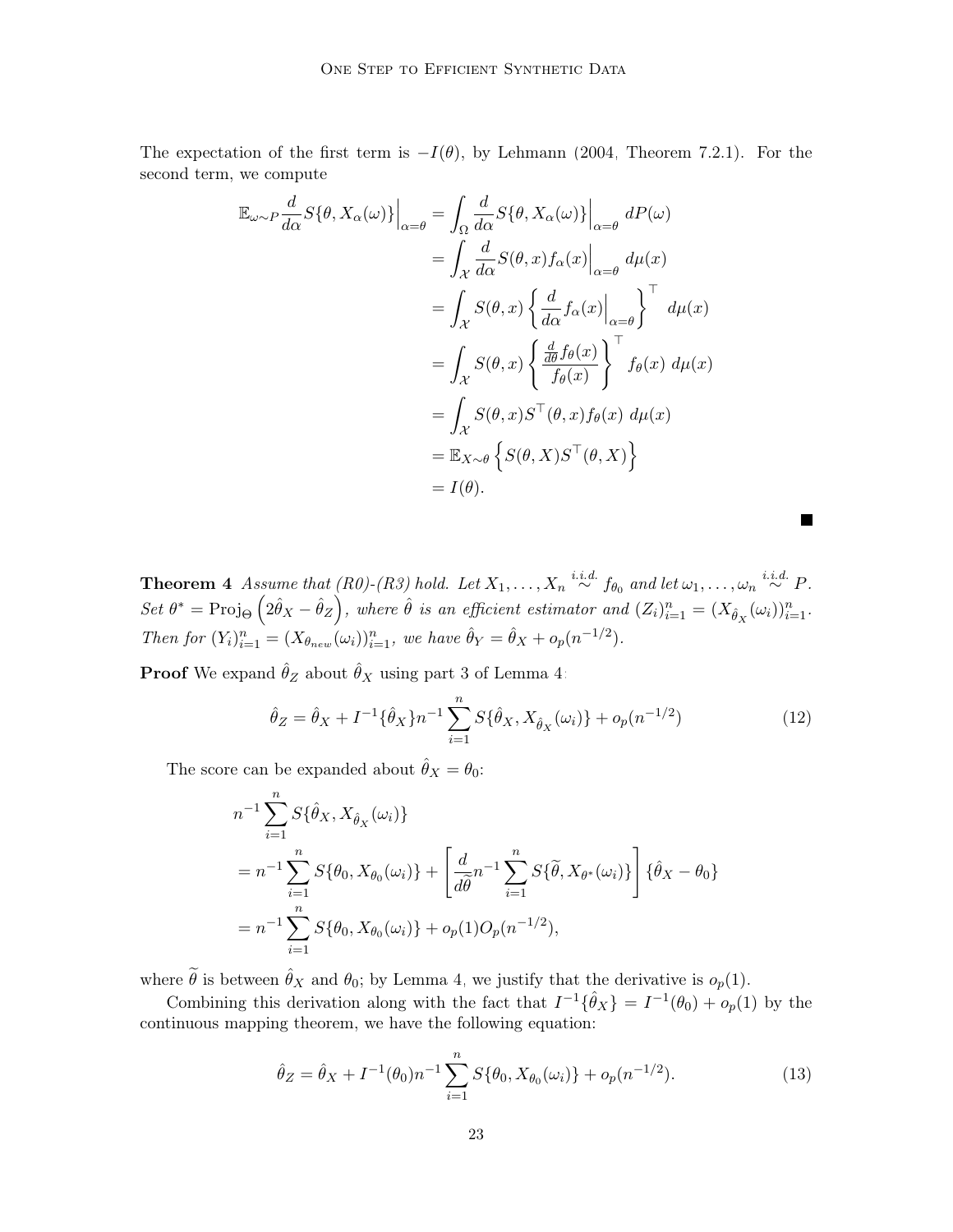Using the same techniques, we do an expansion for  $\hat{\theta}_Y$  about  $\theta^* = 2\hat{\theta}_X - \hat{\theta}_Z$ :

$$
\hat{\theta}_Y = \theta^* + I^{-1}(\theta^*)n^{-1} \sum_{i=1}^n S\{\theta^*, X_{\theta^*}(\omega_i)\} + o_p(n^{-1/2})
$$
\n(14)

<span id="page-23-0"></span>
$$
= \theta^* + I^{-1}(\theta_0) n^{-1} \sum_{i=1}^n S\{\theta_0, X_{\theta_0}(\omega_i)\} + o_p(n^{-1/2})
$$
\n(15)

$$
= \theta^* + {\hat{\theta}_Z - \hat{\theta}_X} + o_p(n^{-1/2})
$$
\n(16)

<span id="page-23-2"></span><span id="page-23-1"></span>
$$
= \hat{\theta}_X + o_p(n^{-1/2}),\tag{17}
$$

where line  $(15)$  is a similar expansion as used for equation  $(12)$ , in line  $(16)$  we substituted the expression from [\(13\)](#page-22-1), and line [\(17\)](#page-23-2) uses the fact that as  $n \to \infty$ ,  $\theta^* = 2\hat{\theta}_X - \hat{\theta}_Z$  with probability tending to one. Indeed, since  $2\hat{\theta}_X - \hat{\theta}_Z$  is a consistent estimator of  $\theta_0$ , we have that as  $n \to \infty$ ,  $P\{2\hat{\theta}_X - \hat{\theta}_Z \in \Theta\} \ge P\{2\hat{\theta}_X - \hat{\theta}_Z \in B(\theta_0)\} \to 1$ .

**Lemma 5** We assume (R0) and use the notation therein. Let  $X_1, \ldots, X_n \stackrel{i.i.d.}{\sim} f_{\theta_0}$  and let  $\hat{\theta}, \theta^* \in \Theta$  such that there exists at least one solution in  $\omega$  to the equation  $\hat{\theta} \{X_{\theta^*}(\omega)\}$  =  $\hat{\theta}$ . Let  $\omega_1, \ldots, \omega_n \stackrel{i.i.d.}{\sim} P$  and call  $Y_i^{\theta^*} = X_{\theta^*}(\omega_i)$ . Then  $Y_1^{\theta^*}$  $T_1^{\theta^*}, \ldots, Y_n^{\theta^*}$  $\left\{\hat{\theta}(\underline{Y}^{\theta^*})=\hat{\theta}\right\} \sim$  $f_{\theta^*}^n\{y_1,\ldots,y_n \mid \hat{\theta}(\underline{y})=\hat{\theta}\}.$ 

**Proof** For a fixed  $\theta \in \Theta$ , for  $\omega \sim P$ , the random variable  $Y = X_{\theta}(\omega)$  is distributed with probability measure  $PX_{\theta}^{-1}$ : for any measurable set  $E, P(Y \in E) = PX_{\theta}^{-1}(E)$ . We denote by  $P_{\Omega}^{n}$  the joint probability measure on  $\Omega^{n}$ , and  $(PX_{\theta}^{-1})^{n}$  the joint probability measure on  $\mathcal{X}^n$ .

Given  $\theta^* \in \Theta$ , our goal is to derive the probability distribution of the random variables  $X_{\theta^*}(\omega_1),\ldots,X_{\theta^*}(\omega_n)$  conditioned on the event that  $\{\omega_1,\ldots,\omega_n \mid \hat{\theta}\{X_{\theta^*}(\omega_i)\}=\hat{\theta}\}.$  However, this event may have zero probability. Instead, we will condition on  $S^{\delta}_{\hat{\theta},\theta^*} = \{\omega_1,\ldots,\omega_n\mid \theta\in\Theta\}$  $\hat{\theta}\{X_{\theta^*}(\omega)\}\in B_{\delta}(\hat{\theta})\},\$  where  $B_{\delta}(\hat{\theta})=\{\theta\mid \|\hat{\theta}-\theta\|\leq \delta\},\$  which has positive probability. At the end, we will take the limit as  $\delta \to 0$  to derive the desired distribution.

Let  $E \subset \mathcal{X}^n$  be a measurable set. Then

$$
P\{X_{\theta^*}(\omega_1), \dots, X_{\theta^*}(\omega_n) \in E \mid \omega_1, \dots, \omega_n \in S_{\theta^*, \hat{\theta}}^{\delta}\}
$$
  
=  $P(\omega_1, \dots, \omega_n \in X_{\theta^*}^{-1}E \mid \omega_1, \dots, \omega_n \in S_{\theta^*, \hat{\theta}}^{\delta})$   
= 
$$
\frac{P^n(X_{\theta^*}^{-1}E \cap S_{\theta^*, \hat{\theta}}^{\delta})}{P^n(S_{\theta^*, \hat{\theta}}^{\delta})}
$$
  
= 
$$
\frac{(PX_{\theta^*}^{-1})^n(E \cap X_{\theta^*}S_{\theta^*, \hat{\theta}}^{\delta})}{(PX_{\theta^*}^{-1})^n(X_{\theta^*}S_{\theta^*, \hat{\theta}}^{\delta})},
$$

where we used the definition of conditional probability and the fact that  $X_{\theta^*}^{-1}$  $_\theta^{-1} X_{\theta^*} S_\theta^\delta$  $\overset{\scriptscriptstyle\partial}{_{\theta^*,\hat{\theta}}} =$  $S^{\delta}_{\alpha}$  $\overset{\cdot\,\theta}{\theta^{\ast},\hat{\theta}}.$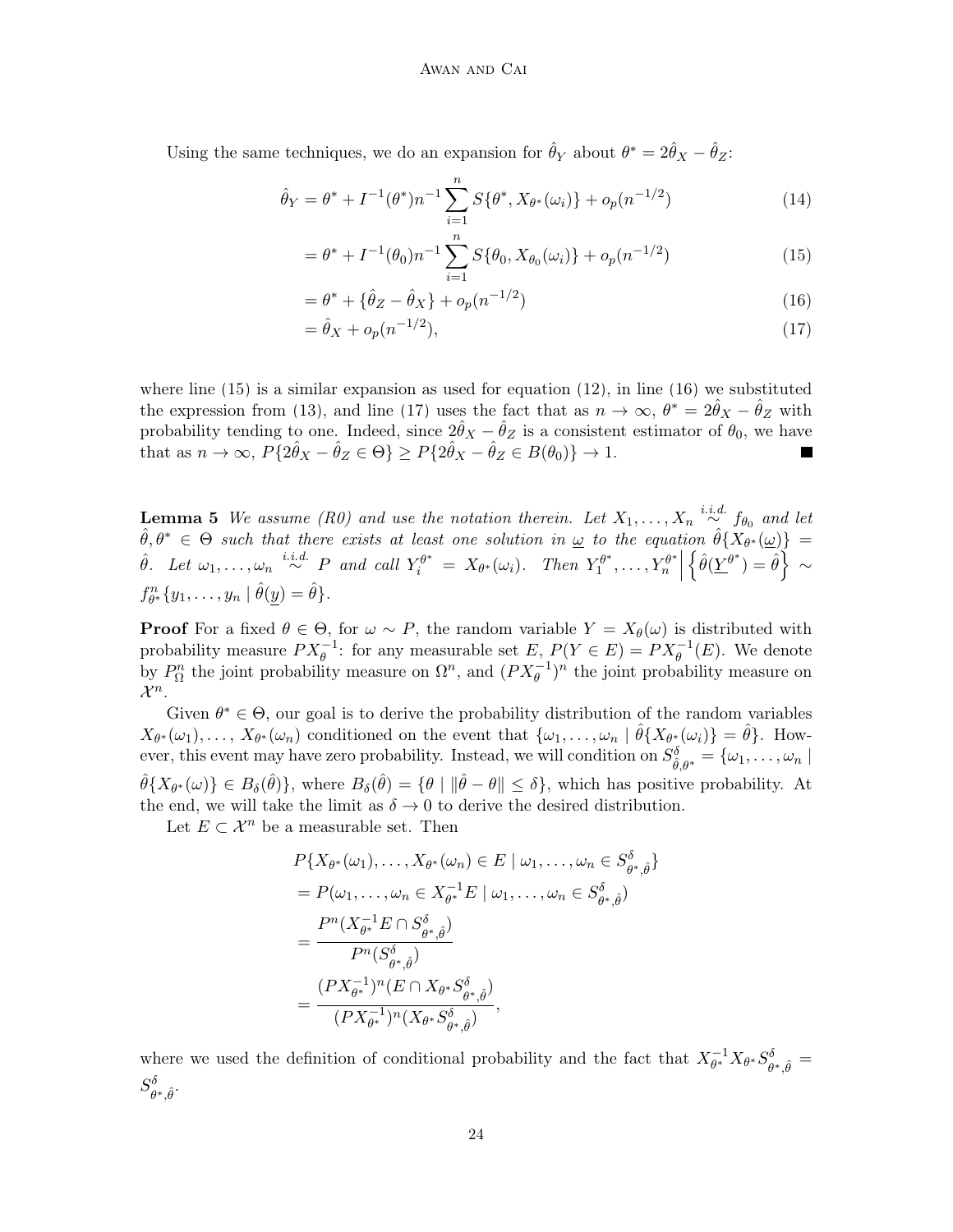This last expression shows that  $X_{\theta^*}(\omega_1), \ldots, X_{\theta^*}(\omega_n)$  conditioned on  $\omega \in S^{\delta}_{\theta}$  $\overset{\delta}{\theta^*, \hat{\theta}}$  is distributed as  $f_{\theta^*}^n\{y_1,\ldots,y_n \mid \hat{\theta}(\underline{y}) \in B_{\delta}(\hat{\theta})\}$ . This derivation is valid for all  $\delta > 0$ . Taking the limit as  $\delta \to 0$  gives the desired formula:

$$
Y_1^{\theta^*}, \ldots, Y_n^{\theta^*} \Big| \hat{\theta}(\underline{Y}^{\theta^*}) = \hat{\theta}(\underline{X}) \sim f_{\theta^*}^n \{y_1, \ldots, y_n \mid \hat{\theta}(\underline{y}) = \hat{\theta}(\underline{X})\}.
$$

**Theorem 7** Under assumptions (R0)-(R4), let  $\theta \in \Theta$  and let  $\theta_n$  be a sequence of values in Θ. Let  $\hat{\theta}(\cdot)$  be a randomized estimator based on a sample  $X_1, \ldots, X_n \stackrel{i.i.d.}{\sim} f_{\theta}$ , with conditional distribution  $g_n(\hat{\theta} | \underline{X})$  and marginal distribution  $g_{\theta,n}(\hat{\theta})$ . Then the KL divergence between the marginal distributions of  $X_1, \ldots, X_n$  and  $Y_1, \ldots, Y_n \sim f_{\theta_n}^n \{y_1, \ldots, y_n \mid \hat{\theta}(\underline{y}) = \hat{\theta}(\underline{X})\},$ where  $\hat{\theta}(\underline{X}) \sim g_{\theta,n}(\hat{\theta})$  is

KL 
$$
(X_1, ..., X_n || Y_1, ..., Y_n) = o(n) ||\theta_n - \theta||^2 + O(n) ||\theta_n - \theta||^3
$$
.

In particular, if  $\theta_n - \theta = O(n^{-1/2})$ , then the above KL divergence goes to zero as  $n \to \infty$ .

**Proof** We will consider for the purposes of this proof that  $\hat{\theta}_X$  is a randomized statistic, so we can also write  $g(\hat{\theta} | \underline{X})$  to represent the distribution of  $\hat{\theta}_X$  given  $\underline{X}$  (which we assume does not depend on  $\theta$ , since  $\hat{\theta}_X$  is a statistic). Any deterministic statistic can be expressed as a limit of randomized statistics, where the noise due to randomness goes to zero. For example, [Barber and Janson](#page-27-0) [\(2020\)](#page-27-0) consider statistics which are solutions to noisy score equations, where the noise is normally distributed and  $o_p(n^{-1/2})$ . While the distributions  $g$  depend on  $n$ , we will suppress this dependence for notational simplicity. We can then express the desired KL divergence as follows:

First, by the data processing inequality, we can add in the random variable  $\hat{\theta}(X) = \hat{\theta}(Y)$ to get an upper bound on the KL divergence. We then have closed formulas for the joint distributions  $\{X_1, \ldots, X_n, \hat{\theta}(\underline{X})\}$  and  $\{Y_1, \ldots, Y_n, \hat{\theta}(\underline{X})\}.$ 

$$
KL\left\{X_1, \ldots, X_n | |Y_1, \ldots, Y_n\right\} \tag{18}
$$

$$
\leq \text{KL}\left\{X_1, \dots, X_n, \hat{\theta}(\underline{X}) \middle| \middle| Y_1, \dots, Y_n, \hat{\theta}(\underline{X}) \right\} \tag{19}
$$

$$
= \mathrm{KL}\left[f_{\theta}^{n}\{\underline{x} \mid \hat{\theta}(\underline{x})\}g_{\theta}\{\hat{\theta}(x)\}\middle\|f_{\theta_{n}}^{n}\{\underline{x} \mid \hat{\theta}(\underline{x})\}g_{\theta}\{\hat{\theta}(\underline{x})\}\right]
$$
(20)

<span id="page-24-0"></span>
$$
= \mathbb{E}_{\hat{\theta} \sim g(\cdot | \underline{X})} \mathbb{E}_{\underline{X} \sim f_{\theta}} \log \left\{ \frac{f_{\theta}(\underline{X} \mid \hat{\theta}) g_{\theta}(\hat{\theta})}{f_{\theta_n}(\underline{X} \mid \hat{\theta}) g_{\theta}(\hat{\theta})} \right\}
$$
(21)

$$
= \mathbb{E}_{\hat{\theta} \sim g(\cdot | \underline{X})} \mathbb{E}_{\underline{X} \sim f_{\theta}} \log \left\{ \frac{f_{\theta}(\underline{X}) g(\hat{\theta} | \underline{X})}{f_{\theta_n}(\underline{X} | \hat{\theta}) g_{\theta}(\hat{\theta})} \right\} \tag{22}
$$

<span id="page-24-1"></span>
$$
= \mathbb{E}_{\hat{\theta} \sim g(\cdot | \underline{X})} \mathbb{E}_{\underline{X} \sim f_{\theta}} \log \left[ \frac{f_{\theta}(\underline{X}) g(\hat{\theta} | \underline{X})}{\{f_{\theta_n}(\underline{X}) g(\hat{\theta} | \underline{X}) / g_{\theta_n}(\hat{\theta})\} g_{\theta}(\hat{\theta})} \right]
$$
(23)

$$
= \mathbb{E}_{\hat{\theta} \sim g(\cdot | \underline{X})} \mathbb{E}_{\underline{X} \sim f_{\theta}} \log \left\{ \frac{f_{\theta}(\underline{X}) g(\hat{\theta} | \underline{X})}{f_{\theta_n}(\underline{X}) g(\hat{\theta} | \underline{X})} \right\} + \mathbb{E}_{\hat{\theta} \sim g(\cdot | \underline{X})} \mathbb{E}_{\underline{X} \sim f_{\theta}} \log \left\{ \frac{g_{\theta_n}(\hat{\theta})}{g_{\theta}(\hat{\theta})} \right\} \tag{24}
$$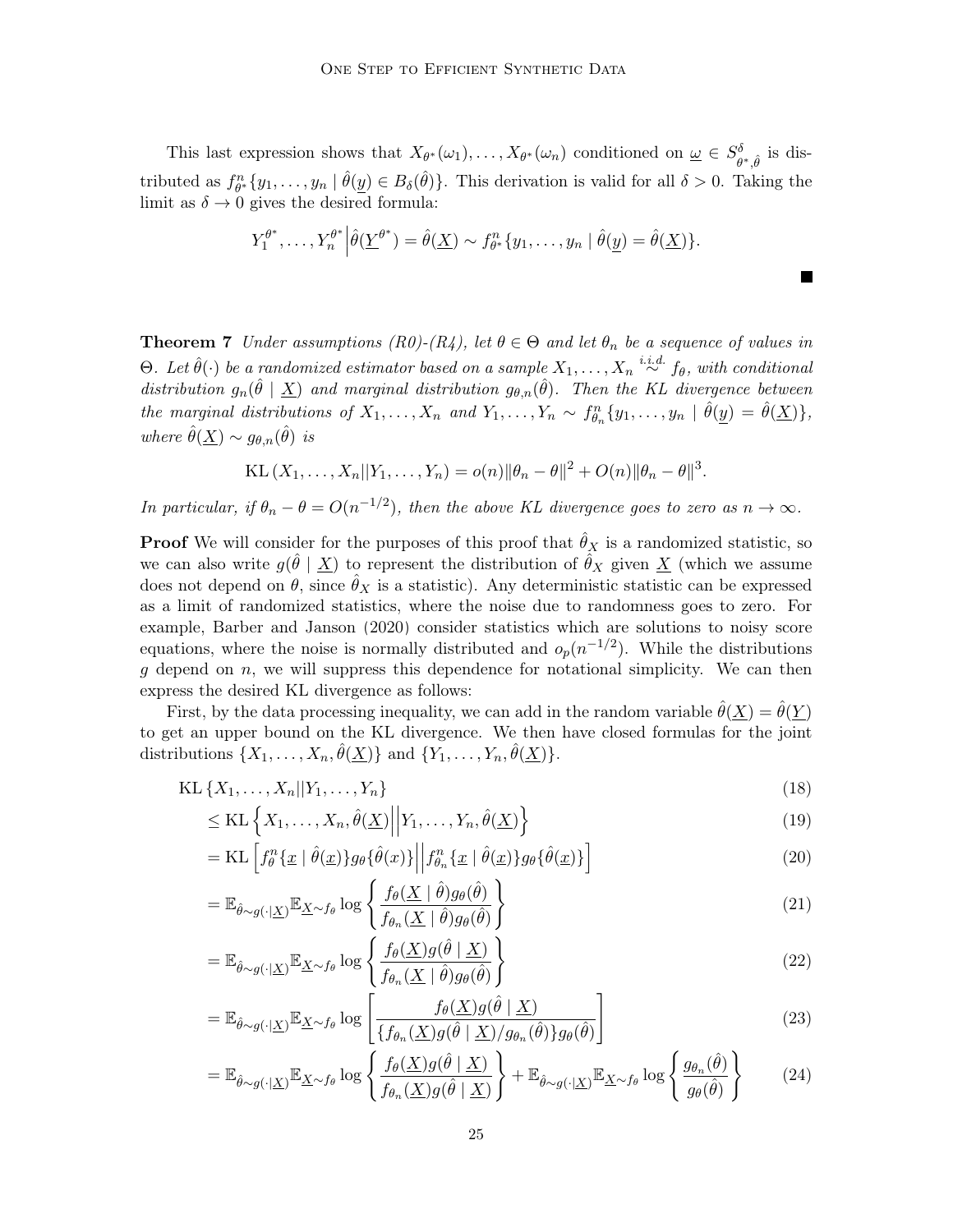<span id="page-25-0"></span>
$$
= -\mathbb{E}_{\underline{X}\sim f_{\theta}} \log \left( \frac{f_{\theta_n}(\underline{X})}{f_{\theta}(\underline{X})} \right) + \mathbb{E}_{\hat{\theta}\sim g_{\theta}} \log \left( \frac{g_{\theta_n}(\hat{\theta})}{g_{\theta}(\hat{\theta})} \right), \tag{25}
$$

Above, line [\(21\)](#page-24-0) simply applies the definition of KL divergence, and line [\(23\)](#page-24-1) uses the definition of conditional distribution.

At this point, we need to compute the two expectations of line [\(25\)](#page-25-0), and show that everything cancels except for an  $o_p(1)$  term.

We write  $\ell(\theta | \underline{x}) = \sum_{i=1}^n \log f_\theta(x_i)$ . Using our assumptions, we can expand  $\ell(\theta_n | \underline{x})$ :

$$
\ell(\theta_n \mid \underline{x}) = \ell(\theta \mid \underline{x}) + (\theta_n - \theta)^{\top} \nabla \ell(\theta \mid \underline{x}) + \frac{1}{2} (\theta_n - \theta)^{\top} \nabla^2 \ell(\theta \mid \underline{x}) (\theta_n - \theta)
$$

$$
+ \frac{1}{6} \xi^* \sum_{i,j,k} (\theta_n - \theta)_i (\theta_n - \theta)_j (\theta_n - \theta)_k \sum_{s=1}^n g_{ijk}(x_s),
$$

where  $|\xi^*| < 1$  and  $g_{ijk}(x)$  is an upper bound for  $|$  $\partial^3 \ell(\theta | \underline{x})$  $\partial \theta_i \theta_j \theta_k$  for a ball  $\theta \in N(\theta)$  which exists by (R3). These expansions are based on those from [Serfling](#page-30-12) [\(1980\)](#page-30-12). Applying  $\mathbb{E}_{\underline{X}\sim f_{\theta}}$  to this derivation gives

<span id="page-25-2"></span>
$$
\mathbb{E}_{\underline{X} \sim f_{\theta}} \log \left\{ \frac{f_{\theta_n}(\underline{X})}{f_{\theta}(\underline{X})} \right\} = 0 - \frac{n}{2} (\theta_n - \theta)^{\top} I(\theta) (\theta_n - \theta) + O(1) \frac{n}{6} \sum_{i,j,k} \{ \mathbb{E} g_{i,j,k}(x) \} (\theta_n - \theta)_i (\theta_n - \theta)_j (\theta_n - \theta)_k, \tag{26}
$$

$$
= \frac{-n}{2} (\theta_n - \theta)^{\top} I(\theta) (\theta_n - \theta) + O(n) \|\theta_n - \theta\|^3
$$

where the first term is zero as the expected value of the score function is zero by (R3), the second term uses [Lehmann](#page-29-10) [\(2004,](#page-29-10) Theorem 7.2.1) and  $(R3)$ . The  $O(1)$  factor in the third term is based on the fact that  $|\xi^*| \leq 1$ . Finally, note that  $\sum_{i,j,k} {\mathbb{E}} g_{i,j,k}(x) \{ \theta_n - \theta \}_{i} (\theta_n - \theta)$  $(\theta)_{j}(\theta_n-\theta)_{k} \leq p^3 \sup_{i,j,k} {\mathbb{E}} g_{i,j,k}(x) \|\theta_n-\theta\|_{\infty}^3 = O(1) \|\theta_n-\theta\|_{\infty}^3$ . Note that all norms are equivalent in  $\mathbb{R}^p$ , so they can be interchanged up to a factor of  $O(1)$ .

Next, we will derive a similar formula for  $\log g_{\theta^*}(\hat{\theta})$ :

<span id="page-25-1"></span>
$$
\log g_{\theta_n}(\hat{\theta}) = \log g_{\theta}(\hat{\theta}) + \nabla \log g_{\theta}(\hat{\theta})(\theta_n - \theta) + \frac{1}{2}(\theta_n - \theta)^{\top} \nabla^2 \log g_{\theta}(\hat{\theta})(\theta_n - \theta) + \frac{n}{6} \xi_2^* \sum_{i,j,k} (\theta_n - \theta)_i (\theta_n - \theta)_j (\theta_n - \theta)_k G_{i,j,k}(\hat{\theta}),
$$
\n(27)

where  $|\xi_2^*| \leq 1$ . In order to apply the expectation  $\mathbb{E}_{\hat{\theta} \sim \theta}$  to this equation, we will first show  $\mathbb{E}_{\hat{\theta}\sim\theta}\nabla\log g_{\theta}(\hat{\theta})=0$  and  $\mathbb{E}_{\hat{\theta}\sim\theta}\nabla^2\log g_{\theta}(\hat{\theta})=-nI(\theta)+o(n).$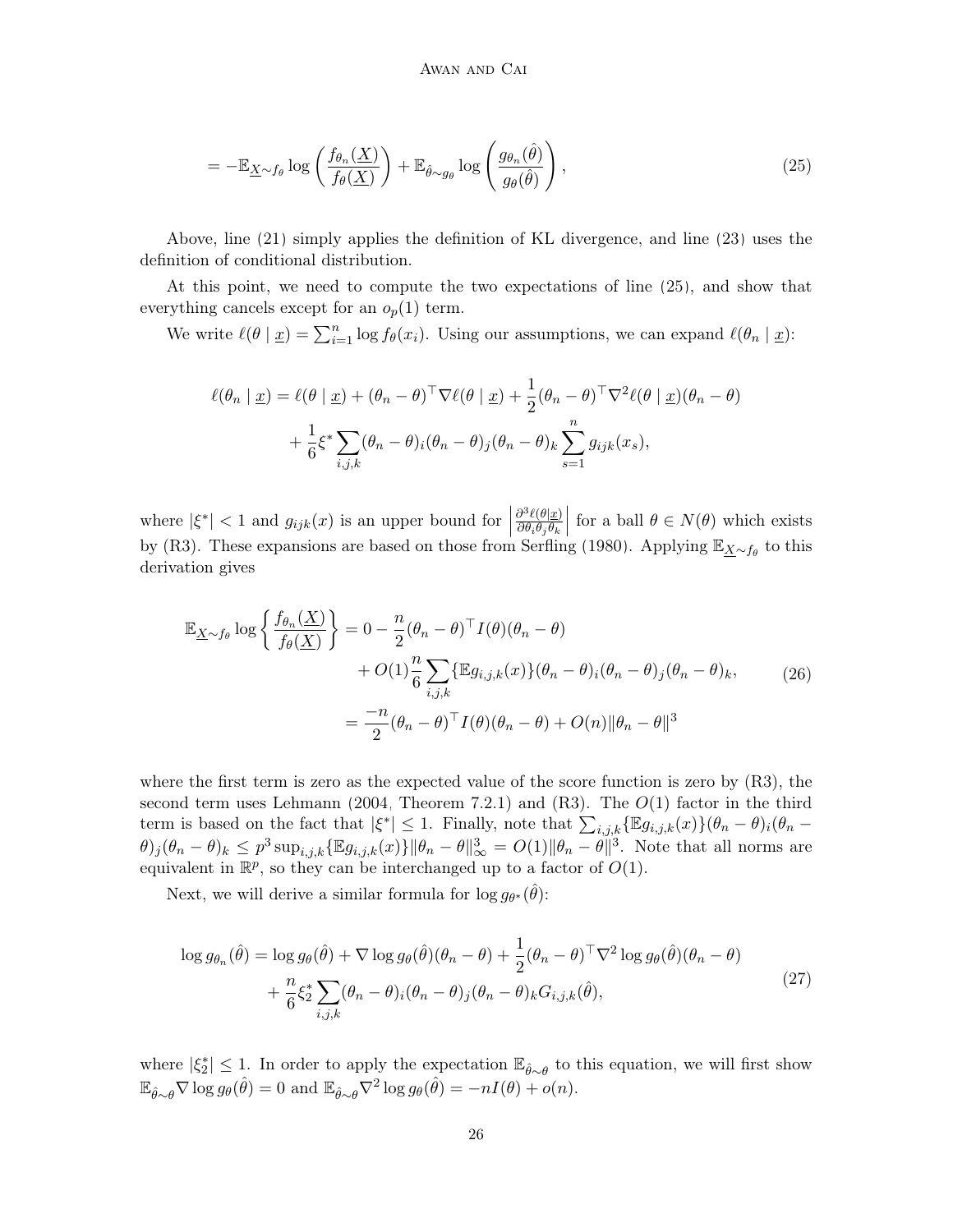$$
\begin{aligned}\n\left\{\mathbb{E}_{\hat{\theta}\sim\theta}\nabla\log g_{\theta}(\hat{\theta})\right\}_{j} &= \int \left\{\frac{\partial}{\partial\theta_{j}}\log g_{\theta}(\hat{\theta})\right\}g_{\theta}(\hat{\theta}) d\hat{\theta} \\
&= \int \frac{\partial}{\partial\theta_{j}}g_{\theta}(\hat{\theta}) d\hat{\theta} \\
&= \int \frac{\partial}{\partial\theta_{j}}\int_{x}f_{\theta}(x)g(\hat{\theta} \mid x) dx d\hat{\theta} \\
&= \int_{\hat{\theta}}\int_{x} \frac{\partial}{\partial\theta_{j}}f_{\theta}(x)g(\hat{\theta} \mid x) dx d\hat{\theta} \\
&= \frac{\partial}{\partial\theta_{j}}\int \int f_{\theta}(x)g(\hat{\theta} \mid x) dx d\hat{\theta} \\
&= 0,\n\end{aligned}
$$

where we use the assumption  $(R3)$  that  $\Big|$ ∂  $\frac{\partial}{\partial \theta_j} f_{\theta}(x)$  is bounded above by an integrable function and the dominated convergence theorem to interchange the derivative and the integral.

Next we work on the second derivative:

$$
\begin{split} \left\{ \mathbb{E}_{\hat{\theta}\sim\theta} \nabla^2 \log g_{\theta}(\hat{\theta}) \right\}_{j,k} &= \int \left\{ \frac{\partial^2}{\partial \theta_j \partial \theta_k} \log g_{\theta}(\hat{\theta}) \right\} g_{\theta}(\hat{\theta}) \ d\hat{\theta} \\ &= \int \frac{g_{\theta}(\hat{\theta}) \frac{\partial^2}{\partial \theta_j \partial \theta_k} g_{\theta}(\hat{\theta}) - \frac{\partial}{\partial \theta_j} g_{\theta}(\hat{\theta}) \left\{ \frac{\partial}{\partial \theta_k} g_{\theta}(\hat{\theta}) \right\}^{\top}}{g_{\theta}^2(\hat{\theta})} g_{\theta}(\hat{\theta}) \ d\hat{\theta} \\ &= 0 - \mathbb{E}_{\hat{\theta}\sim\theta} \left\{ \nabla \log g_{\theta}(\hat{\theta}) \nabla^{\top} \log g_{\theta}(\hat{\theta}) \right\}_{j,k}, \end{split}
$$

where we used (R3) along with the dominated convergence theorem to set the first term equal to zero. We see that  $\mathbb{E} \nabla^2 \log g_{\theta}(\hat{\theta}) = -I_{\hat{\theta}_X}(\theta)$ , where  $I_{\hat{\theta}_X}$  represents the Fisher information of the random variable  $\hat{\theta}(\underline{X}) \sim g$ . It is our current goal to show that  $I_{\hat{\theta}_X}(\theta) = nI(\theta) + o(n)$ , where  $I(\theta)$  is the Fisher information for one sample  $X \sim f_{\theta}$ . First note that by the data processing inequality [\(Zamir, 1998\)](#page-31-10),  $I_{\hat{\theta}(X)}(\theta) \leq I_{X_1,\dots,X_n}(\theta) = nI(\theta)$ , where the inequality represents the positive-definite ordering of matrices. Next, we need to find a matching lower bound. By the Cramer Rao lower bound, we have that

$$
\{I_{\hat{\theta}(\underline{X})}(\theta)\}^{-1}\leq \text{Var}\{\hat{\theta}(\underline{X})\}+o(1/n),
$$

where  $\text{Var}\{\hat{\theta}_X\}$  is the covariance matrix of the random variable  $\hat{\theta}_X$ , and we used the fact that  $\hat{\theta}_X$  is asymptotically unbiased. By the efficiency of  $\hat{\theta}(\underline{X})$ , we have that

Var
$$
\{\hat{\theta}(\underline{X})\} = n^{-1}I^{-1}(\theta) + o(1/n).
$$

We then have

$$
I_{\hat{\theta}(\underline{X})}(\theta) \ge \left\{ n^{-1}I^{-1}(\theta) + o(1/n) \right\}^{-1} = n\left\{ I^{-1}(\theta) + o(1) \right\}^{-1} = n\left\{ I(\theta) + o(1) \right\},\
$$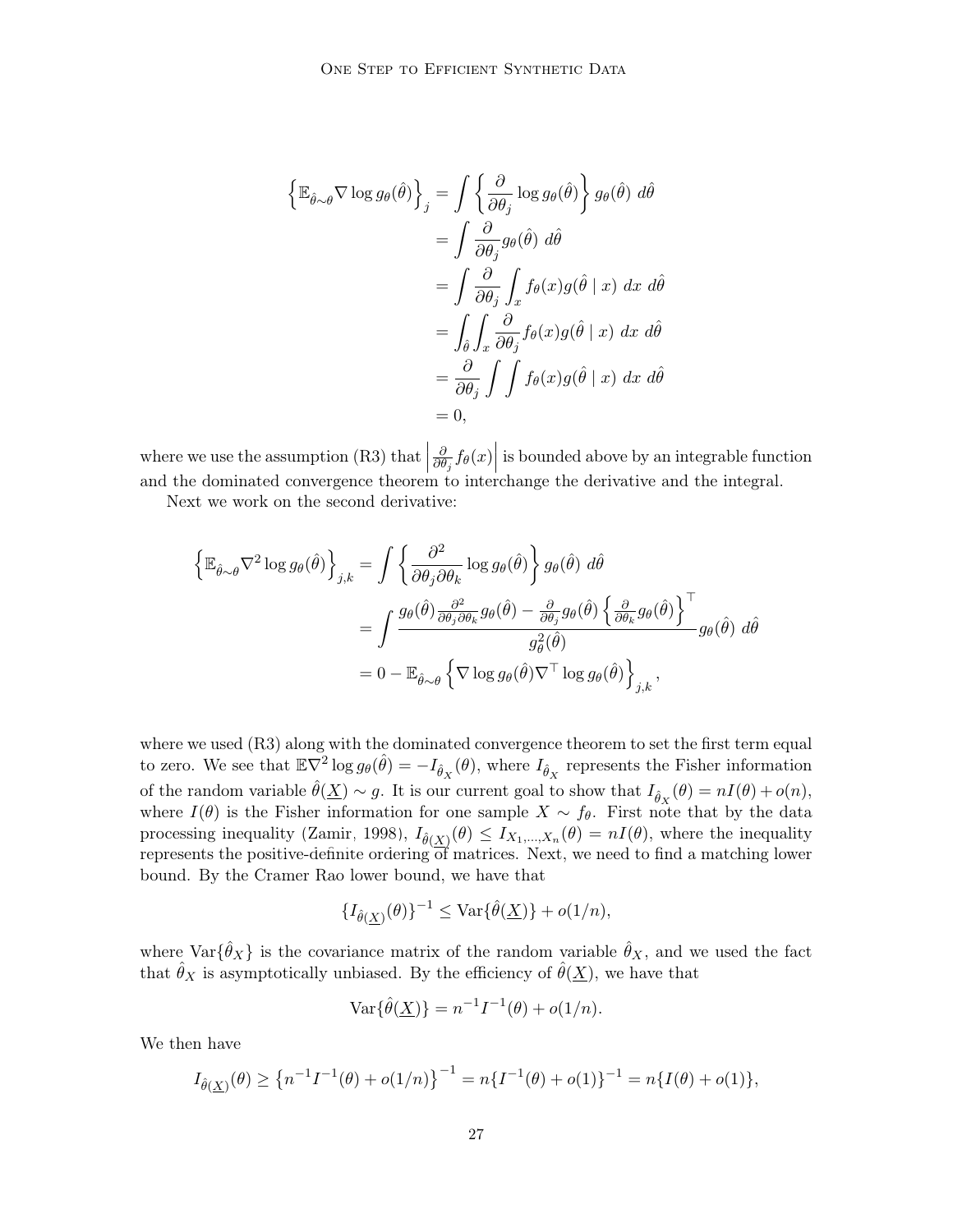where for the last equality, we use the following matrix identity:

<span id="page-27-5"></span>
$$
(A + B)^{-1} = A^{-1} - A^{-1}B(A + B)^{-1},
$$

where we set  $A = I^{-1}(\theta)$  and  $B = o(1)$ .

Combining our results, we have that

$$
\mathbb{E}_{\hat{\theta}\sim\theta}\nabla^2\log g_{\theta}(\hat{\theta}) = -I_{\hat{\theta}(\underline{X})}(\theta) = n\{-I(\theta) + o(1)\}.
$$

Finally, applying the expectation to equation [\(27\)](#page-25-1), we have

$$
\mathbb{E}_{\hat{\theta}\sim\theta}\log\left\{\frac{g_{\theta_n}(\hat{\theta})}{g_{\theta}(\hat{\theta})}\right\} = 0 - \frac{n}{2}(\theta_n - \theta)\left\{I(\theta) + o(1)\right\}(\theta_n - \theta) \n+ O(1)\frac{n}{6}\sum_{i,j,k}\left\{\mathbb{E}G_{i,j,k}(\hat{\theta})\right\}(\theta_n - \theta)_i(\theta_n - \theta)_j(\theta_n - \theta)_k \n= \frac{-n}{2}(\theta_n - \theta)^{\top}I(\theta)(\theta_n - \theta) + o(n)\|\theta_n - \theta\|^2 + O(n)\|\theta_n - \theta\|^3.
$$
\n(28)

Combining equations [\(26\)](#page-25-2) and [\(28\)](#page-27-5), we have

$$
\begin{split} \text{KL}\left(X_1,\ldots,X_n||Y_1,\ldots,Y_n\right) \\ &\leq \text{KL}\left[f_\theta^n\{\underline{x} \mid \hat{\theta}(\underline{x})\}g_\theta\{\hat{\theta}(x)\}\middle\|f_{\theta_n}^n\{\underline{x} \mid \hat{\theta}(\underline{x})\}g_\theta\{\hat{\theta}(\underline{x})\}\right] \\ &= -\mathbb{E}_{\underline{X}\sim f_\theta}\log\left\{\frac{f_{\theta_n}(\underline{X})}{f_\theta(\underline{X})}\right\} + \mathbb{E}_{\hat{\theta}\sim g_\theta(\hat{\theta})}\log\left\{\frac{g_{\theta_n}(\hat{\theta})}{g_\theta(\hat{\theta})}\right\} \\ &= o(n)\|\theta_n - \theta\|^2 + O(n)\|\theta_n - \theta\|^3. \end{split}
$$

 $\blacksquare$ 

# References

<span id="page-27-1"></span>Alan Agresti. Categorical data analysis, volume 482. John Wiley & Sons, 2003.

- <span id="page-27-2"></span>Jordan Awan and Aleksandra Slavković. Differentially private uniformly most powerful tests for binomial data. In Advances in Neural Information Processing Systems, pages 4208–4218, 2018.
- <span id="page-27-3"></span>Jordan Awan and Aleksandra Slavković. Differentially private inference for binomial data. Journal of Privacy and Confidentiality, 10(1), 2020.
- <span id="page-27-0"></span>Rina Foygel Barber and Lucas Janson. Testing goodness-of-fit and conditional independence with approximate co-sufficient sampling.  $arXiv$  preprint  $arXiv:2007.09851$ , 2020.
- <span id="page-27-4"></span>Mark Bun and Thomas Steinke. Concentrated differential privacy: Simplifications, extensions, and lower bounds. In Theory of Cryptography Conference, pages 635–658. Springer, 2016.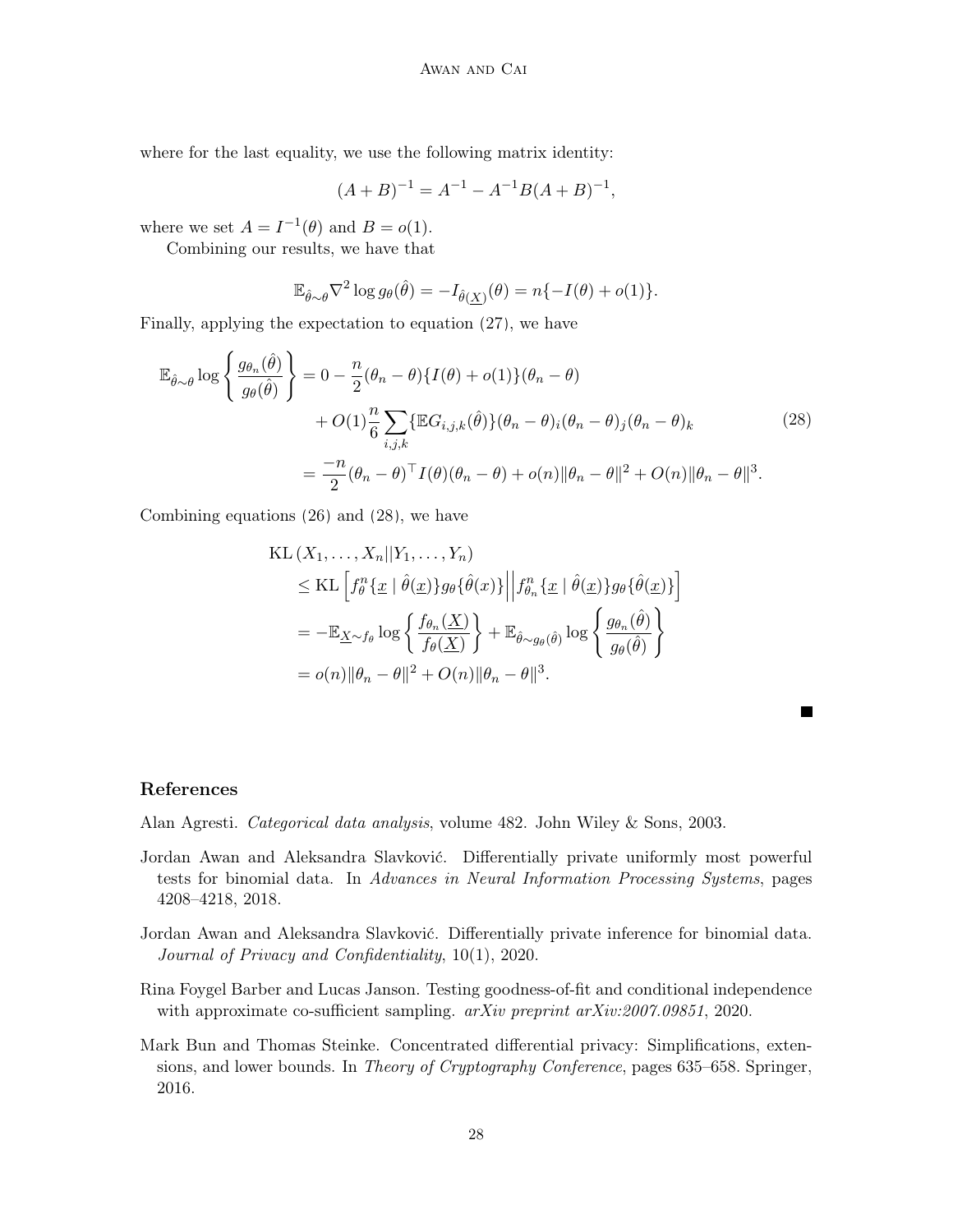- <span id="page-28-12"></span>Mark Bun, Cynthia Dwork, Guy N Rothblum, and Thomas Steinke. Composable and versatile privacy via truncated cdp. In Proceedings of the 50th Annual ACM SIGACT Symposium on Theory of Computing, pages 74–86, 2018.
- <span id="page-28-2"></span>Jim Burridge. Information preserving statistical obfuscation. Statistics and Computing, 13 (4):321–327, 2003.
- <span id="page-28-7"></span>Gregory Caiola and Jerome P Reiter. Random forests for generating partially synthetic, categorical data. Transactions on Data Privacy, 3(1):27–42, 2010.
- <span id="page-28-3"></span>Yuguo Chen, Ian H Dinwoodie, Seth Sullivant, et al. Sequential importance sampling for multiway tables. The Annals of Statistics, 34(1):523–545, 2006.
- <span id="page-28-5"></span>Jörg Drechsler. Synthetic datasets for statistical disclosure control: theory and implementation, volume 201. Springer Science & Business Media, 2011.
- <span id="page-28-6"></span>Jörg Drechsler and Jerome P Reiter. Accounting for intruder uncertainty due to sampling when estimating identification disclosure risks in partially synthetic data. In *International* Conference on Privacy in Statistical Databases, pages 227–238. Springer, 2008.
- <span id="page-28-13"></span>John C Duchi, Michael I Jordan, and Martin J Wainwright. Local privacy and statistical minimax rates. In 2013 IEEE 54th Annual Symposium on Foundations of Computer Science, pages 429–438. IEEE, 2013.
- <span id="page-28-11"></span>Cynthia Dwork and Guy N Rothblum. Concentrated differential privacy. arXiv preprint arXiv:1603.01887, 2016.
- <span id="page-28-10"></span>Cynthia Dwork, Krishnaram Kenthapadi, Frank McSherry, Ilya Mironov, and Moni Naor. Our data, ourselves: Privacy via distributed noise generation. In Annual International Conference on the Theory and Applications of Cryptographic Techniques, pages 486–503. Springer, 2006a.
- <span id="page-28-0"></span>Cynthia Dwork, Frank McSherry, Kobbi Nissim, and Adam Smith. Calibrating noise to sensitivity in private data analysis. In Theory of Cryptography Conference, pages 265– 284. Springer, 2006b.
- <span id="page-28-9"></span>Cynthia Dwork, Aaron Roth, et al. The algorithmic foundations of differential privacy. Foundations and Trends $\circledR$  in Theoretical Computer Science, 9(3-4):211-407, 2014.
- <span id="page-28-4"></span>Steinar Engen and Magnar Lillegård. Stochastic simulations conditioned on sufficient statistics. Biometrika, 84(1):235–240, 1997.
- <span id="page-28-8"></span>Stéphane Guerrier, Elise Dupuis-Lozeron, Yanyuan Ma, and Maria-Pia Victoria-Feser. Simulation-based bias correction methods for complex models. Journal of the American Statistical Association, 114(525):146–157, 2019.
- <span id="page-28-1"></span>Rob Hall, Alessandro Rinaldo, and Larry Wasserman. Differential privacy for functions and functional data. Journal of Machine Learning Research, 14(Feb):703–727, 2013.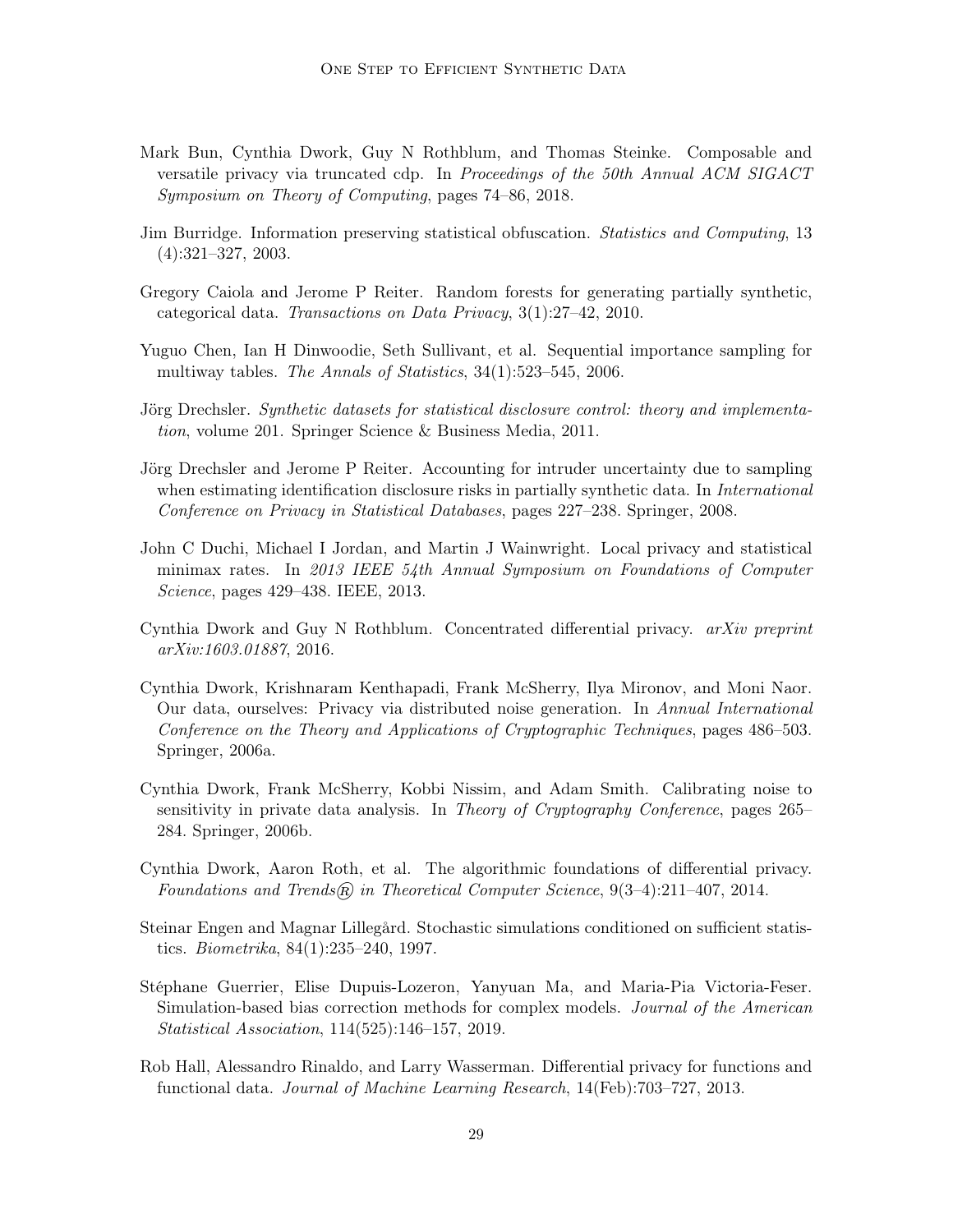- <span id="page-29-8"></span>Moritz Hardt, Katrina Ligett, and Frank McSherry. A simple and practical algorithm for differentially private data release. In Advances in Neural Information Processing Systems, pages 2339–2347, 2012.
- <span id="page-29-1"></span>Anco Hundepool, Josep Domingo-Ferrer, Luisa Franconi, Sarah Giessing, Eric Schulte Nordholt, Keith Spicer, and Peter-Paul De Wolf. *Statistical disclosure control*. John Wiley & Sons, 2012.
- <span id="page-29-9"></span>James Jordon, Jinsung Yoon, and Mihaela van der Schaar. Pate-gan: Generating synthetic data with differential privacy guarantees. In International Conference on Learning Representations, 2018.
- <span id="page-29-6"></span>Vishesh Karwa and Aleksandra Slavković. Differentially private graphical degree sequences and synthetic graphs. In International Conference on Privacy in Statistical Databases, pages 273–285. Springer, 2012.
- <span id="page-29-3"></span>Vishesh Karwa and Aleksandra Slavković. Conditional inference given partial information in contingency tables using Markov bases. Wiley Interdisciplinary Reviews: Computational Statistics, 5(3):207–218, 2013.
- <span id="page-29-12"></span>Shiva Prasad Kasiviswanathan, Homin K Lee, Kobbi Nissim, Sofya Raskhodnikova, and Adam Smith. What can we learn privately? SIAM Journal on Computing, 40(3):793– 826, 2011.
- <span id="page-29-13"></span>Daniel Kifer and Bing-Rong Lin. An axiomatic view of statistical privacy and utility. Journal of Privacy and Confidentiality, 4(1), 2012.
- <span id="page-29-0"></span>Julia Lane, Victoria Stodden, Stefan Bender, and Helen Nissenbaum. Privacy, big data, and the public good: Frameworks for engagement. Cambridge University Press, 2014.
- <span id="page-29-11"></span>Lucien Le Cam et al. On the asymptotic theory of estimation and testing hypotheses. In Proceedings of the Third Berkeley Symposium on Mathematical Statistics and Probability, Volume 1: Contributions to the Theory of Statistics. The Regents of the University of California, 1956.
- <span id="page-29-10"></span>Erich Leo Lehmann. *Elements of large-sample theory*. Springer Science & Business Media, 2004.
- <span id="page-29-7"></span>Bai Li, Vishesh Karwa, Aleksandra Slavković, and Rebecca Carter Steorts. A privacy preserving algorithm to release sparse high-dimensional histograms. Journal of Privacy and Confidentiality, 8(1), 2018.
- <span id="page-29-2"></span>Chong K Liew, Uinam J Choi, and Chung J Liew. A data distortion by probability distribution. ACM Transactions on Database Systems (TODS), 10(3):395–411, 1985.
- <span id="page-29-5"></span>Magnar Lillegard and Steinar Engen. Exact confidence intervals generated by conditional parametric bootstrapping. Journal of Applied Statistics, 26(4):447–459, 1999.
- <span id="page-29-4"></span>Bo Henry Lindqvist and Gunnar Taraldsen. Monte carlo conditioning on a sufficient statistic. Biometrika, 92(2):451–464, 2005.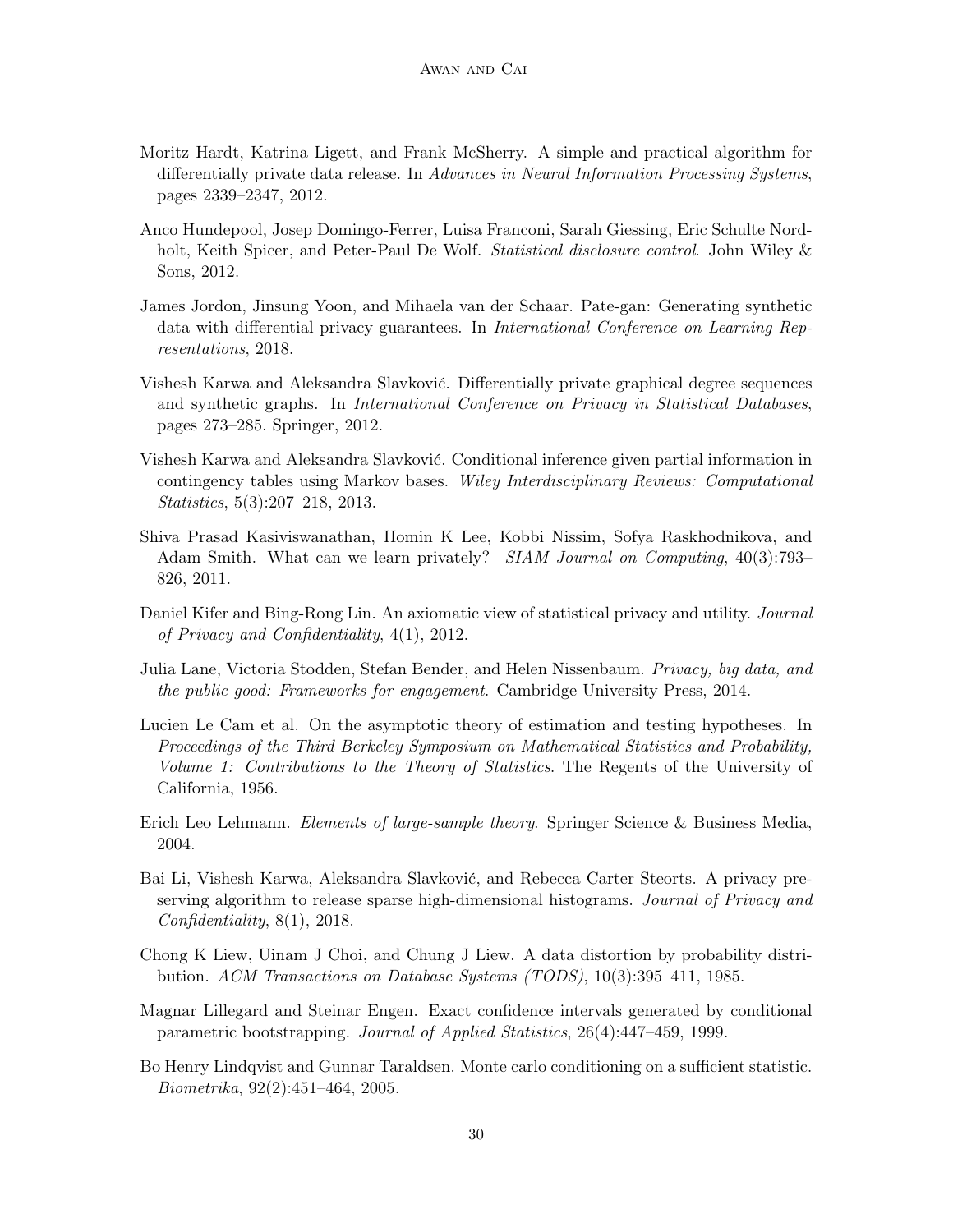- <span id="page-30-5"></span>Bo Henry Lindqvist and Gunnar Taraldsen. Conditional monte carlo based on sufficient statistics with applications. In Advances In Statistical Modeling And Inference: Essays in Honor of Kjell A Doksum, pages 545–561. World Scientific, 2007.
- <span id="page-30-6"></span>Bo Henry Lindqvist and Gunnar Taraldsen. Exact statistical inference for some parametric nonhomogeneous poisson processes. Journal of The Iranian Statistical Society, 12(1): 113–126, 2013.
- <span id="page-30-2"></span>Fang Liu. Model-based differentially private data synthesis. arXiv preprint arXiv:1606.08052, 2016.
- <span id="page-30-0"></span>Ashwin Machanavajjhala, Daniel Kifer, John Abowd, Johannes Gehrke, and Lars Vilhuber. Privacy: Theory meets practice on the map. In 2008 IEEE 24th International Conference on Data Engineering, pages 277–286. IEEE, 2008.
- <span id="page-30-4"></span>Josep Maria Mateo-Sanz, Antoni Martínez-Ballesté, and Josep Domingo-Ferrer. Fast generation of accurate synthetic microdata. In International Workshop on Privacy in Statistical Databases, pages 298–306. Springer, 2004.
- <span id="page-30-1"></span>David McClure and Jerome P Reiter. Differential privacy and statistical disclosure risk measures: An investigation with binary synthetic data. Transactions on Data Privacy, 5 (3):535–552, 2012.
- <span id="page-30-14"></span>James B McDonald. Some generalized functions for the size distribution of income. In Modeling Income Distributions and Lorenz Curves, pages 37–55. Springer, 2008.
- <span id="page-30-15"></span>Ilya Mironov. Rényi differential privacy. In 2017 IEEE 30th Computer Security Foundations Symposium (CSF), pages 263–275. IEEE, 2017.
- <span id="page-30-3"></span>Krishnamurty Muralidhar and Rathindra Sarathy. A theoretical basis for perturbation methods. Statistics and Computing, 13(4):329–335, 2003.
- <span id="page-30-11"></span>Constantine Pozrikidis. An introduction to grids, graphs, and networks. Oxford University Press, 2014.
- <span id="page-30-8"></span>Trivellore E Raghunathan, Jerome P Reiter, and Donald B Rubin. Multiple imputation for statistical disclosure limitation. Journal of Official Statistics, 19(1):1, 2003.
- <span id="page-30-9"></span>Jerome P Reiter. Using cart to generate partially synthetic public use microdata. Journal of Official Statistics, 21(3):441, 2005.
- <span id="page-30-10"></span>James M Robins, Aad van der Vaart, and Valérie Ventura. Asymptotic distribution of p values in composite null models. Journal of the American Statistical Association, 95(452): 1143–1156, 2000.
- <span id="page-30-7"></span>Donald B Rubin. Statistical disclosure limitation. *Journal of Official Statistics*, 9(2):461– 468, 1993.

<span id="page-30-13"></span>Mark J Schervish. Theory of statistics. Springer Science & Business Media, 2012.

<span id="page-30-12"></span>R. L. Serfling. Approximation Theorems in Mathematical Statistics. New York: Wiley, 1980.